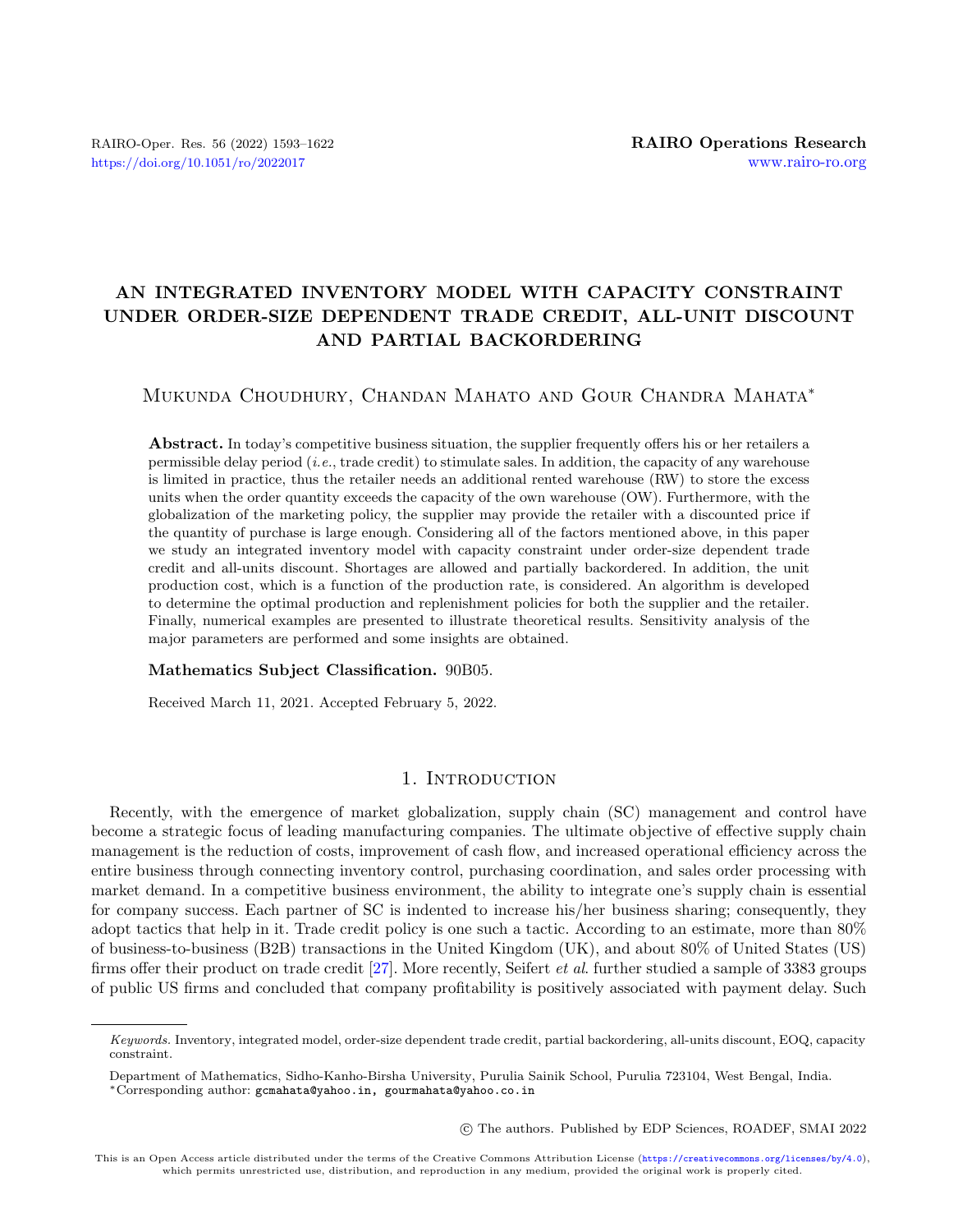a worldwide practice encourages researchers to model the trade credit or permissible delay in payment while developing the mathematical models.

Goyal [\[9\]](#page-28-0) was the first to study the EOQ model under the condition of permissible delay in payment. Later, Aggarwal and Jaggi [\[1\]](#page-28-1) extended Goyal's model to consider the deterministic inventory model with a constant deterioration rate. Jamal et al. [\[12\]](#page-29-1) further extended Aggarwal and Jaggi's model to allow for shortages, which makes the inventory model more applicable in practice. Ouyang et al. [\[23\]](#page-29-2) expanded the model proposed by Goyal to consider deteriorating items and partially permissible delays in payment associated with order quantity. Yang *et al.* [\[34\]](#page-29-3) investigated how the retailer determines the optimal ordering and payment policies when the supplier offers cash discounts or delayed payments depending on the order quantity. Recently, Lashgari *et al.* [\[19\]](#page-29-4) investigated an inventory control problem for deteriorating items with two-level trade credit linked to order quantity. Related articles include studies by Sana [\[25\]](#page-29-5), Khanra et al. [\[14\]](#page-29-6), Sarkar [\[26\]](#page-29-7), Jaggi et al. [\[11\]](#page-28-2), Khanra et al.  $[15]$ , Ray  $[24]$ , Khanra et al.  $[16]$  and their references. All the inventory models above assume that the length of the trade credit period is a fixed value and independent of the retailer's order quantity.

However, in practice, some suppliers usually provide the retailer with a trade period depending on the retailer's order quantity to stimulate the size of orders and benefit from the economies of scale in purchasing, manufacturing, and transportation. There is also, another kind of contract in which the suppliers offer shorter credit periods or partial trade credit for a smaller quantity of orders and provide the retailers with a greater delay period for more than a certain volume.

In this regard, Khouja and Mehrez [\[18\]](#page-29-11) investigated the effect of different payment policies including trade credit contracts on the optimal order quantity when the credit terms are linked to the quantity of orders. Under order quantity-dependent trade credit and price-linked demand, Shinn and Hwang [\[30\]](#page-29-12) formulated the retailer's mathematical EOQ model to acquire its optimal order size and price. Chang et al. [\[3\]](#page-28-3) established an EOQ model with deteriorating items where the supplier offers trade credit to the retailer only if the order quantity is greater than or equal to a specified threshold. Ouyang et al. [\[23\]](#page-29-2) formulated an integrated inventory model of a supplier and a buyer when demand is price sensitive and the credit period offered by the supplier depends on the buyer's order size. Chiu et al. [\[6\]](#page-28-4) formulated an integrated inventory model of a manufacturer and a buyer with order-size dependent trade credit and imperfect quality products. Huang [\[10\]](#page-28-5) extended the model of Chang et al. [\[3\]](#page-28-3) to consider partial trade credit if the order quantity is lower than a specific quantity. Ouyang et al. [\[22\]](#page-29-13) proposed an EOQ model for deteriorating items under partially permissible delay in payments to be linked with order quantity as well. Other related studies including Chung et al.  $[7, 8]$  $[7, 8]$  $[7, 8]$ , Chen et al.  $[5]$ , Ting [\[32\]](#page-29-14), Shah et al. [\[28\]](#page-29-15) and Tiwari et al. [\[33\]](#page-29-16). Clearly, there are two short comings in order-size dependent trade credit terms schedule based on the only one order quantity threshold: (1) The supplier needs fully grasp all kinds of information of the retailer (including market demand information, warehouse capacity information, cost structure information, etc.) to set an appropriate order quantity threshold. (2) For the retailer, the trade credit period with a single order quantity threshold forces the retailer to make two extreme choices: to enjoy a delay in payment by making the order quantity greater than or equal to the predetermined quantity, or to pay the full purchase amount immediately when the order quantity is less than the predetermined quantity. In the above-mentioned studies, the trade credit period is provided based on only one predefined order quantity. But this credit period based on one fixed order quantity consists of some drawbacks. For instance, in order to enjoy the delay payment policy according to a single fixed order quantity compels the retailer to make the order size greater than or equal to the fixed order quantity whatever the capacity of the warehouse of the retailer. On the other hand, it is really difficult to define the predefined fixed order quantity for the suppliers considering the different market demands of different retailers, and different capacities of the warehouses of different retailers. Therefore, to remove these drawbacks, it is necessary to develop a more flexible trade credit policy with different credit periods according to different fixed order quantities. Therefore, in order to reduce the difficulty of the supplier decision-making and meanwhile increase the retailer's choice, more flexible trade credit terms based on different trade credit periods and different quantities thresholds emerge. However, to the best of our knowledge, only a few researchers have paid attention to this kind of trade credit terms so far except Ouyang et al. [\[21\]](#page-29-17) and Chang et al. [\[4\]](#page-28-9). Additionally, a discount facility on the unit purchase cost is another effective strategy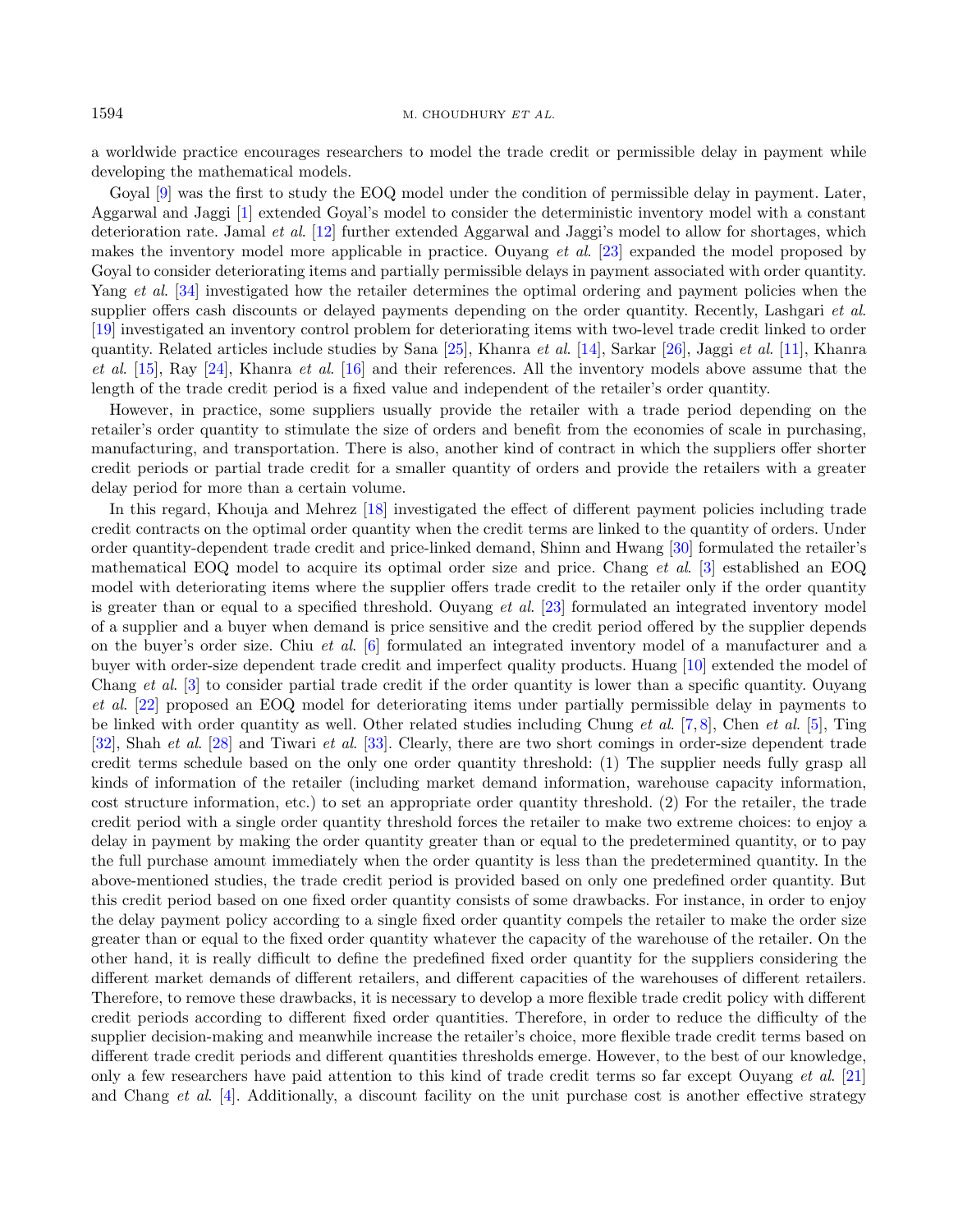for the supplier to allure the retailer for enlarging order size. This discount facility offers a lower purchase cost per unit for a sufficiently large enough order size. Consequently, to manipulate the opportunity of discounts on the unit purchase cost, a higher trade credit period, the retailer wants to enlarge the order amount with alacrity. In this case, a question may arise: Does the warehouse of the retailer always have sufficient capacity to hold the entire purchased amount? In this circumstance, an additional RW is required to hold the surplus purchased amounts than the capacity of OW. Moreover, shortages may appear and some customers may wait for backorders to be fulfilled while some may turn to other places [\[12,](#page-29-1) [19\]](#page-29-4). Therefore, with more adaptation to the real world, this study would introduce a flexible trade credit policy and discount on unit purchase cost based on different quantity breaks interconnected with shortages and capacity constraints of the retailer's warehouse in the development of a specific inventory model.

Clearly, when the length of the trade credit period is linked to the order quantity rather than a given parameter, the retailer is encouraged to order more products to enjoy a longer trade credit period. But if the retailer's own warehouse (OW) capacity is insufficient to store all the purchased units, the retailer needs a rented warehouse (RW) to store the excess units. Consequently, the assumption of a single warehouse in the classical EOQ model is no longer valid. The development of the two-warehouse inventory model will be more in line with the real business environment.

Also, in today's competitive global market, the supplier frequently offers the retailer a discounted price if the purchased quantity is large enough. Several types of single-item quantity discount approaches are used in practice and have been discussed in the literature, among which all-units discount is most widely used in the practical business environment. Specific literature on all-units discounts, we recommend that readers refer to the literature of Taleizadeh et al. [\[31\]](#page-29-18), Alfares et al. [\[2\]](#page-28-10) and Shaikh et al. [\[29\]](#page-29-19). In addition, to illustrate the contribution of this study, a comparison between this study and previous studies in Table [1.](#page-3-0)

From Table [1,](#page-3-0) it is clearly seen that no inventory model in the supply chain developed in previous studies has simultaneously considered capacity constraint, order-size dependent trade credit, all-units discount and partial backordering. Combining these factors, this paper derives a single-supplier, single-retailer integrated inventory model that considers the following features. (1) The retailer's OW capacity is limited, which means if the retailer's order quantity surpasses his/her OW capacity, an additional RW is needed to store the excess units; (2) the retailer receives an order-size dependent trade credit and an all-units discount from the supplier that also depends on the order size; (3) shortages are allowed and partial backordering. Hence, in the present paper, we have generalized many existing literatures, such as Goyal [\[9\]](#page-28-0), Taleizadeh *et al.* [\[31\]](#page-29-18) and Ouyang *et al.* [\[23\]](#page-29-2), etc. Next, we proved the existence of the optimal solution of the objective function and then the closed-form optimal solution was found. After that, we designed an algorithm to find the global optimal solution of the problem in an integrated manner. Finally, some numerical examples are presented to illustrate theoretical results and managerial insights are given.

#### 2. NOTATION AND ASSUMPTIONS

The following notations and assumptions are used in formulating the model.

#### 2.1. Notation

- $A_r$  Retailer's ordering cost per order
- $A_s$  Supplier's setup cost per setup
- D Retailer's demand rate
- $F_0$  Fixed transportation cost per shipment
- $F_1$  Unit transportation cost
- R Supplier's production rate,  $(> D)$
- $h_r$  The stock holding cost per unit time in RW
- $h_o$  The stock holding cost per unit per unit time in OW
- $h_s$  Supplier's holding cost rate, excluding interest charged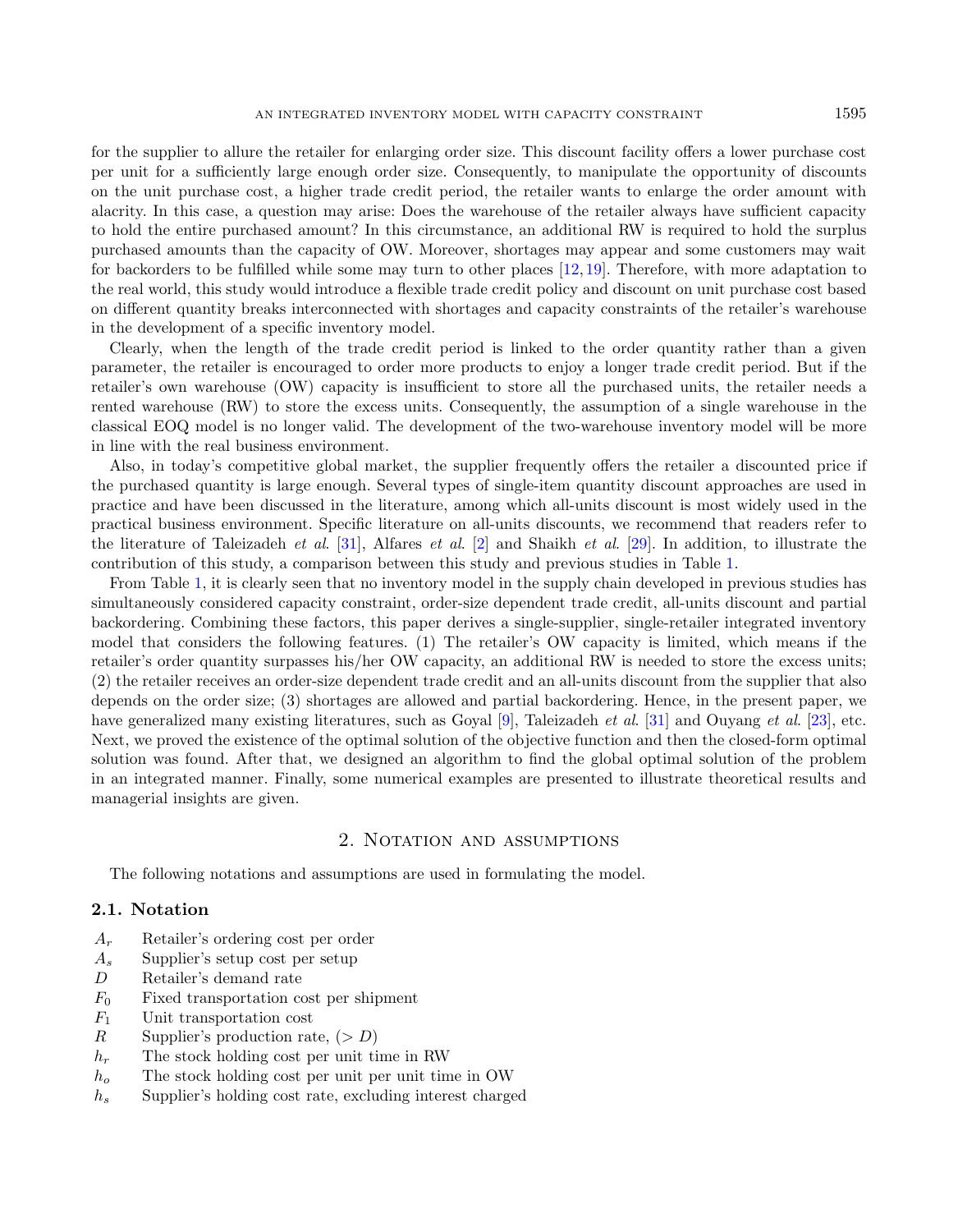- $c(R)$  Supplier's unit production cost which is a convex function of R
- $c_j$  Retailer's unit purchase cost for price range  $j$
- Retailer's unit selling price
- $\rho$  Supplier's capacity utilization fraction *i.e.*,  $\rho = \frac{D}{R}$
- W Maximum storage capacity of OW
- $N$  The retailer's trade credit period offered by the suppliers
- $I_{Sp}$  Supplier's capital opportunity cost per dollar per unit time
- $I_{Rc}$  Retailer's capital opportunity cost per dollar per unit time
- <span id="page-3-0"></span> $I_{Re}$  Retailer's interest earned per dollar per unit time
- Retailer's order quantity
- Retailer's replenishment cycle
- $m$  Number of shipments from the supplier to the retailer
- Number of shipments from the supplier to the retailer per production run, a positive integer
- $K$  Percentage of duration of period in which inventory level is positive
- $\beta$  Proportion of shortage that will be backordered
- 
- $C_g$  The cost of goodwill loss for a unit of lost sale<br>  $C_b$  The backordering cost per unit per time due to The backordering cost per unit per time due to shortages
- $\pi_j$  Lost sales cost per unit for price range j, including the lost profit and the goodwill loss

Table 1. Summarized and comparison of previous studies and this study.

| $\text{Author}(s)$                            | Trade<br>credit<br>policy               | <b>Shortages</b>           | Storage<br>facilities | Purchase<br>cost             | Solution<br>method | Supply<br>chain type |
|-----------------------------------------------|-----------------------------------------|----------------------------|-----------------------|------------------------------|--------------------|----------------------|
| Goyal $[9]$                                   | Fixed<br>trade<br>credit                | No                         | Single<br>warehouse   | Constant                     | Closed-form        | One level            |
| Jamal<br>$et \ al. [12]$                      | Fixed<br>trade<br>credit                | Completely<br>backordering | Single<br>warehouse   | Constant                     | Non-closed<br>form | One level            |
| Yang et al.<br>$\left 34\right $              | Fixed<br>trade<br>credit                | Partial backo-<br>rdering  | Two ware-<br>houses   | Constant                     | Non-closed<br>form | One level            |
| Jaggi et al.<br>$[11]$                        | trade<br>Fixed<br>credit                | Completely<br>backordering | Two ware-<br>houses   | Constant                     | Non-closed<br>form | One level            |
| Chen et al.<br>$\vert 16 \vert$               | Conditional<br>trade credit             | No                         | Single<br>warehouse   | Constant                     | Closed-form        | One level            |
| Taleizadeh<br>$et \ al. [31]$                 | No                                      | Partial backo-<br>rdering  | Single<br>warehouse   | Linked to<br>order           | Closed-form        | One level            |
| Ouyang<br>$et \ al. [23]$                     | Order-size<br>dependent<br>trade credit | No                         | Two ware-<br>houses   | Constant                     | Closed-form        | One level            |
| $\overline{\text{Chang}}$<br>$et \ al. \ [4]$ | Order-size<br>dependent<br>trade credit | No                         | Single<br>warehouse   | Constant                     | Non-closed<br>form | One level            |
| Alfares<br>$et \ al. \ [2]$                   | No                                      | $\overline{\text{No}}$     | Single<br>warehouse   | Linked to<br>order           | Closed-form        | One level            |
| Lashgari<br>$et \ al. [19]$                   | Fixed<br>trade<br>credit                | Partial backo-<br>rdering  | Single<br>warehouse   | $\overline{\text{Constant}}$ | $Closed-form$      | One level            |
| Shaikh<br>$et \ al.$ [29]                     | No                                      | Partial backo-<br>rdering  | Single<br>warehouse   | Linked to<br>order           | Non-closed<br>form | One level            |
| This<br>paper                                 | Order-size<br>dependent<br>trade credit | Partial backo-<br>rdering  | Two ware-<br>houses   | Linked to<br>order           | Closed-form        | Two level            |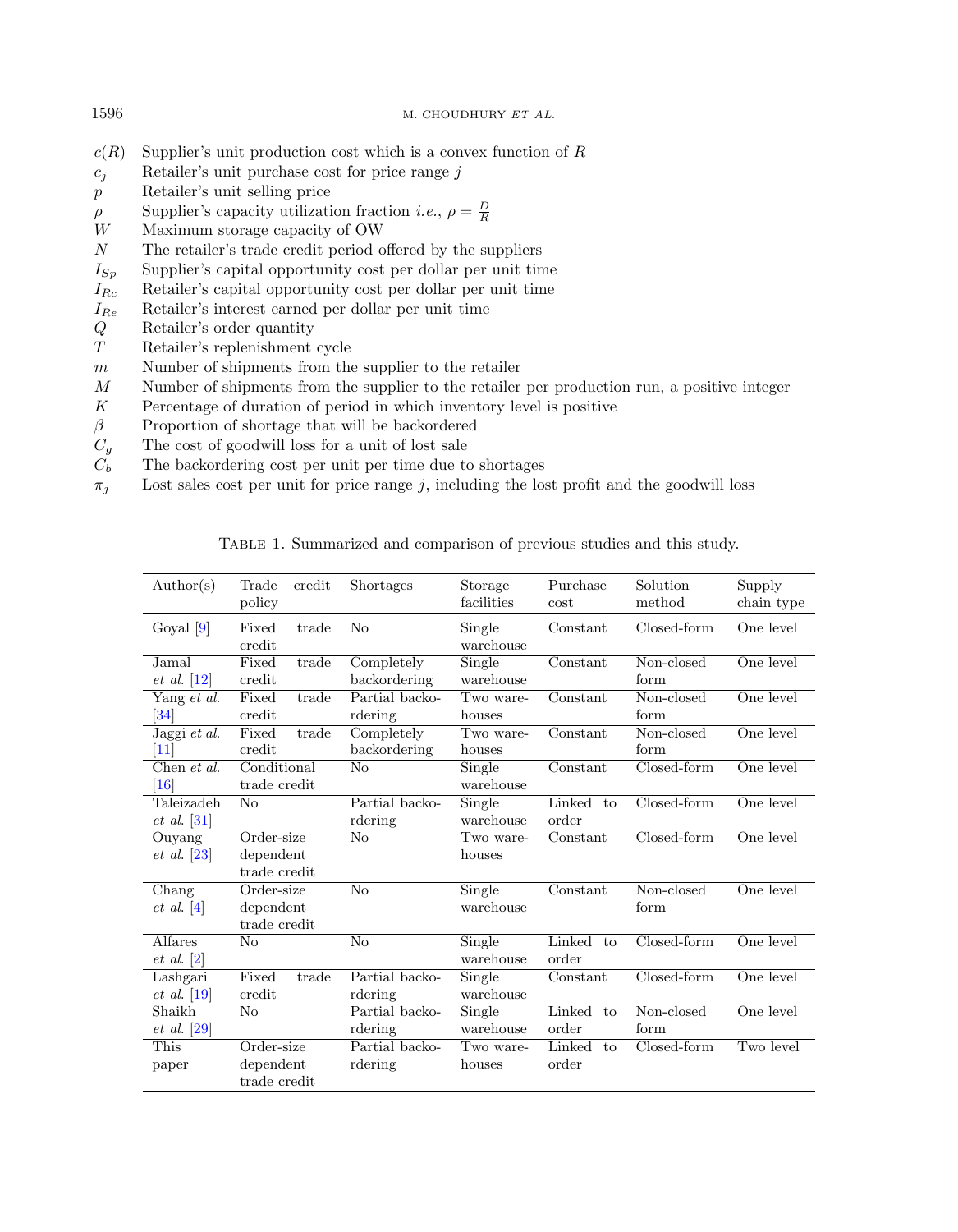#### 2.2. Assumptions

- (1) There are a single retailer and a single supplier in the inventory system. The retailer orders  $Q$  units in each order. The supplier manufactures  $mQ$  units in each production run to reduce the setup cost and delivers Q units to the retailer in each shipment.
- (2) The unit production cost  $c(R)$  is a convex function of the production rate R, and is given by  $c(R)$  $c_{0p} + \frac{c_{1p}}{R} + c_{2p}R$ , where  $c_{0p}$ ,  $c_{1p}$  and  $c_{2p}$  are non-negative real numbers. The fixed cost  $c_{0p}$  can be regarded as the material cost. The cost component  $\frac{c_{1p}}{R}$  decreases as the production rate increases, representing costs such as labor cost or energy cost. The third term  $c_{2p}R$  denotes a cost component that increases with the production rate such as an additional tool or die wear at high production rate. For notational simplicity,  $c(R)$  and c are used interchangeably in this paper. (This assumption has been used by Khouja [\[17\]](#page-29-20), Ouyang et al. [\[20\]](#page-29-21) and others).
- (3) Lead time is zero and replenishment rate is infinite.
- (4) Demand rate is known and constant.
- (5) Shortages are allowed and partially backordered, and the fraction of shortages is backordered at a constant rate  $\beta$ .
- (6) The OW has a limited capacity of W units. When  $Q > W$ , the retailer needs to rent an additional warehouse to hold the excess units. In addition, we assume that the RW has an unlimited capacity. Moreover, in practice, the RW usually offers better preserving facilities than the OW, thus this paper uses the relationship  $h_r \geq h_o$  to reflect this situation. Moreover, the products in RW are consumed first to reduce the retailer's holding cost.
- (7) In actual commercial operations, the larger the retailer's order quantity, the lower the purchase price. Here we assume that the supplier offers an all-units quantity discount to the retailer. The purchase cost is a decreasing step function of the order size  $Q$ :

$$
c = \begin{cases} c_1, & \eta_1 \le Q \le \eta_2 \\ c_2, & \eta_2 \le Q \le \eta_3 \\ \vdots & \vdots \\ c_{\lambda}, & \eta_{\lambda} \le Q \le \eta_{\lambda+1} \end{cases}
$$

where  $1 = \eta_1 < \eta_2 < \ldots < \eta_\lambda < \eta_{\lambda+1} = \infty$ , each of which represents a boundary quantity.  $c_{\varepsilon}$  denotes the unit purchase cost applicable to orders whose lot size Q falls in the interval  $c_1 > c_2 > \ldots > c_\lambda$ .

(8) The supplier offers a credit period  $N_m$ ,  $m = 1, 2, \ldots, \mu$ , which is also related to the retailer's order quantity and the relationship is given as follows:

$$
N = \begin{cases} N_1 & \vartheta_1 \le Q \le \vartheta_2 \\ N_2 & \vartheta_2 \le Q \le \vartheta_3 \\ \vdots & \vdots \\ N_{\mu} & \vartheta_{\mu} \le Q \le \vartheta_{\mu+1} \end{cases}
$$

where  $1 = \vartheta_1 < \vartheta_2 < \ldots < \vartheta_\mu < \vartheta_{\mu+1} = \infty$ , each of which is a boundary values at which a specific credit period is offered.  $N_m$  denotes the credit period applicable to orders whose lot size  $Q$  falls in the interval  $\vartheta_m$  to  $\vartheta_{m+1}$  with  $N_1 < N_2 < \ldots < N_\mu$ .

(9) From assumptions [\(3.7\)](#page-8-0) and [\(3.8\)](#page-8-1), the retailer is presented with an order-size dependent trade-credit schedule and an all-units quantity discounts schedule. For convenience, we now combine the two discount schedules into a restructured new discount schedule. Rearrange boundary values  $\eta_1, \eta_2, \ldots, \eta_\lambda$  and  $\vartheta_1, \vartheta_2, \ldots, \vartheta_\mu$ in the order of small to large to form a new set of  $q_1 < q_2 < \ldots, q_k$ . Then there only exists a unique combination of purchase cost  $c_j$  and credit period  $M_j$  applicable to the lot size falling in the interval  $q_j$  to  $q_{i+1}$ . The restructured discount schedule becomes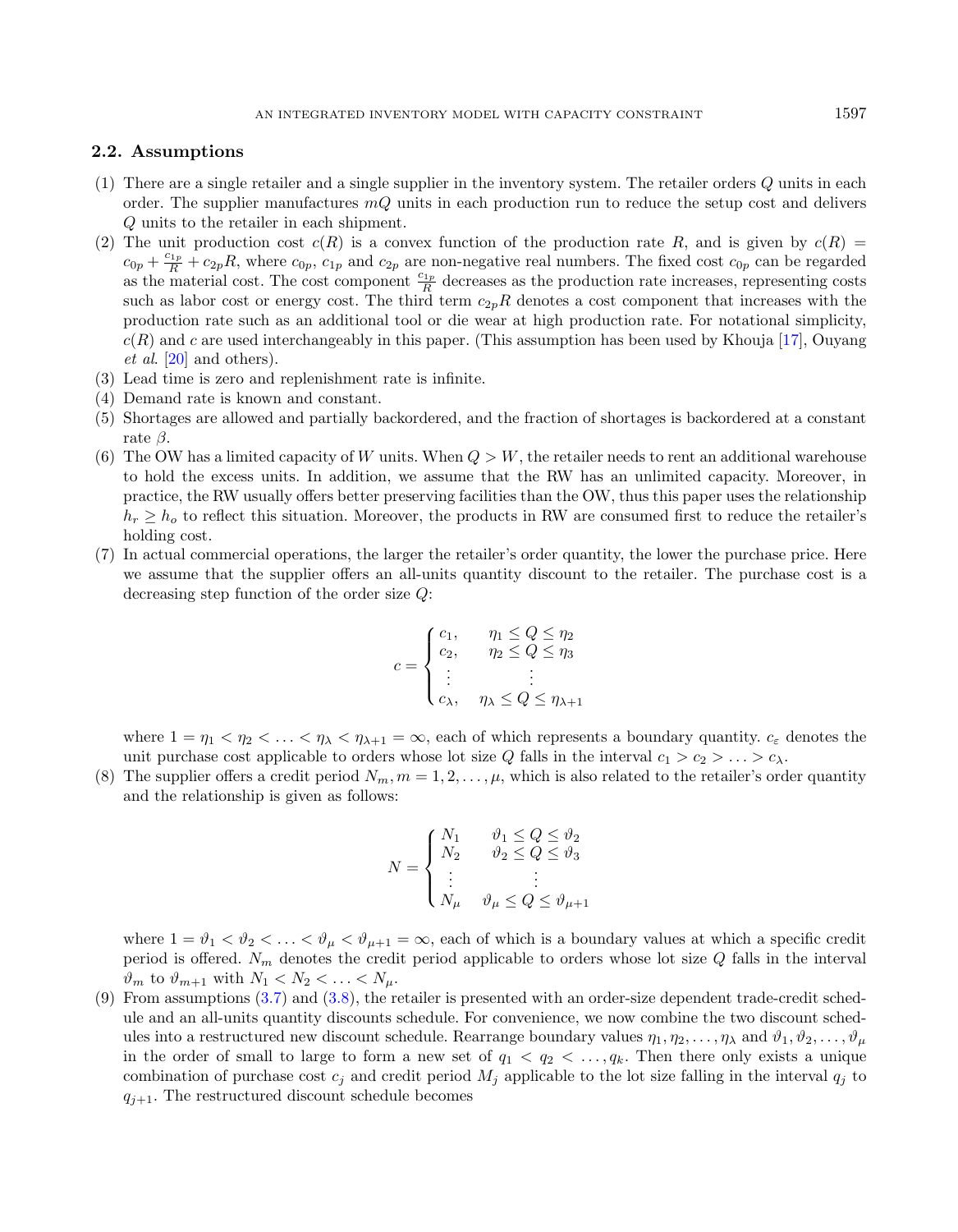|                      |                                        | c              |                    |
|----------------------|----------------------------------------|----------------|--------------------|
|                      | $= 1 \leq Q < q_2$                     | c <sub>1</sub> | $M_1$              |
| 2                    | $q_2 \leq Q < q_3$                     | $c_2$          | $\scriptstyle M_2$ |
| $\ddot{\phantom{a}}$ |                                        |                |                    |
| k.                   | $\leq q_{k+1}$<br>$\langle$ Q<br>$q_k$ | $c_k$          | $A_k$              |

where  $k \leq \lambda + \mu$ ,  $1 = q_1 < q_2 < \ldots < q_k < q_{k+1} = \infty$ . For  $q_j \leq Q \leq q_{j+1}, j = 1, 2, \ldots, k$ , the purchase cost and the length of credit period offered by supplier are  $c_i$  and  $M_i$  respectively, where  $c_1 > c_2 > \ldots > c_k > 0$ and  $0 < M_1 < M_2 < \ldots < M_k$ .

- (10) During the credit period, the account is not settled, the retailer sells the items and uses the sales revenues to earn interest at a rate of  $I_{Re}$ . At the end of the credit period, the retailer pays off all units bought, and starts to pay for the interest charges on the items remaining in stock with at a rate of  $I_{Rc}$ .
- (11) By offering trade credit to the retailer, the supplier bears opportunity cost at the rate of  $I_{Sp}$  for the offered credit period.

#### 3. Model formulation

In this section, we first establish the total profit functions for the supplier and the retailer respectively, and then make some appropriate combination to obtain the supplier–retailer integrated total profit function.

#### 3.1. Supplier's total profit per unit time

The supplier produces a batch quantity of  $mQ$  units in each production run; hence, the production cycle length for the supplier is  $\frac{mQ}{D} = mT$ . The supplier's total profit per unit time is the total sales revenue minus the total relevant cost (which consists of the production cost, setup cost, inventory holding cost and opportunity cost for offering trade credit). These components are evaluated as follows:

- (a) Sales revenue: the sales revenue per unit time is given by  $c_i D[K + (1 K)\beta]$ .
- (b) Production cost: the production cost per unit time is given by  $cD[K + (1 K)\beta]$ .
- (c) Setup cost: the supplier manufactures  $mQ$  in one production run. The cycle length is  $mQ/D = mT$ . Therefore, the setup cost per unit time is  $A_s/(mT)$ .
- (d) Holding cost: the supplier's inventory per cycle can be calculated by subtracting the retailer's accumulated inventory level from the supplier's accumulated inventory level. Hence, the supplier's average inventory per unit time is given by

$$
\frac{\left\{mQ\left[\frac{Q}{R} + (m-1)\frac{Q}{D}\right] - \frac{m^2Q^2}{2R} - \frac{Q^2}{D}[1+2+\ldots+(m-1)]\right\}}{\frac{mQ}{D}} = \frac{Q}{2R}[(m-1)(R-D) + D]
$$

$$
= \frac{DT}{2}[(m-1)(1-\rho) + \rho],
$$

where  $\rho = \frac{D}{R}$ .

Considering the inventory holding cost, it can be split into two components: real holding cost and opportunity holding cost. The first component relates to the actual ownership of the goods and includes such items as storage and maintenance, which are accounted for on a per-unit-of-inventory basis. The second component is the capital locked with the inventory. On other words, the opportunity holding cost is charged on the money value of the inventory on hand. Because the production cost per unit is  $c$ , the holding cost rate excluding interest charges is  $h_s$ , hence the real holding cost per unit per unit time is  $c \times h_s$ . Also, the supplier's capital opportunity cost per dollar per unit time is  $I_{Sp}$ , we can get the opportunity holding cost per unit per unit time as  $c \times I_{Sp}$ .

Therefore, the supplier's holding cost per unit time is  $c(h_s + I_{Sp})DT[(m-1)(1 - \rho) + \rho]/2$ .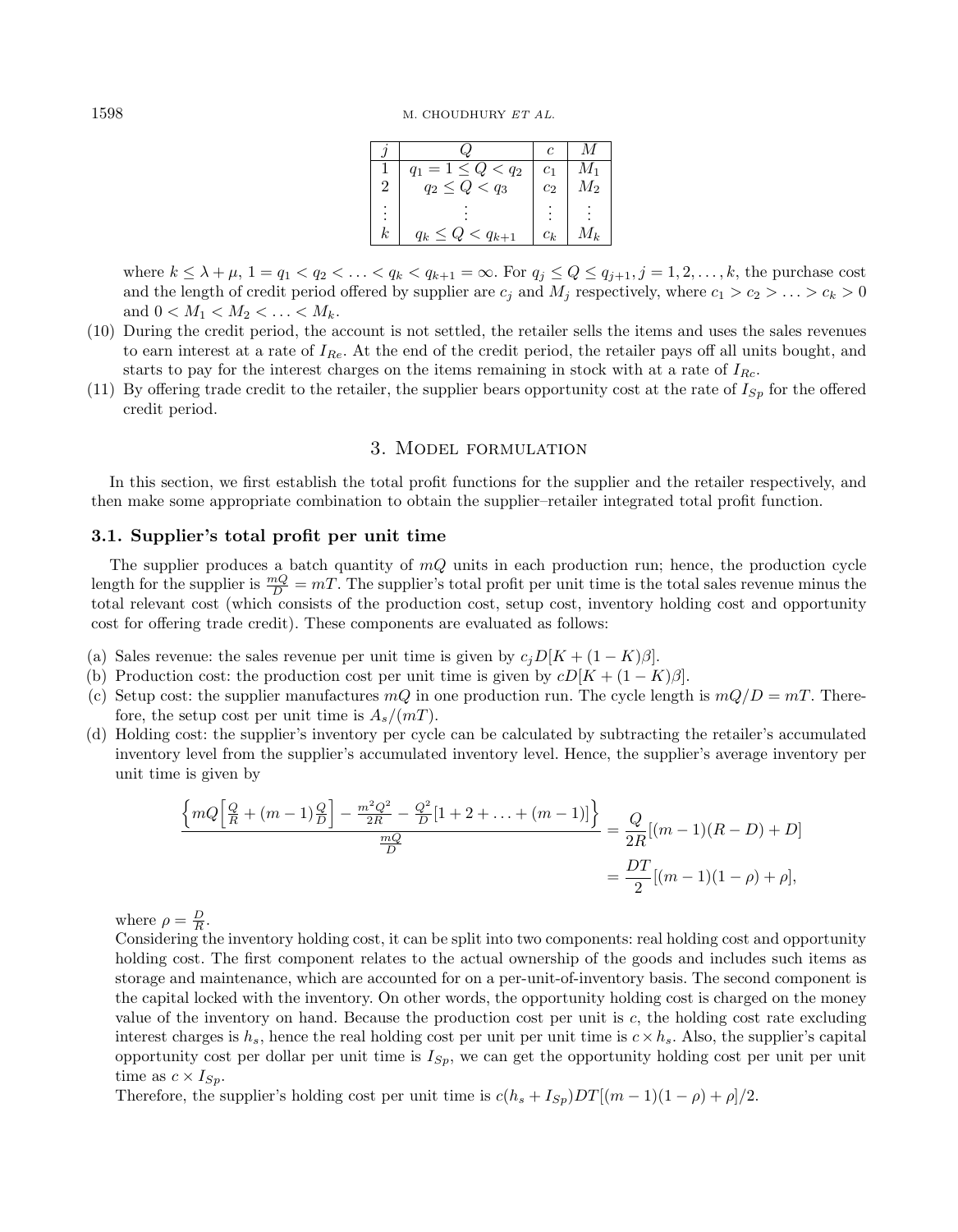Note that a similar derivation in the supplier's average inventory using a manufacturing lot size of  $mQ$  units can be found in Joglekar [\[13\]](#page-29-22).

(e) Opportunity cost: offering a credit period  $M_i$  to the retailer, the opportunity cost per unit time is  $c_i I_{Sp} m Q M_i / (mT) = c_i I_{Sp} D [K + (1 - K)\beta] M_i.$ 

Consequently, when the supplier provides a given credit period  $M_j$ ,  $j = 1, 2, \ldots, k$  to the retailer, the total profit per unit time (denoted by  $STP_i(m)$ ) is a function of m and can be expressed as

$$
STP_j(m, K) = \text{sales revenue} - \text{production cost} - \text{setup cost} - \text{holding cost} - \text{opportunity cost}
$$

$$
= (c_j - c)D[K + (1 - K)\beta] - \frac{A_s}{mT} - \frac{c(h_s + I_{Sp})DT[(m - 1)(1 - \rho) + \rho]}{2}
$$

$$
- c_j I_{Sp}D[K + (1 - K)\beta]M_j. \tag{3.1}
$$

#### <span id="page-6-1"></span>3.2. Retailer's total profit per unit time

Suppose the retailer's order size of the product, without loss of generality, is  $\in [q_j, q_{j+1})$  for the entire cycle length T. In accordance with the assumptions, the purchase cost offered by supplier is  $c_j$  and the length of the credit period is  $M_i$  for the purchase cost. The retailer receives the products at the starting time  $t = 0$  of the inventory system and the stock level remains positive during the time interval  $[0, KT]$  after fulfilling the customer's demand. Shortly after, shortages are allowed and partially backlogged with a constant rate  $\beta$  during time interval  $[KT, T]$ . Therefore, the retailer's order size for the cycle length T is  $Q = KTD + (1 - K)\beta DT$ . The duration for consuming the maximum storage capacity, W, of the retailer OW is obtained as:  $T_W = W/D$ . Based on the assumptions, if the remaining number of products of the retailer's total ordered quantities after fulfilling the backorders  $KDT$  exceeds the capacity of the OW, *i.e.*, W, then the retailer needs a rented warehouse to keep the excess amount.

<span id="page-6-0"></span>As to the retailer, the annual total profit is composed of sales revenue, ordering cost, purchasing cost, holding cost, back ordering cost, opportunity cost due to lost sales, interest charged and the interest earned. Now the identical terms of the components of the retailer's net profit per unit of time are computed as follows:

Annual sales revenue:  $pD[K + (1 - K)\beta].$ 

Annual ordering cost:  $A_r/T$ .

Annual purchasing cost:  $c_j D[K + (1 - K)\beta]$ .

Annual transportation cost:  $(F_0 + F_1 Q)/T = \frac{F_0}{T} + F_1 D[K + (1 - K)\beta].$ 

Annual holding cost: if the retailer's order quantity  $Q \leq W$  (*i.e.*,  $T \leq T_w$ ), the retailer keeps all the products in his/her OW. Otherwise, the retailer keeps the excess amount than  $W$ , i.e.,  $KDT-W$  in a rented warehouse (RW). Thus, holding cost per unit per unit of time is computed as follows:

$$
\int \frac{h_0 D K^2 T}{2} T \le T_w \tag{3.2a}
$$

$$
\frac{h_r(KDT-W)^2}{2DT} + \frac{h_0(2DKT-W)W}{2DT}T \ge T_w.
$$
\n(3.2b)

Annual backordering cost:  $\frac{c_b \beta D (1-k)^2 T}{2}$  $\frac{1-\kappa}{2}$ .

Annual opportunity cost due to lost sales:  $c_g D(1 - K)(1 - \beta)$ .

The non-identical terms of the components of the retailer's net profit per unit of time are interest charged per unit time and interest earned per unit time due to the credit period facilities from the supplier to the retailer. There are two possibilities for the interest earned and interest charged according to the values of duration of the positive inventory level KT and allowed trade credit period  $M_i$ . The possible situations are: situation 1:  $KT \leq M_i$  and situation 2:  $KT \geq M_i$ , which are depicted in Figure [1.](#page-7-0) We will discuss them separately.

Situation 1:  $KT \leq M_i (j = 1, 2, \ldots k)$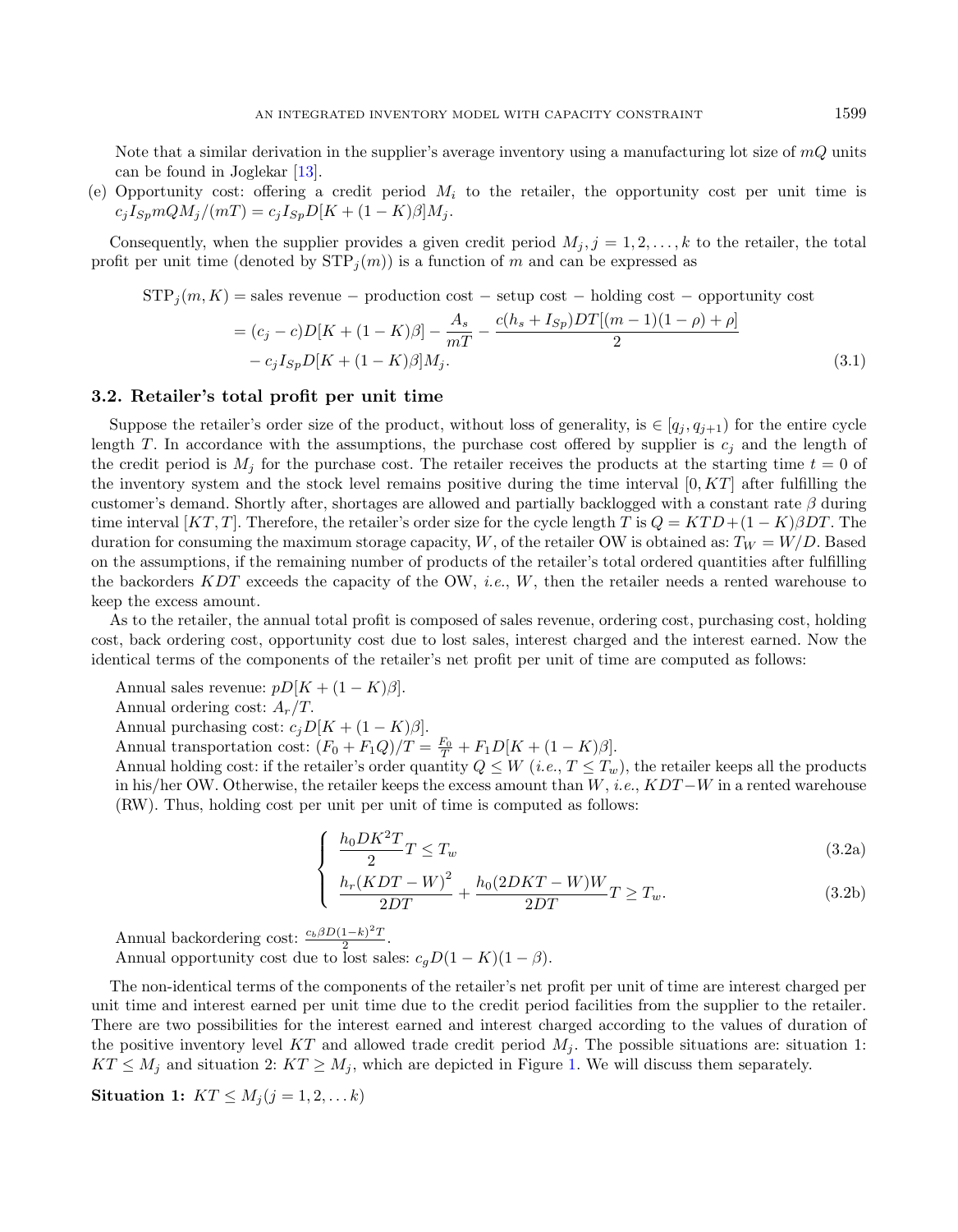<span id="page-7-0"></span>

FIGURE 1. Interest charged and interest earned under various situations. (a)  $KT \leq M_i$ . (b)  $KT \geq M_j$ .

In this situation, the retailer's trade credit period  $M_j$  is longer than or equal to the positive inventory level length  $KT$  (see Fig. [1a](#page-7-0)). It indicates that the retailer has sold all the stock at the time  $M_i$ . Therefore, there is no interest charged. On the other hand, the retailer's interest earned per cycle contains two parts: (1) during the period  $[0, KT]$ , the retailer can obtain the interest earned on the sales revenue received (including sale revenues from backlogged); and (2) the retailer can use all the sales revenue to earn interest during the period,  $[KT, M_i]$ . Therefore, the annual total interest earned is

<span id="page-7-2"></span><span id="page-7-1"></span>
$$
\frac{\left[pI_{Re}\int_{0}^{KT}Dt\,dt + pI_{Re}DKT(M_j - KT) + pI_{Re}(1 - K)\beta DTM_j\right]}{T} = pI_{Re}D\left[K\left(M_j - \frac{KT}{2}\right) + (1 - K)\beta M_j\right].
$$
\n(3.3)

Situation 2:  $KT \geq M_j (j = 1, 2, \ldots k)$ 

In this situation, the retailer's delay payment period  $M_j$  is shorter than or equal to the positive inventory level length KT (see Fig. [1b](#page-7-0)), it indicates that the retailer has some inventory available after due date  $M_i$ . Thus, during the period  $[M_i, KT]$ , the retailer must pay the interest for the items in stock, then the annual total interest charged is

<span id="page-7-3"></span>
$$
\frac{\left[c_{j}I_{Rc}\int_{M_{j}}^{KT}D(KT-t)\,dt\right]}{T} = \frac{c_{j}I_{Rc}D(KT-M_{j})^{2}}{2T}.
$$
\n(3.4)

Also, during the period  $[0, M_i]$ , the retailer can use the sales revenue to gain interest. Hence, the annual total interest earned is

$$
\frac{\left[ pI_{Re} \int_{0}^{M_{j}} Dt \, \mathrm{d}t + pI_{Re}(1-K)\beta DTM_{j} \right]}{T} = pI_{Re} D \left[ \frac{M_{j}^{2}}{2T} + (1-K)\beta M_{j} \right]. \tag{3.5}
$$

Combining the above results, for given  $M_j$ ,  $j = 1, 2, ..., k$ , and based on the length of KT and  $T_w$ , the retailer's annual profit function under various situations can be expressed as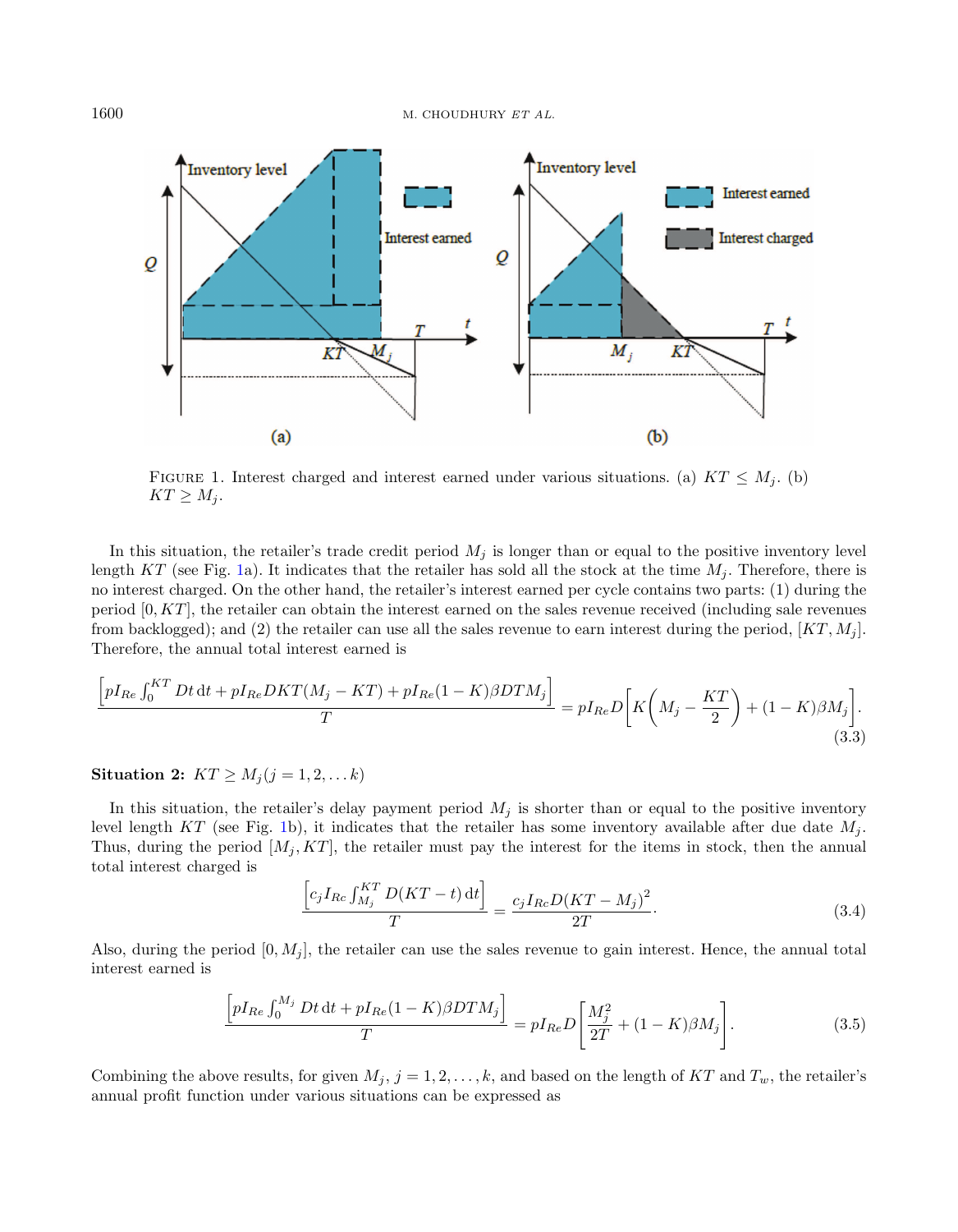$\text{ATP}_{i}^{(j)}(K,T)(i=1,2)$  = annual sales revenue – annual ordering cost – annual purchasing cost – annual transportation cost – annual holding cost – annual backordering cost – annual opportunity cost due to lost sales – annual interest charged + annual interest earned.

<span id="page-8-2"></span><span id="page-8-0"></span>
$$
\text{ATP}_{1}^{(j)}(K,T) = \begin{cases} \text{ATP}_{11}^{(j)}(K,T), & M_j \leq KT \leq T_w \\ \text{ATP}_{12}^{(j)}(K,T), & 0 < KT \leq T_w \leq M_j \text{ or } 0 < KT \leq M_j \leq T_w \end{cases} \tag{3.6}
$$
\n
$$
\text{ATP}_{21}^{(j)}(K,T), \quad T_w \leq M_j \leq KT \text{ or } M_j \leq T_w \leq KT \tag{3.7}
$$

<span id="page-8-4"></span><span id="page-8-3"></span><span id="page-8-1"></span>
$$
\text{ATP}_2^{(j)}(K,T) = \begin{cases} \text{ATP}_{21}^{(j)}(K,T), & T_w \le M_j \le KT \text{ or } M_j \le T_w \le KT\\ \text{ATP}_{22}^{(j)}(K,T), & T_w \le KT \le M_j \end{cases} \tag{3.7}
$$

where,

$$
ATP_{11}^{(j)}(K,T) = pD[K + (1 - K)\beta] - \frac{A_r}{T} - c_jD[K + (1 - K)\beta] - \left(\frac{F_0}{T} + F_1D[K + (1 - K)\beta]\right)
$$

$$
- \frac{h_0DK^2T}{2} - \frac{c_b\beta D(1 - k)^2T}{2} - c_gD(1 - K)(1 - \beta) - \frac{c_jI_{Rc}D(KT - M_j)^2}{2T}
$$

$$
+ pI_{Re}D\left[\frac{M_j^2}{2T} + (1 - K)\beta M_j\right]
$$
(3.8)

$$
ATP_{12}^{(j)}(K,T) = pD[K + (1 - K)\beta] - \frac{A_r}{T} - c_j D[K + (1 - K)\beta] - \left(\frac{F_0}{T} + F_1 D[K + (1 - K)\beta]\right)
$$

$$
- \frac{h_0 D K^2 T}{2} - \frac{c_b \beta D (1 - k)^2 T}{2} - c_g D (1 - K)(1 - \beta)
$$

$$
+ p I_{Re} D \left[ K \left(M_j - \frac{KT}{2}\right) + (1 - K)\beta M_j \right]
$$
(3.9)

<span id="page-8-5"></span>
$$
ATP_{21}^{(j)}(K,T) = pD[K + (1 - K)\beta] - \frac{A_r}{T} - c_j D[K + (1 - K)\beta] - \left(\frac{F_0}{T} + F_1 D[K + (1 - K)\beta]\right)
$$

$$
- \frac{h_r (KDT - W)^2}{2DT} - \frac{h_0 (2DKT - W)W}{2DT} - \frac{c_b \beta D (1 - k)^2 T}{2} - c_g D (1 - K)(1 - \beta)
$$

$$
- \frac{c_j I_{Rc} D (KT - M_j)^2}{2T} + p I_{Re} D \left[\frac{M_j^2}{2T} + (1 - K)\beta M_j\right]
$$
(3.10)

$$
ATP_{22}^{(j)}(K,T) = pD[K + (1 - K)\beta] - \frac{A_r}{T} - c_jD[K + (1 - K)\beta] - \left(\frac{F_0}{T} + F_1D[K + (1 - K)\beta]\right)
$$

$$
- \frac{h_r(KDT - W)^2}{2DT} - \frac{h_0(2DKT - W)W}{2DT} - \frac{c_b\beta D(1 - k)^2T}{2} - c_gD(1 - K)(1 - \beta)
$$

$$
+ pI_{Re}D\left[K\left(M_j - \frac{KT}{2}\right) + (1 - K)\beta M_j\right].
$$
(3.11)

Here, equation [\(3.6\)](#page-8-2) represents the retailer's annual profit function when he or she does not need to rent an additional warehouse (*i.e.*,  $KT \leq T_w$ ). More specifically, for  $M_j \leq KT \leq T_w$ , it indicates that the retailer needs to use equations [\(3.4\)](#page-7-1) and [\(3.5\)](#page-7-2) to calculate interest charged and interest earned, and the holding cost is referred to equation  $(3.2a)$ . Therefore, the retailer's annual profit function in this case can be described as equation [\(3.7\)](#page-8-0). For  $0 < KT \leq T_w \leq M_j$  or  $0 < KT \leq M_j \leq T_w$ , it indicates that there is no interest charged and the retailer needs to use equation [\(3.2\)](#page-6-1) to calculate interest earned, and the holding cost is referred to equation [\(3.2a\)](#page-6-0). Therefore, the retailer's annual profit function in this case can be described as equation [\(3.9\)](#page-8-3).

Similarly, equation  $(3.7)$  represents the retailer's annual profit function when he or she need to rent an additional warehouse (*i.e.*,  $KT \geq T_w$ ). For  $T_w \leq M_j \leq KT$  or  $M_j \leq T_w \leq KT$ , it indicates that the retailer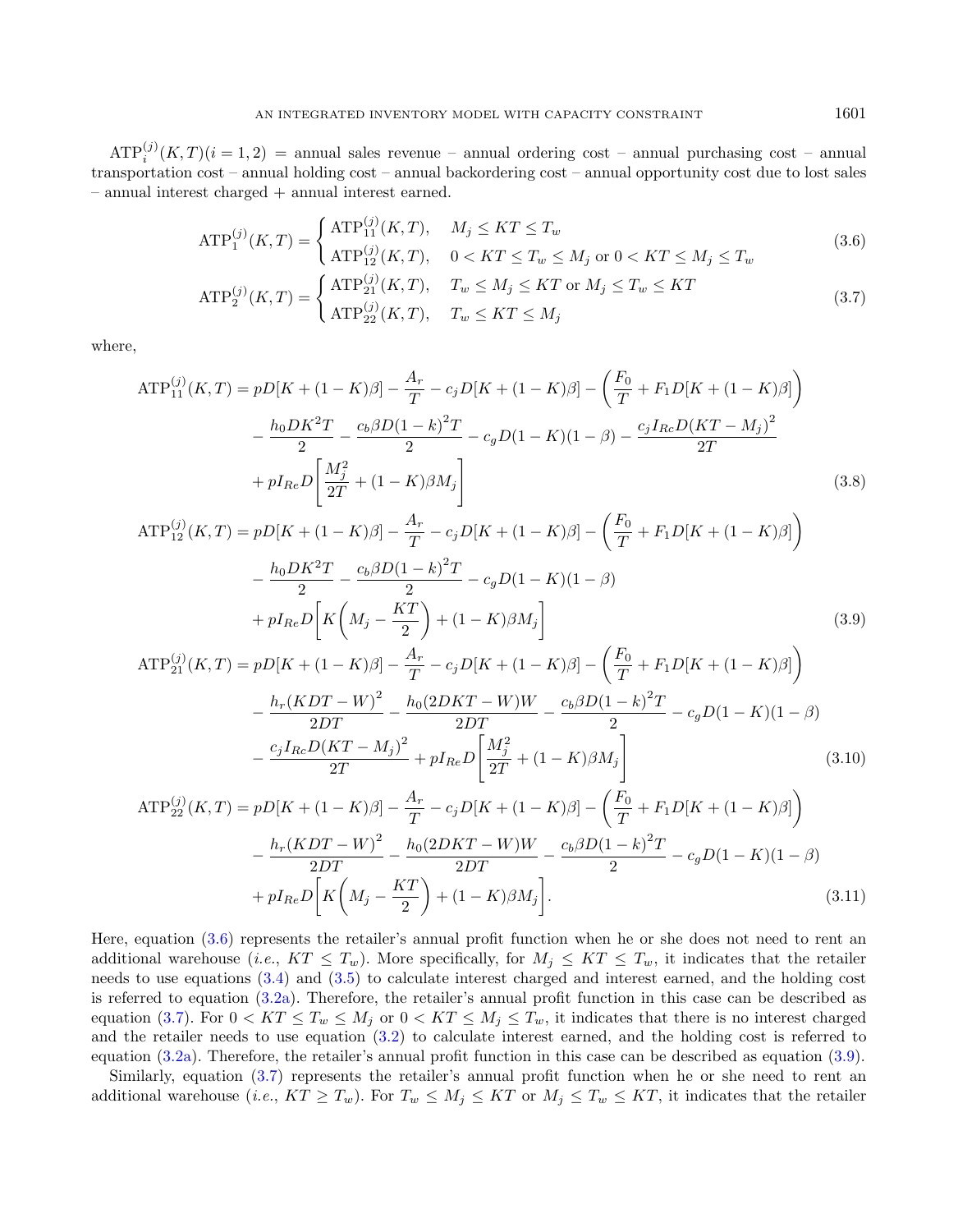needs to use equations [\(3.4\)](#page-7-1) and [\(3.5\)](#page-7-2) to calculate interest charged and interest earned, and the holding cost is referred to equation [\(3.2b\)](#page-6-0). Therefore, the retailer's annual profit function in this case can be described as equation [\(3.10\)](#page-8-4). For  $T_w \leq KT \leq M_i$ , it indicates that there is no interest charged and the retailer needs to use equation [\(3.3\)](#page-7-3) to calculate interest earned, and the holding cost is referred to equation [\(3.2b\)](#page-6-0). Therefore, the retailer's annual profit function in this case can be described as equation [\(3.11\)](#page-8-5).

#### 3.3. The integrated total profit function

Once the supplier and retailer have established a long-term strategic partnership and are treated as an integrated supply chain system and decide to share resources with each other to undertake mutually beneficial cooperation, the joint total profit per unit time can be obtained as the sum of the supplier's and the retailer's total profit per unit time and is a function of  $m, K$ , and  $T$  as follows:

<span id="page-9-0"></span>
$$
JTP^{(j)}(m, K, T) = \begin{cases} JTP_1^{(j)}(m, K, T) & (3.12) \\ JTP_2^{(j)}(m, K, T) & \end{cases}
$$
\n
$$
= \begin{cases} JTP_{1}^{(j)}(m, K, T) & (3.12) \\ ATP_1^{(j)} + STP_j = \begin{cases} JTP_{11}^{(j)}(m, K, T) = ATP_{11}^{(j)}(K, T) + STP_j(m, K), & M_j \leq KT \leq T_w \\ JTP_{12}^{(j)}(m, K, T) = ATP_{12}^{(j)}(K, T) + STP_j(m, K), & 0 < KT \leq T_w \leq M_j \text{ or } 0 < KT \leq M_j \leq T_w \\ ATP_2^{(j)} + STP_j = \begin{cases} JTP_{21}^{(j)}(m, K, T) = ATP_{21}^{(j)}(K, T) + STP_j(m, K), & T_w \leq M_j \leq KT \\ JTP_{22}^{(j)}(m, K, T) = ATP_{22}^{(j)}(K, T) + STP_j(m, K), & T_w \leq KT \leq M_j \end{cases}
$$
\n
$$
(3.12)
$$
\n
$$
(3.13)
$$

where

<span id="page-9-1"></span>
$$
JTP_{11}^{(j)}(m, K, T) = pD[K + (1 - K)\beta] - \frac{A_r}{T} - c_jD[K + (1 - K)\beta] - \left(\frac{F_0}{T} + F_1D[K + (1 - K)\beta]\right)
$$
  

$$
- \frac{h_0DK^2T}{2} - \frac{c_b\beta D(1 - k)^2T}{2} - c_gD(1 - K)(1 - \beta) - \frac{c_jI_{Rc}D(KT - M_j)^2}{2T}
$$
  

$$
+ pI_{Re}D\left[\frac{M_j^2}{2T} + (1 - K)\beta M_j\right] + (c_j - c)D[K + (1 - K)\beta] - \frac{A_s}{mT}
$$
  

$$
- \frac{c(h_s + I_{Sp})DT[(m - 1)(1 - \rho) + \rho]}{2} - c_jI_{Sp}D[K + (1 - K)\beta]M_j \qquad (3.13)
$$
  

$$
JTP_{12}^{(j)}(m, K, T) = pD[K + (1 - K)\beta] - \frac{A_r}{T} - c_jD[K + (1 - K)\beta] - \left(\frac{F_0}{T} + F_1D[K + (1 - K)\beta]\right)
$$
  

$$
- \frac{h_0DK^2T}{2} - \frac{c_b\beta D(1 - k)^2T}{2} - c_gD(1 - K)(1 - \beta)
$$
  

$$
+ pI_{Re}D\left[K\left(M_j - \frac{KT}{2}\right) + (1 - K)\beta M_j\right] + (c_j - c)D[K + (1 - K)\beta] - \frac{A_s}{mT}
$$
  

$$
- \frac{c(h_s + I_{Sp})DT[(m - 1)(1 - \rho) + \rho]}{2} - c_jI_{Sp}D[K + (1 - K)\beta]M_j \qquad (3.14)
$$
  

$$
JTP_{21}^{(j)}(m, K, T) = pD[K + (1 - K)\beta] - \frac{A_r}{T} - c_jD[K + (1 - K)\beta] - \left(\frac{F_0}{T} + F_1D[K + (1 - K)\beta]\right)
$$
  

$$
- \frac{h_r(KDT - W)^2}{2DT} - \frac{h_0(2DKT - W)W}{2DT} - \frac{c_b\beta D(1 - k)^2T}{2} - c_gD(1 - K)(1 - \beta)
$$
  

$$
- \frac{c_jI
$$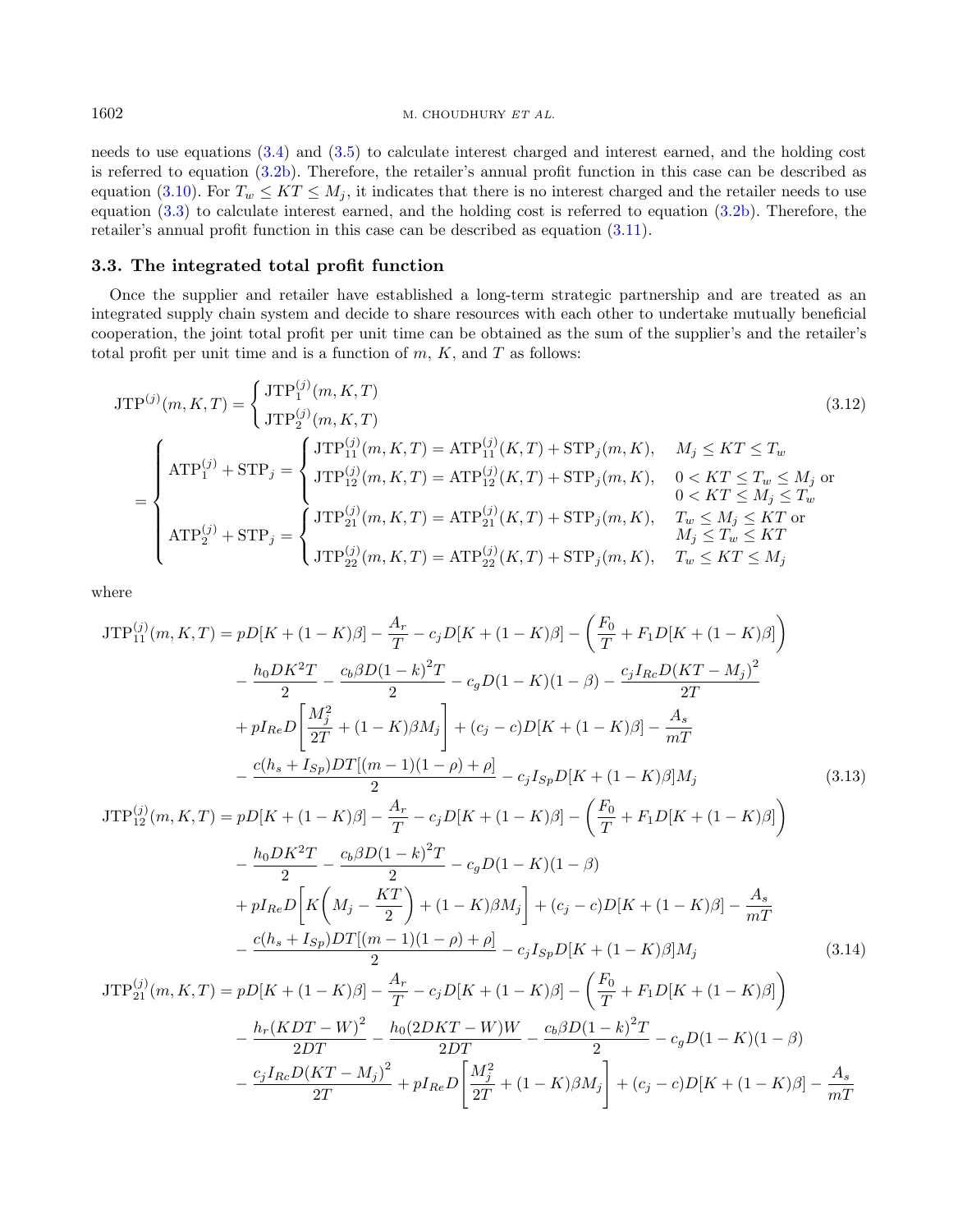AN INTEGRATED INVENTORY MODEL WITH CAPACITY CONSTRAINT 1603

$$
-\frac{c(h_s + I_{Sp})DT[(m-1)(1-\rho)+\rho]}{2} - c_j I_{Sp}D[K + (1-K)\beta]M_j
$$
\n(3.15)\n
$$
\frac{\binom{j}{2}}{22}(m, K, T) = pD[K + (1-K)\beta] - \frac{A_r}{T} - c_j D[K + (1-K)\beta] - \left(\frac{F_0}{T} + F_1 D[K + (1-K)\beta]\right)
$$

$$
-\frac{h_r(KDT-W)^2}{2DT} - \frac{h_0(2DKT-W)W}{2DT} - \frac{c_b\beta D(1-k)^2T}{2} - c_gD(1-K)(1-\beta) + pI_{Re}D\left[K\left(M_j - \frac{KT}{2}\right) + (1-K)\beta M_j\right] + (c_j - c)D[K + (1-K)\beta] - \frac{A_s}{mT} -\frac{c(h_s + I_{Sp})DT[(m-1)(1-\rho) + \rho]}{2} - c_jI_{Sp}D[K + (1-K)\beta]M_j.
$$
(3.16)

#### <span id="page-10-4"></span>4. Theoretical results

In this section, the closed form optimal solutions for the decision variables are formulated to maximize the joint total profit function per unit time in  $(3.13)$ – $(3.16)$  by the similar fashion which is presented in Lashgari et al. [\[19\]](#page-29-4). Now the closed form solutions for each case are derived as follows:

Firstly, for fixed  $M_j$ ,  $j = 1, 2, ..., k$ , and any given  $(K, T)$ , we temporarily relax the integer requirement on m and take the second partial derivative of  $JTP_i^{(j)}(m, K, T)$ ,  $i = 1, 2$  with respect to m which gives

$$
\frac{\partial^2 \text{JTP}_i^{(j)}(m, K, T)}{\partial m^2} = \frac{\partial^2 \text{JTP}_{ik}^{(j)}(m, K, T)}{\partial m^2} = \frac{-2A_s}{m^3 T} < 0, \qquad i, k = 1, 2. \tag{4.1}
$$

It is obvious from equation [\(4.1\)](#page-10-1) that for any given  $(K, T)$ ,  $JTP_i^{(j)}(m, K, T)$  is a concave function in m, where  $i = 1, 2$  for any given  $(K, T)$ . Hence, searching for the optimal solution of shipment number m is reduced to find a local optimal solution.

Next, for fixed  $m$ , we will discuss how to find the optimal solution  $(K, T)$ . There are four cases arising as follows:

(i)  $M_j \leq KT \leq T_w$ , (ii)  $0 < KT \leq T_w \leq M_j$  or  $0 < KT \leq M_j \leq T_w$ , (iii)  $T_w \leq M_j \leq KT$  or  $M_j \leq T_w \leq KT$ , and (iv)  $T_w \leq KT \leq M_i$ .

### 4.1. Case 1-1:  $M_j \leq KT \leq T_w$

 $\text{JTP}_{22}^{(j)}($ 

Maximizing equation  $(3.13)$  is equivalent to minimizing the following function

$$
JTP_{11}^{(j)}(m,K,T) = \varphi_{111}K^2T - \varphi_{112}KT - \varphi_{113}K + \varphi_{114}T + \frac{\varphi_{115}}{T} + \varphi_{116}
$$
\n(4.2)

where  $\varphi_{111}, \varphi_{112}, \varphi_{113}, \varphi_{114}, \varphi_{115}$ , and  $\varphi_{115}$  are given in Appendix [A.](#page-21-0)

First, for any given K, take the first and second derivatives of  $\text{JTP}_{11}^{(j)}(m,K,T)$  with respect to T, we obtain equations  $(4.3)$  and  $(4.4)$ , respectively

<span id="page-10-3"></span><span id="page-10-2"></span>
$$
\frac{\partial JTP_{11}^{(j)}(m,K,T)}{\partial T} = K^2 \varphi_{111} - K\varphi_{112} + \varphi_{114} - \frac{\varphi_{115}}{T^2}
$$
\n(4.3)

$$
\frac{\partial^2 \text{JTP}_{11}^{(j)}(m,K,T)}{\partial T^2} = \frac{2\varphi_{115}}{T^3}.
$$
\n(4.4)

From equation [\(4.4\)](#page-10-3), if  $\varphi_{115} > 0$ , then  $\frac{\partial^2 J \text{TP}_{11}^{(j)}(m,K,T)}{\partial T^2} > 0$ , *i.e.*,  $\text{JTP}_{11}^{(j)}(m,K,T)$  is strictly convex function of T. Setting  $\frac{\partial JTP_{11}^{(j)}(m,K,T)}{\partial T} = 0$  yields

<span id="page-10-5"></span><span id="page-10-1"></span><span id="page-10-0"></span>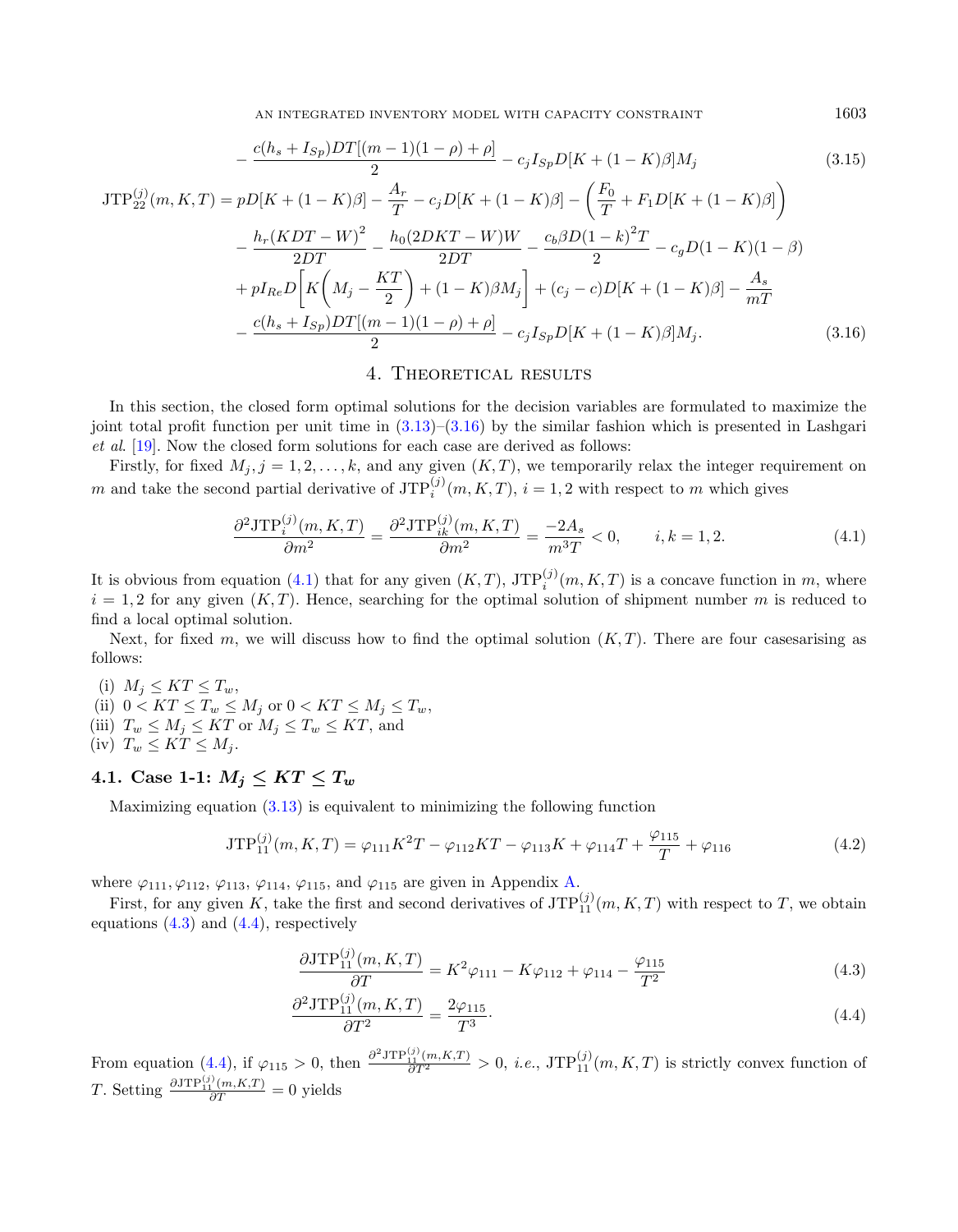<span id="page-11-1"></span><span id="page-11-0"></span>
$$
T = \sqrt{\frac{\varphi_{115}}{\psi_{11}(m,K)}}
$$
\n(4.5)

where,  $\psi_{11}(m, K) = K^2 \varphi_{111} - K \varphi_{112} + \varphi_{114}$ .

The discriminant of  $\psi_{11}(m, K)$ ,

$$
\Delta = \varphi_{112}^2 - 4\varphi_{111}\varphi_{114} = -D^2[c_b\beta(h_0 + c_jI_{Rc}) + (h_0 + c_b\beta + c_jI_{Rc})c(h_s + I_{Sp})\{(m-1)(1-\rho) + \rho\}] < 0,
$$

is always negative. Thus  $\psi_{11}(m, K)$  has no roots and it is always either negative or positive. Since  $\psi_{11}(m, 0)$  =  $\varphi_{114} = \frac{D}{2} [c_b \beta + c(h_s + I_{Sp}) \{ (m-1)(1-\rho) + \rho \}] > 0$ , we can conclude that  $\psi_{11}(m, K)$  is strictly positive in [0, 1]. So, equation [\(4.12\)](#page-12-0) is feasible, and for all  $K \in [0,1]$ , there is always a unique  $T = \sqrt{\frac{\varphi_{115}}{\psi_{11}(m,K)}}$  such that minimizes  $\operatorname{JTP}_{11}^{(j)}(m, K, T)$ .

Substituting equation [\(4.4\)](#page-10-3) into equation [\(4.2\)](#page-10-4)  $(i.e., T = \sqrt{\frac{\varphi_{115}}{\psi_{11}(m,K)}} \text{ into JTP}_{11}^{(j)}(m,K,T))$  leads to

<span id="page-11-2"></span>
$$
\text{JTP}_{11}^{(j)}(m,K) = 2\sqrt{\varphi_{115}\psi_{11}(m,K)} - \varphi_{113}K + \varphi_{116}.
$$
 (4.6)

Taking the first and second derivatives of equation  $(4.6)$  with respect to K, we have

$$
JTP_{11}^{\prime(j)}(m,K) = \sqrt{\varphi_{115}} \left( \frac{\psi_{11}^{\prime}(m,K)}{\sqrt{\psi_{11}(m,K)}} \right) - \varphi_{113} = \sqrt{\varphi_{115}} \left( \frac{2\psi_{11}(m,K)_{11}^{\prime\prime}(m,K) - (\psi_{11}^{\prime}(m,K))^2}{2(\psi_{11}(m,K))^{\frac{3}{2}}} \right)
$$
  
\n
$$
= \sqrt{\varphi_{115}} \left( \frac{4\varphi_{111}(K^2\varphi_{111} - K\varphi_{112} + \varphi_{114}) - (2K\varphi_{111} - \varphi_{112})^2}{2(\psi_{11}(m,K))^{\frac{3}{2}}} \right)
$$
  
\n
$$
= \sqrt{\varphi_{115}} \left( \frac{4\varphi_{111}\varphi_{114} - \varphi_{112}^2}{2(\psi_{11}(m,K))^{\frac{3}{2}}} \right)
$$
  
\n
$$
= \frac{\sqrt{\varphi_{115}} D^2 [c_b \beta(h_0 + c_j I_{Rc}) + (h_0 + c_b \beta + c_j I_{Rc}) c(h_s + I_{Sp}) \{ (m-1)(1 - \rho) + \rho \}]}{2(\psi_{11}(m,K))^{\frac{3}{2}}} > 0.
$$
 (4.7)

From equation [\(4.7\)](#page-11-1),  $\text{JTP}_{11}^{(j)}(m, K)$  is a strictly convex function of K. We check that

<span id="page-11-3"></span>
$$
JTP_{11}^{\prime(j)}(m,0) = -\varphi_{112}\sqrt{\frac{\varphi_{115}}{\varphi_{114}}} - \varphi_{113}.
$$
\n(4.8)

Note that if  $JTP_{11}^{(j)}(m,0) \geq 0$ , then  $JTP_{11}^{(j)}(m,K)$  is increasing on [0,1], *i.e.*,  $JTP_{11}^{(j)}(m,K)$  reaches the global minimum at  $K = 0$ , and it indicates that the best choice is that retailers do not build inventory. Therefore, we only need to consider the situation of  $JTP_{11}^{\prime(j)}(m,0) < 0$ . We further investigate

$$
JTP_{11}^{\prime(j)}(m,1) = \sqrt{\varphi_{115}} \left( \frac{2\varphi_{111} - \varphi_{112}}{\sqrt{\varphi_{111} - \varphi_{112} + \varphi_{114}}} \right) - \varphi_{113}
$$
  
=  $\sqrt{A_r + F_0 + \frac{A_s}{m} + \frac{(c_j I_{Rc} - pI_{Re})DM_j^2}{2}} \left( \frac{\sqrt{2D}(h_0 + c_j I_{Rc})}{\sqrt{h_0 + c_j I_{Rc} + c(h_s + I_{Sp})\{(m-1)(1-\rho) + \rho\}}} \right)$   
-  $[(p - F_1 + c_g - c)D(1 - \beta) - c_j I_{Sp}M_j D(1 - \beta) + (c_j I_{Rc} - p\beta I_{Re})DM_j].$  (4.9)

From equation [\(4.8\)](#page-11-2),  $JTP_{11}^{\prime(j)}(m,1) > 0$  hold if and only if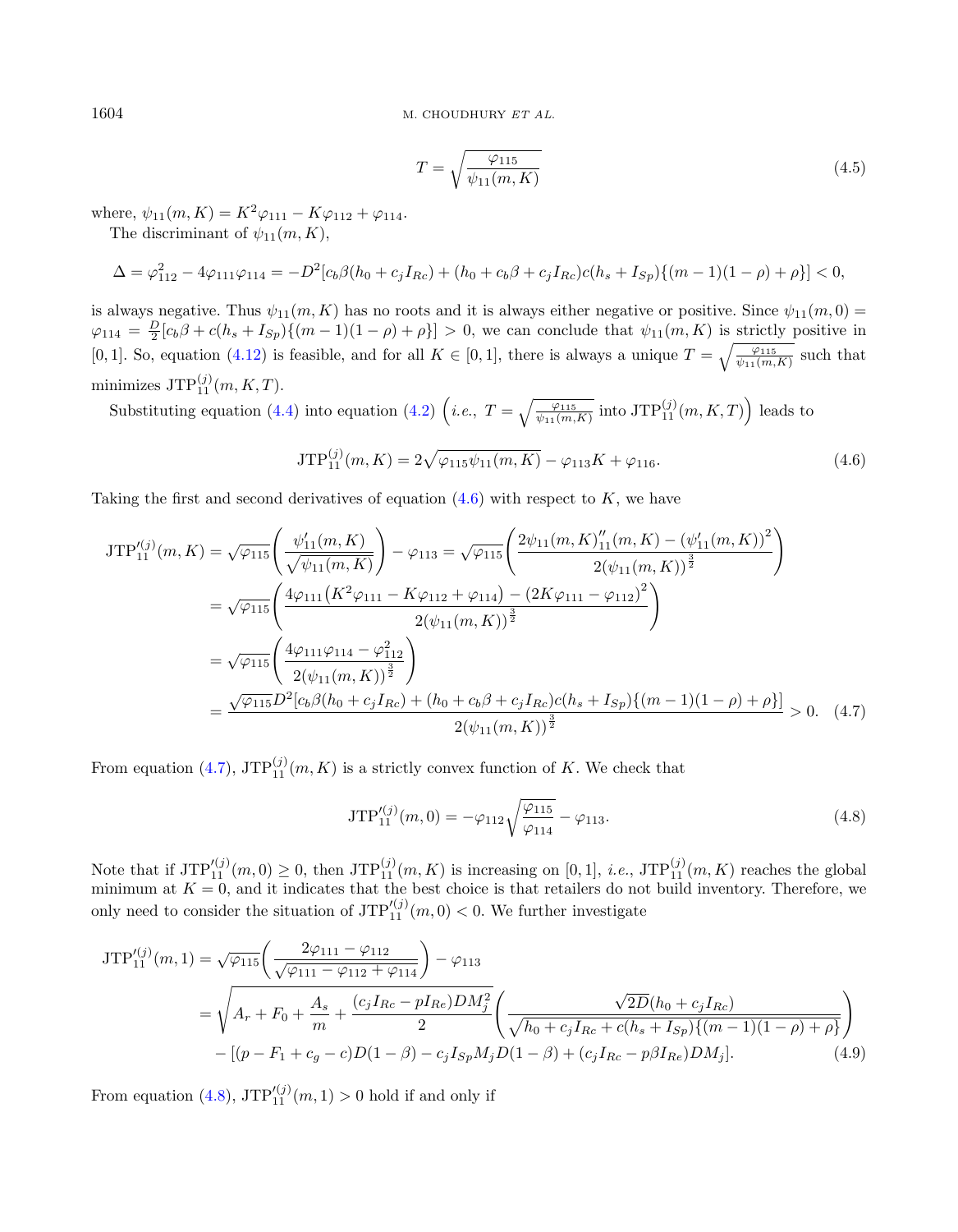<span id="page-12-1"></span>
$$
(p - F_1 + c_g - c)D - c_j I_{Sp} M_j D + c_j I_{Rc} M_j D - \sqrt{2A_r + 2F_0 + \frac{2A_s}{m} + (c_j I_{Rc} - pI_{Re})DM_j^2}
$$
  

$$
\beta > \frac{\sqrt{D(h_0 + c_j I_{Rc})}}{\sqrt{h_0 + c_j I_{Rc} + c(h_s + I_{Sp})\{(m-1)(1-\rho) + \rho\}}}
$$
  

$$
= \beta_{11}.
$$
  
(4.10)

Thus, if the inequality in equation [\(4.10\)](#page-12-1) is established,  $JTP_{11}^{(j)}(m,K)$  has a unique minimizer in the open interval  $(0, 1)$ , and the global optimum values of  $T_{11}$  and  $K_{11}$  can be obtained using equations [\(4.11\)](#page-12-2) and [\(4.12\)](#page-12-0), respectively (see Appendix [B,](#page-22-0) Eqs. [\(B.3\)](#page-22-1) and [\(B.4\)](#page-22-2)). Otherwise, the global minimizer will lie on the boundary point  $K_{11} = 1$  (see Appendix [C\)](#page-22-3)

$$
T_{11} = \sqrt{\frac{4\varphi_{111}\varphi_{115} - \varphi_{113}^2}{4\varphi_{111}\varphi_{114} - \varphi_{112}^2}}
$$
(4.11)

<span id="page-12-3"></span>
$$
K_{11} = \frac{\varphi_{112}}{2\varphi_{111}} + \frac{\varphi_{113}}{2\varphi_{111}} \sqrt{\frac{4\varphi_{111}\varphi_{114} - \varphi_{112}^2}{4\varphi_{111}\varphi_{115} - \varphi_{113}^2}}.
$$
\n(4.12)

Here, for the discriminant term  $\beta_{11}$ , it should be be noted that,

- (1) if  $0 \leq \beta_{11} \leq \beta$ , the optimal is that the retailer uses partial backlogging, and the optimal values of  $T_{11}$  and  $K_{11}$  can be obtained using equations [\(4.11\)](#page-12-2) and [\(4.12\)](#page-12-0) respectively.
- (2) If  $0 < \beta < \beta_{11}$ , the optimal is that the retailer employs inventory policy with without shortages (e.g.,  $K_{11} = 1$
- (3) If  $\beta_{11} < 0$ , the retailer need to compare the cases of no stocking  $(e.g., K_{11} = 0)$  and partial backlogging to determine which is optimal.

In addition, for the solutions  $K_{11}$  and  $T_{11}$  found by using equations [\(4.11\)](#page-12-2) and [\(4.12\)](#page-12-0), if the condition  $M_j \leq K_{11}T_{11} \leq T_w$  is not satisfied, it implies that  $\text{JTP}_{11}^{(j)}(m,K,T)$  will obtain the optimal solution at the boundary. A logical solution is to set  $T = \frac{M_j}{K_{1.2}}$  $\frac{M_j}{K_{11}}$  or  $T = \frac{T_w}{K_{11}}$ , then we recommend that readers refer to the detailed solution process given in Appendix [D.](#page-23-0)

To sum up, based on the above analysis, the order quantity for trade credit period  $M_i$  and purchase cost  $c_i$ can be computed form equation [\(4.13\)](#page-12-3), namely,

<span id="page-12-4"></span>
$$
Q_j = DT[K + (1 - K)\beta].
$$
\n(4.13)

From equation [\(4.13\)](#page-12-3), if the optimal order quantity  $(Q_j)$  satisfies  $q_j \leq Q_j \leq q_{j+1}$ , the solution obtained by the analysis above is feasible. Otherwise, we need to use the solution procedure given in Appendix [D](#page-23-0) to determine the optimal values of  $T$  and  $K$ .

### Case 1-2:  $0 < KT \leq T_w \leq M_j$  or  $0 < KT \leq M_j \leq T_w$

Similar to Case 1-1, maximizing equation [\(3.14\)](#page-9-1) is equivalent to minimizing the following function

$$
JTP_{12}^{(j)}(m,K,T) = \varphi_{121}K^2T - \varphi_{122}KT - \varphi_{123}K + \varphi_{124}T + \frac{\varphi_{125}}{T} + \varphi_{126}
$$
\n(4.14)

where  $\varphi_{121}, \varphi_{122}, \varphi_{123}, \varphi_{124}, \varphi_{125}$ , and  $\varphi_{126}$  are given in Appendix [A.](#page-21-0)

Note that equations [\(4.14\)](#page-12-4) and [\(4.2\)](#page-10-4) have similar function structures (*i.e.*,  $\varphi_{121}$  through  $\varphi_{126}$  instead of  $\varphi_{111}$ through  $\varphi_{116}$ ). So, the analysis and discussion provided for equations [\(4.3\)](#page-10-2)–[\(4.8\)](#page-11-2) of Case 1-1 is also established for Case 1-2. Next, the equivalent analysis for Case 1-2 of equation [\(4.9\)](#page-11-3) for Case 1-1 is

$$
\text{JTP}_{12}^{\prime(j)}(m,1) = \sqrt{\varphi_{125}} \left( \frac{2\varphi_{121} - \varphi_{122}}{\sqrt{\varphi_{121} - \varphi_{122} + \varphi_{124}}} \right) - \varphi_{123}
$$

<span id="page-12-2"></span><span id="page-12-0"></span>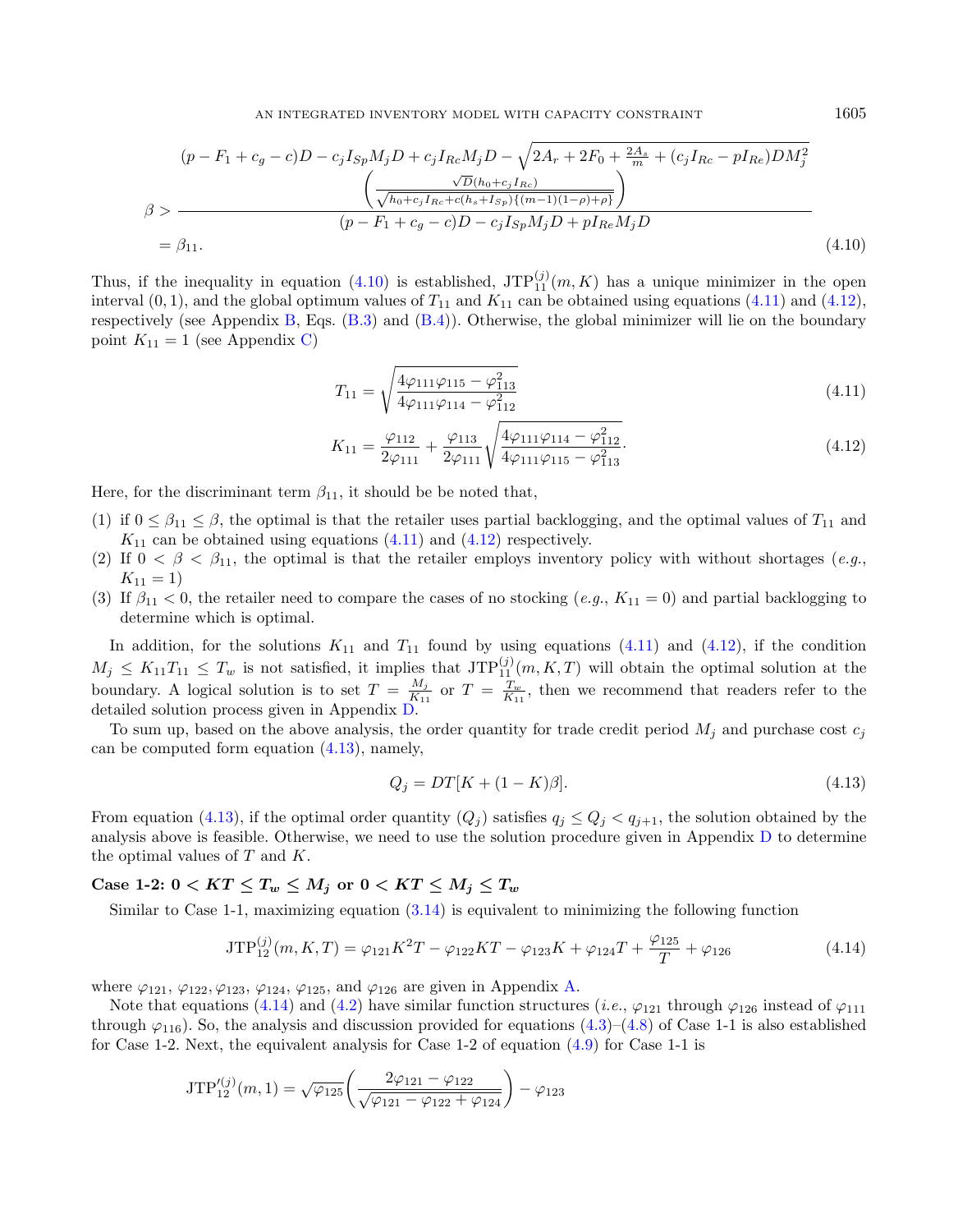<span id="page-13-1"></span><span id="page-13-0"></span>
$$
= \sqrt{A_r + F_0 + \frac{A_s}{m}} \left( \frac{\sqrt{2D}(h_0 + pI_{Re})}{\sqrt{h_0 + pI_{Re} + c(h_s + I_{Sp})\{(m-1)(1-\rho) + \rho\}}} \right) - [(p - F_1 + c_g - c)D(1 - \beta) + (pI_{Re} - c_jI_{Sp})DM_j(1 - \beta)].
$$
\n(4.15)

From equation [\(4.15\)](#page-13-0),  $JTP_{12}^{\prime(j)}(m,1) > 0$  hold if and only if

$$
\beta > \frac{(p - F_1 + c_g - c)D + (pI_{Re} - c_jI_{Sp})DM_j - \sqrt{A_r + F_0 + \frac{A_s}{m}} \left(\frac{\sqrt{2D}(h_0 + pI_{Re})}{\sqrt{h_0 + pI_{Re} + c(h_s + I_{Sp})\{(m-1)(1-\rho) + \rho\}}}\right)}{(p - F_1 + c_g - c)D + (pI_{Re} - c_jI_{Sp})DM_j}
$$
\n
$$
= \beta_{12}.
$$
\n(4.16)

Consequently, if the inequality in equation [\(4.16\)](#page-13-1) is established,  $JTP_{12}^{(j)}(m,K)$  has a uniqueminimizer in the open interval (0,1), and the global optimum values of  $T_{12}$  and  $K_{12}$  can be obtained using equations [\(4.17\)](#page-13-2) and [\(4.18\)](#page-13-3), respectively (see Appendix [B\)](#page-22-0). Otherwise, the global minimizer will lie on the boundary point  $K_{12} = 1$ (see Appendix [C\)](#page-22-3).

<span id="page-13-3"></span><span id="page-13-2"></span>
$$
T_{12} = \sqrt{\frac{4\varphi_{121}\varphi_{125} - \varphi_{123}^2}{4\varphi_{121}\varphi_{124} - \varphi_{122}^2}}
$$
(4.17)

<span id="page-13-5"></span><span id="page-13-4"></span>
$$
K_{12} = \frac{\varphi_{122}}{2\varphi_{121}} + \frac{\varphi_{123}}{2\varphi_{121}} \sqrt{\frac{4\varphi_{121}\varphi_{124} - \varphi_{122}^2}{4\varphi_{121}\varphi_{125} - \varphi_{123}^2}}.
$$
\n(4.18)

Similar to Case 1-1, we still need to perform the following two steps to ensure the feasibility of the solution:

- (1) For the solutions  $K_{12}$  and  $T_{12}$  found by using equations [\(4.17\)](#page-13-2) and [\(4.18\)](#page-13-3), check whether they satisfy  $K_{12}T_{12} \le \min\{M_j, T_w\}$  and if not, we need to use Appendix [D](#page-23-0) to determine the optimal values of T and  $K$ .
- (2) Check whether the order quantity  $Q_j$  satisfies  $q_j \leq Q_j < q_{j+1}$ , and if not, we need to use Appendix [D](#page-23-0) to determine the optimal values of  $T$  and  $K$ .

Case 2-1:  $T_w \leq M_i \leq KT$  or  $M_i \leq T_w \leq KT$ 

Similarly, maximizing equations  $(3.15)$  is equivalent to minimizing the following function

$$
JTP_{21}^{(j)}(m,K,T) = \varphi_{211}K^2T - \varphi_{212}KT - \varphi_{213}K + \varphi_{214}T + \frac{\varphi_{215}}{T} + \varphi_{216}
$$
(4.19)

where  $\varphi_{211}, \varphi_{212}, \varphi_{213}, \varphi_{214}, \varphi_{215}$ , and  $\varphi_{216}$  are given in Appendix [A.](#page-21-0)

Similar to previous cases,

$$
JTP_{21}^{\prime(j)}(m,1) = \sqrt{\varphi_{215}} \left( \frac{2\varphi_{211} - \varphi_{212}}{\sqrt{\varphi_{211} - \varphi_{212} + \varphi_{214}}} \right) - \varphi_{213}
$$
  
\n
$$
= \sqrt{A_r + F_0 + \frac{A_s}{m} + \frac{(c_j I_{Rc} - pI_{Re})DM_j^2}{2} + \frac{(h_r - h_0)W^2}{2D}}
$$
  
\n
$$
\times \left( \frac{\sqrt{2D}(h_r + c_j I_{Rc})}{\sqrt{h_r + c_j I_{Rc} + c(h_s + I_{Sp})\{(m-1)(1-\rho) + \rho\}}} \right)
$$
  
\n
$$
- [(p - F_1 + c_g - c)D(1 - \beta) + (h_r - h_0)w - c_j I_{Sp}M_j D(1 - \beta) + (c_j I_{Rc} - p\beta I_{Re})DM_j].
$$
\n(4.20)

From equation [\(4.20\)](#page-13-4),  $JTP_{21}^{\prime(j)}(m,1) > 0$  hold if and only if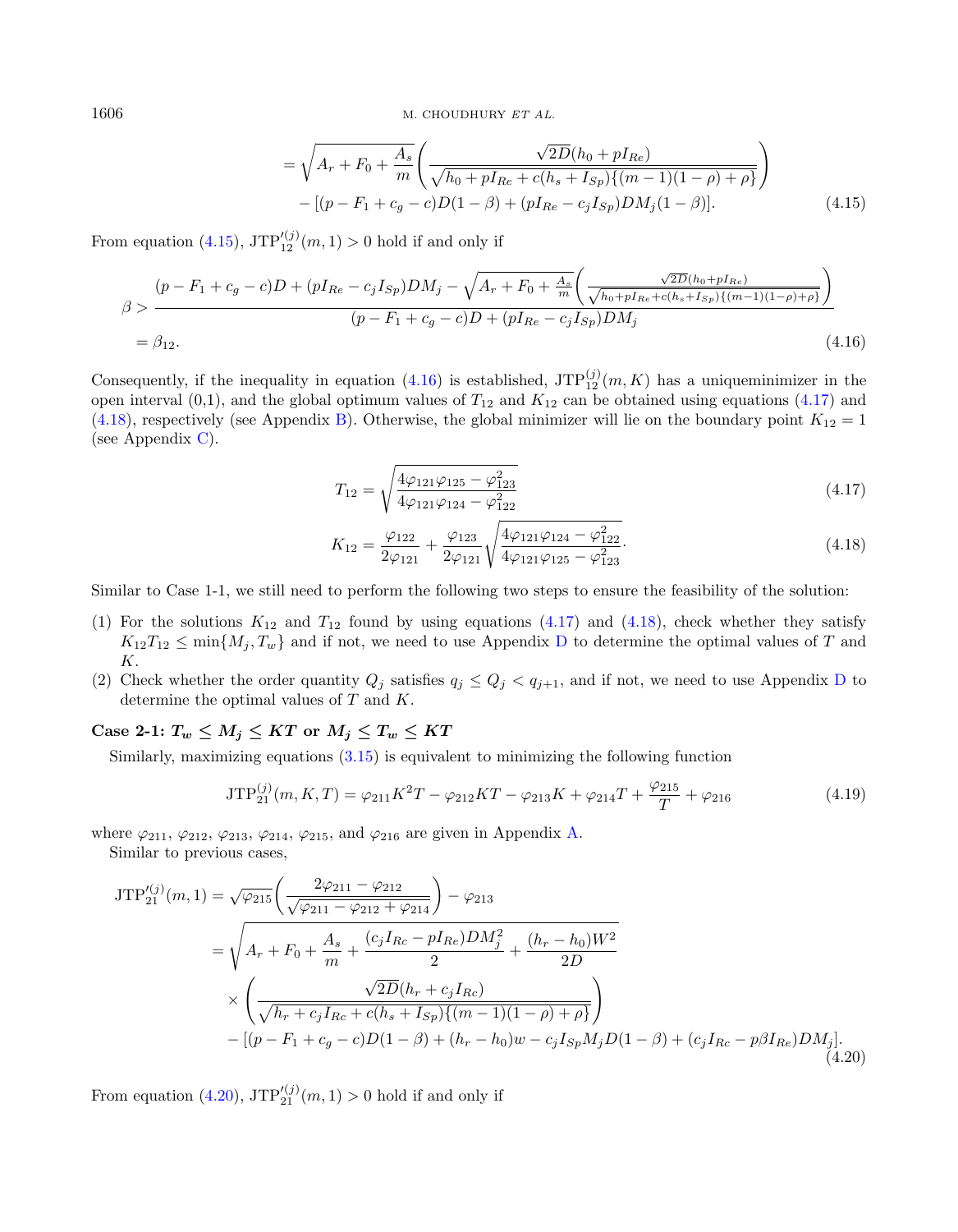$$
\frac{(p - F_1 + c_g - c)D + c_j(I_{Rc} - I_{Sp})M_jD + (h_r - h_0)W}{\sigma} \frac{-\sqrt{2A_r + 2F_0 + \frac{2A_s}{m} + (c_jI_{Rc} - pI_{Re})DM_j^2 + \frac{(h_r - h_0)W^2}{D}\left(\frac{\sqrt{D}(h_r + c_jI_{Rc})}{\sqrt{h_r + c_jI_{Rc} + c(h_s + I_{Sp})\{(m-1)(1-\rho) + \rho\}}}\right)}}{(p - F_1 + c_g - c)D + (pI_{Re} - c_jI_{Sp})DM_j}
$$
\n
$$
= \beta_{21}.
$$
\n(4.21)

Consequently, if the inequality in equation [\(4.21\)](#page-14-0) is established,  $JTP_{21}^{(j)}(m,K)$  has a unique minimizer in the open interval  $(0, 1)$ , and the global optimum values of  $T_{21}$  and  $K_{21}$  can be obtained using equations [\(4.22\)](#page-14-1) and [\(4.23\)](#page-14-2), respectively (see Appendix [B\)](#page-22-0). Otherwise, the global minimizer will lie on the boundary point  $K_{21} = 1$ . (see Appendix [C\)](#page-22-3)

$$
T_{21} = \sqrt{\frac{4\varphi_{211}\varphi_{215} - \varphi_{213}^2}{4\varphi_{211}\varphi_{214} - \varphi_{212}^2}}
$$
(4.22)

<span id="page-14-4"></span>
$$
K_{21} = \frac{\varphi_{212}}{2\varphi_{211}} + \frac{\varphi_{213}}{2\varphi_{211}} \sqrt{\frac{4\varphi_{211}\varphi_{214} - \varphi_{212}^2}{4\varphi_{211}\varphi_{215} - \varphi_{213}^2}}.
$$
\n(4.23)

Similar to previous cases, the feasibility of the solution needs to be checked. If the solution is not feasible, we suggest that readers refer to the detailed solution process given in Appendices [D](#page-23-0) and [E.](#page-23-1)

### Case 2-2:  $T_w \leq KT \leq M_j$

Similarly, maximizing equation [\(3.16\)](#page-10-0) is equivalent to minimizing the following function

$$
JTP_{22}^{(j)}(m,K,T) = \varphi_{221}K^2T - \varphi_{222}KT - \varphi_{223}K + \varphi_{224}T + \frac{\varphi_{225}}{T} + \varphi_{226}
$$
\n(4.24)

where,  $\varphi_{221}, \varphi_{222}, \varphi_{223}, \varphi_{224}, \varphi_{225}$ , and  $\varphi_{226}$  are given in Appendix [A.](#page-21-0) Similarly,

$$
JTP_{22}^{\prime(j)}(m,1) = \sqrt{\varphi_{225}} \left( \frac{2\varphi_{221} - \varphi_{222}}{\sqrt{\varphi_{221} - \varphi_{222} + \varphi_{224}}} \right) - \varphi_{223}
$$
  
=  $\sqrt{A_r + F_0 + \frac{A_s}{m} + \frac{(h_r - h_0)W^2}{2D}} \left( \frac{\sqrt{2D}(h_r + pI_{Re})}{\sqrt{h_r + pI_{Re} + c(h_s + I_{Sp})\{(m-1)(1-\rho) + \rho\}}} \right)$   
-  $[(p - F_1 + c_g - c)D(1 - \beta) + (h_r - h_0)w + (pI_{Re} - c_jI_{Sp})DM_j(1 - \beta)].$  (4.25)

From equation [\(4.25\)](#page-14-3),  $JTP'_{22}^{(j)}(m,1) > 0$  hold if and only if

$$
(p - F_1 + c_g - c)D + (pI_{Re} - c_jI_{Sp})DM_j + (h_r - h_0)W - \sqrt{2A_r + 2F_0 + \frac{2A_s}{m} + \frac{(h_r - h_0)W^2}{D}}
$$
  

$$
\beta >
$$
  

$$
\beta >
$$
  

$$
\frac{\sqrt{D}(h_r + pI_{Re})}{(\gamma h_r + pI_{Re} + c(h_s + I_{Sp})\{(m-1)(1-\rho) + \rho\})}
$$
  

$$
= \beta_{22}.
$$
  
(4.26)

Consequently, if the inequality in equation [\(4.26\)](#page-14-4) is established,  $JTP_{22}^{(j)}(m,K)$  has a unique minimizer in the open interval  $(0, 1)$ , and the global optimum values of  $T_{22}$  and  $K_{22}$  can be obtained using equations [\(4.27\)](#page-14-5) and [\(4.28\)](#page-15-0), respectively (see Appendix [B\)](#page-22-0). Otherwise, the global minimizer will lie on the boundary point  $K_{21} = 1$ (see Appendix [C\)](#page-22-3).

<span id="page-14-5"></span>
$$
T_{22} = \sqrt{\frac{4\varphi_{221}\varphi_{225} - \varphi_{223}^2}{4\varphi_{221}\varphi_{224} - \varphi_{222}^2}}
$$
(4.27)

<span id="page-14-3"></span><span id="page-14-2"></span><span id="page-14-1"></span><span id="page-14-0"></span>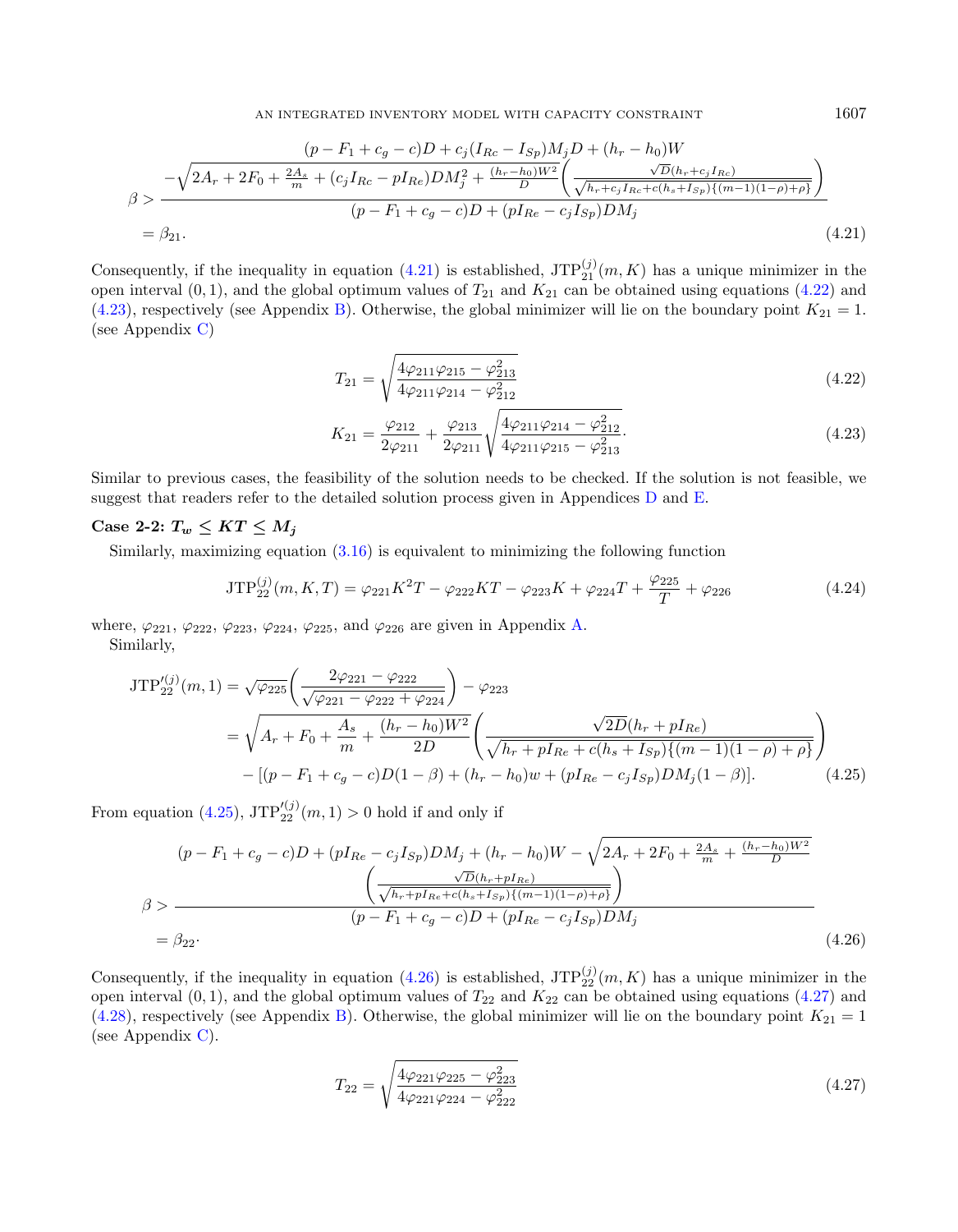| Cases | Possibility                            |                                 | Optimal solution                                                                                                                                                                                                                                    |
|-------|----------------------------------------|---------------------------------|-----------------------------------------------------------------------------------------------------------------------------------------------------------------------------------------------------------------------------------------------------|
|       | Case 1-1 $\frac{M_j}{K_{11}} > T_{11}$ | $T'_{11} = \frac{M_j}{K'_{11}}$ | $K'_{11} = \sqrt{\frac{\varphi_{114} M_j^2}{M_i^2 \varphi_{111} - M_i \varphi_{113} + \varphi_{115}}}$                                                                                                                                              |
|       | $\frac{K_w}{K_{11}} < T_{11}$          | $T'_{11} = \frac{I_w}{K'_{11}}$ | $K'_{11} = \sqrt{\frac{\varphi_{114}T_w^2}{T_w^2\varphi_{111} - T_w\varphi_{113} + \varphi_{115}}}$                                                                                                                                                 |
|       |                                        |                                 | Case 1-2 $\frac{\min\{T_w, M_j\}}{K_{12}} < T_{12}$ $T'_{12} = \frac{\min\{T_w, M_j\}}{K'_{12}}$ $T'_{12} = \sqrt{\frac{\varphi_{124}(\min\{T_w, M_j\})^2}{(\min\{T_w, M_j\})^2 \varphi_{121} - \min\{T_w, M_j\} \varphi_{123} + \varphi_{125}}$    |
|       |                                        |                                 | $\text{Case 2-1 } \frac{\max\{T_w,M_j\}}{K_{21}} > T_{21} \ T_{21}' = \frac{\max\{T_w,M_j\}}{K_{21}'} \ K_{21}' = \sqrt{\frac{\varphi_{214}(\max\{T_w,M_j\})^2}{(\max\{T_w,M_j\})^2\varphi_{211} - \max\{T_w,M_j\}\varphi_{213} + \varphi_{215}} }$ |
|       | Case 2-2 $\frac{M_j}{K_{22}} < T_{22}$ | $T'_{22} = \frac{M_j}{K'_{12}}$ | $K'_{22} = \sqrt{\frac{\varphi_{224} M_j^2}{M_j^2 \varphi_{221} - M_j \varphi_{223} + \varphi_{225}}}$                                                                                                                                              |
|       | $\frac{K_w}{K_{22}} < T_{22}$          | $T'_{22} = \frac{1}{K'_{12}}$   | $K'_{22} = \sqrt{\frac{\varphi_{224} T_w^2}{T_w^2 \varphi_{221} - T_w \varphi_{223} + \varphi_{225}}}$                                                                                                                                              |

<span id="page-15-1"></span>TABLE 2. Optimal solution, when  $T$  and  $K$  do not satisfy the condition.

<span id="page-15-0"></span>
$$
K_{22} = \frac{\varphi_{222}}{2\varphi_{221}} + \frac{\varphi_{223}}{2\varphi_{221}} \sqrt{\frac{4\varphi_{221}\varphi_{224} - \varphi_{222}^2}{4\varphi_{221}\varphi_{225} - \varphi_{223}^2}}.
$$
\n(4.28)

Similarly, Appendices [D](#page-23-0) and [E](#page-23-1) are used to determine the optimal values of T and K if the solution is not feasible (Tab. [2\)](#page-15-1).

Algorithm: summarizing the above results, we can establish the following algorithm to find the optimal solution  $(m^*, K^*, T^*).$ 

<span id="page-15-2"></span>Algorithm 4.1. Step 1. Set  $m = 1$ .

- Step 2. For each  $j, j = 1, 2, \ldots, k 1, k$ , perform Steps 3–5.
- **Step 3.** Compare  $M_j$  and  $T_w$ , if  $M_j < T_w$ , go to Step 4; if not, go to Step 5.
- **Step 4.** Execute Steps 4.1–4.4, and determine  $\left(K_{(j)}^{**}, T_{(j)}^{**}\right)$  and  $JTP^{(j)}\left(m, K_{(j)}^{**}, T_{(j)}^{**}\right)$ .
	- **Step 4.1.** Determine  $(K_{11}^{**}, T_{11}^{**})$  and  $JTP_{11}^{(j)}(m, K_{11}^{**}, T_{11}^{**})$  using Algorithm A provided in Appendix [F,](#page-25-0) and go to Step 4.2.
	- **Step 4.2.** Determine  $(K_{12}^{**}, T_{12}^{**})$  and  $JTP_{12}^{(j)}(m, K_{12}^{**}, T_{12}^{**})$  using Algorithm B provided in Appendix [G,](#page-26-0) and go to Step 4.3.
	- **Step 4.3.** Determine  $(K_{21}^{**}, T_{21}^{**})$  and  $JTP_{21}^{(j)}(m, K_{21}^{**}, T_{21}^{**})$  using Algorithm C provided in Appendix [H,](#page-27-0) and go to Step 4.4.
	- $\textbf{Step 4.4. Set }\text{JTP}^{(j)}\left(m,K_{(j)}^{**},T_{(j)}^{**}\right) = \max\left\{\text{JTP}_{11}^{(j)}(m,K_{11}^{**},T_{11}^{**}),\text{JTP}_{12}^{(j)}(m,K_{12}^{**},T_{12}^{**}),\right.$  $\mathrm{JTP}_{21}^{(j)}(m,K_{21}^{**},T_{21}^{**})\Big\}.$

**Step 5.** Execute Steps 5.1–5.4, and determine  $(K_{(j)}^{**}, T_{(j)}^{**})$  and  $JTP^{(j)}(m, K_{(j)}^{**}, T_{(j)}^{**})$ .

**Step 5.1.** Determine  $(K_{12}^{**}, T_{12}^{**})$  and  $JTP_{12}^{(j)}(m, K_{12}^{**}, T_{12}^{**})$  using Algorithm B provided in Appendix [G,](#page-26-0) and go to Step 5.2.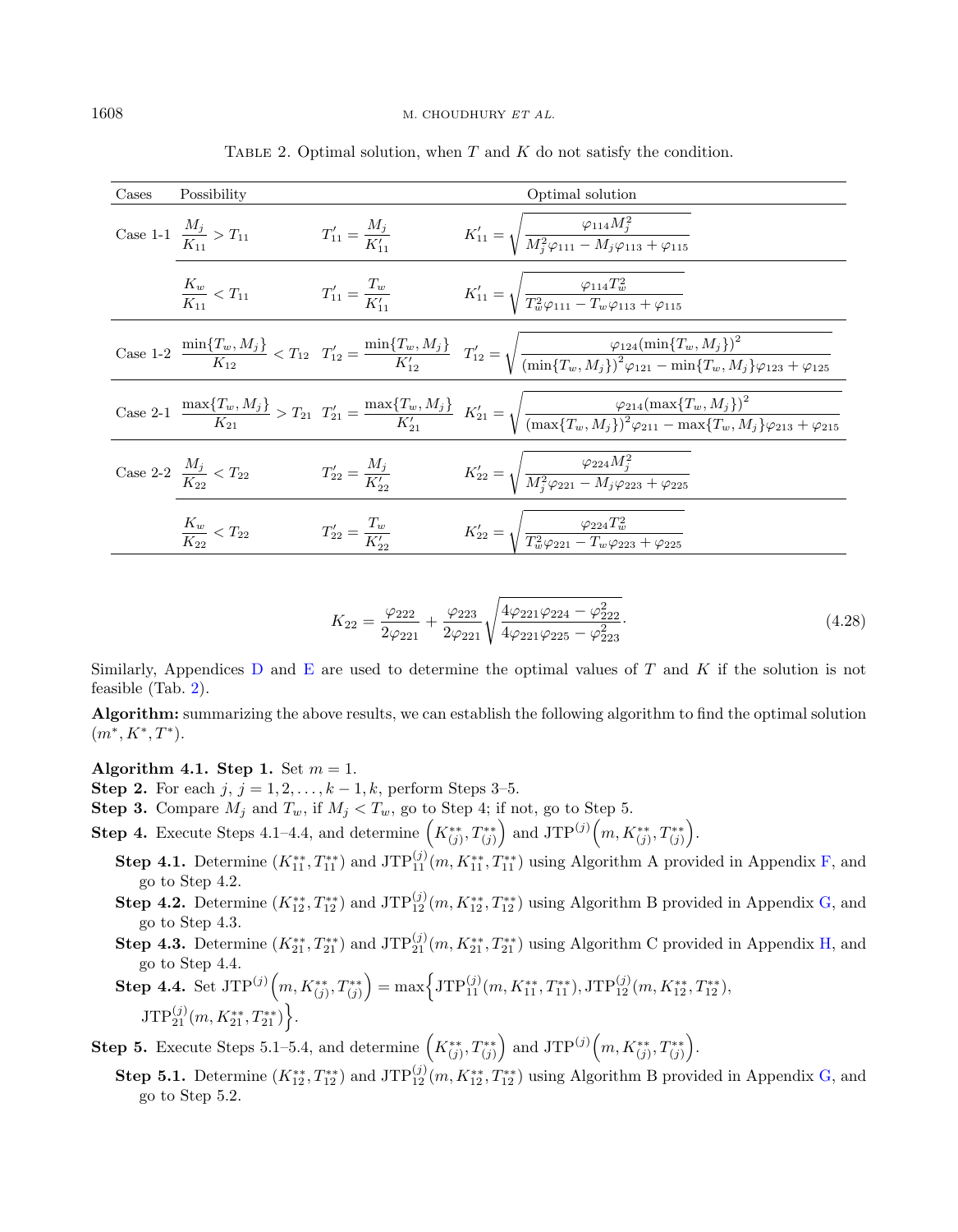- **Step 5.2.** Determine  $(K_{21}^{**}, T_{21}^{**})$  and  $JTP_{21}^{(j)}(m, K_{21}^{**}, T_{21}^{**})$  using Algorithm C provided in Appendix [H,](#page-27-0) and go to Step 5.3.
- **Step 5.3.** Determine  $(K_{22}^{**}, T_{22}^{**})$  and  $JTP_{22}^{(j)}(m, K_{22}^{**}, T_{22}^{**})$  using Algorithm D provided in Appendix [I,](#page-27-1) and go to Step 5.4.
- $\textbf{Step 5.4. Set JTP}^{(j)}\Big(m, K^{**}_{(j)}, T^{**}_{(j)}\Big) = \max\Bigl\{\textbf{JTP}^{(j)}_{12}(m, K^{**}_{12}, T^{**}_{12}), \textbf{JTP}^{(j)}_{21}(m, K^{**}_{21}, T^{**}_{21}), \nonumber\$  $\mathrm{JTP}_{22}^{(j)}(m,K^{**}_{22},T^{**}_{22})\Big\}.$

 $\textbf{Step 6. Set }JTP(m,K_{m}^{**},T_{m}^{**}) = \max_{j=1,2,...,k} \Big\{ JTP^{(j)}\Big(m,K_{(j)}^{**},T_{(j)}^{**}\Big) \Big\}.$ 

- **Step 7.** Set  $m = m + 1$ , repeat Steps 2–6 to find JTP $(m, K_m^{**}, T_m^{**})$ .
- $\textbf{Step 8. If JTP}(m, K^{**}_{m}, T^{**}_{m}) \geq \text{JTP}\Big(m-1, K^{**}_{(m-1)}, T^{**}_{(m-1)}\Big),$  go to Step 7. Otherwise, go to Step 9.

Step 9. Set  $(m^*, K^{**}, T^{**}) = (m-1, K^{**}_{(m-1)}, T^{**}_{(m-1)})$ .  $(m^*, K^{**}, T^{**})$  is the optimal solution and  $Q^{**} =$  $DT^{**}[(1 - K^{**})\beta + K^{**}].$ 

#### 5. Numerical examples and sensitivity analysis

In this section, some examples are provided to illustrate the theoretical results and solution procedure obtained in this paper. In addition, we also carry out a sensitivity analysis of major parameters.

<span id="page-16-0"></span>**Example 5.1.** The input parameters are as follows:  $A_r = \$100/\text{order}$ ,  $A_s = \$180/\text{order}$ ,  $D = 350 \text{ units/year}$ ,  $F_0 = $50/\text{shipment}, F_1 = $0.2/\text{unit}, R = 500 \text{units}/\text{year}, h_r = $2/\text{unit}/\text{year}, h_0 = $1.4/\text{unit}/\text{year}, h_s =$ \$0.8/unit/year,  $c_{0p} = 2/$ unit,  $c_{1p} = 2.5/$ unit,  $c_{2p} = 0.5/$ unit,  $p = 15/$ unit,  $W = 150$ units (hence,  $T_W = 2.5/$ unit  $150/350 = 0.429$  year)  $I_{Sp} = 0.1, I_{Rc} = 0.10, I_{Re} = 0.12, c_g = 2, c_b = 4, \beta = 0.85.$ 

In addition, the supplier offers an all-units quantity discounts schedule, which is  $c = (c_1, c_2, c_3)$  $\{(10, 9.7, 9.4)/$ unit,  $\eta = (\eta_1, \eta_2, \eta_3) = (1, 150, 500)$  unit, and the trade credit period schedule offered by the supplier is  $N = (N_1, N_2, N_3) = (0.30, 0.45, 0.60)$  year,  $\vartheta = (\vartheta_1, \vartheta_2, \vartheta_3) = (1, 350, 600)$ unit. Combining the two discount schedules above, we obtain a new schedule, namely,  $(c, M)$  =  $\{(c_1, M_1), (c_2, M_2), (c_3, M_3), (c_4, M_4), (c_5, M_5)\} = (\text{\$}, \text{year}) \{(10, 0.30), (9.7, 0.30), (9.7, 0.45), (9.4, 0.45), (9.4, 0.45)\}$ 0.60)},  $q = (q_1, q_2, q_3, q_4) = (1, 150, 350, 500, 600)$  unit.

Applying Algorithm [4.1,](#page-15-2) the solution procedure is shown in Table [3.](#page-17-0) As can be seen from Table [3,](#page-17-0) when  $k = 2$ , the joint total annual profit is the largest, *i.e.*, JTP<sup>\*</sup> = JTP<sup>(2)</sup><sub>21</sub> = \$4579.54. Furthermore, the optimal solution is  $m^{**} = 5$ ,  $K^{**} = K_{21} = 0.9101$ ,  $T^{**} = T_{21} = 0.4940$  year, the retailer's optimal order quantity is  $Q^{**} = Q_{21} = 170.56$  units, the supplier's optimal production quantity is  $m^{**}Q^{**} = 852.8$  units. Meanwhile, the purchase price and trade credit chosen by the retailer is  $c_2 = 9.7$  and  $N_1 = 0.3$ , respectively. Also, we notice that  $W = 150 < 157.36 = 0.9101 \times 0.4940 \times 350 = K^{**}T^{**}D$ , which means the capacity of OW is insufficient to store the ordered quantity, so an additional warehouse (RW) is necessary for the retailer.

Example 5.2. This example concerns the impact of the OW capacity and credit period on the optimal solution. The parameter values are identical to those used in Example [5.1](#page-16-0) except for W and  $(N_1, N_2, N_3)$ . Table [4](#page-17-1) shows the optimal solutions for each value of  $W = \{100, 200, 300, 400, 500\}$  and  $(N_1, N_2, N_3)$  $\{(0.10, 0.20, 0.30), (0.30, 0.45, 0.60), (0.40, 0.60, 0.80), (0.60, 0.70, 0.80)\}.$ 

Table [4](#page-17-1) shows that when the OW capacity is relatively small (*i.e.*,  $W < 200$ ), the retailer must rent a warehouse to enjoy a longer credit period and a lower purchase price. However, we notice that when the value of the credit period is relatively long (i.e.,  $(N_1, N_2, N_3) = \{(0.40, 0.60, 0.80)\}\,$ , retailers typically orders larger quantities to benefit from a longer credit period, such that a rented warehouse is necessary. Moreover, the supplier's optimal shipment number decreases for longer credit periods, and the joint total profit per unit time increases with the increase the capacity of OW or the length of the credit. Based on the above results, we have several managerial implications. First, trade credit linked to the order quantity is an effective tool or means if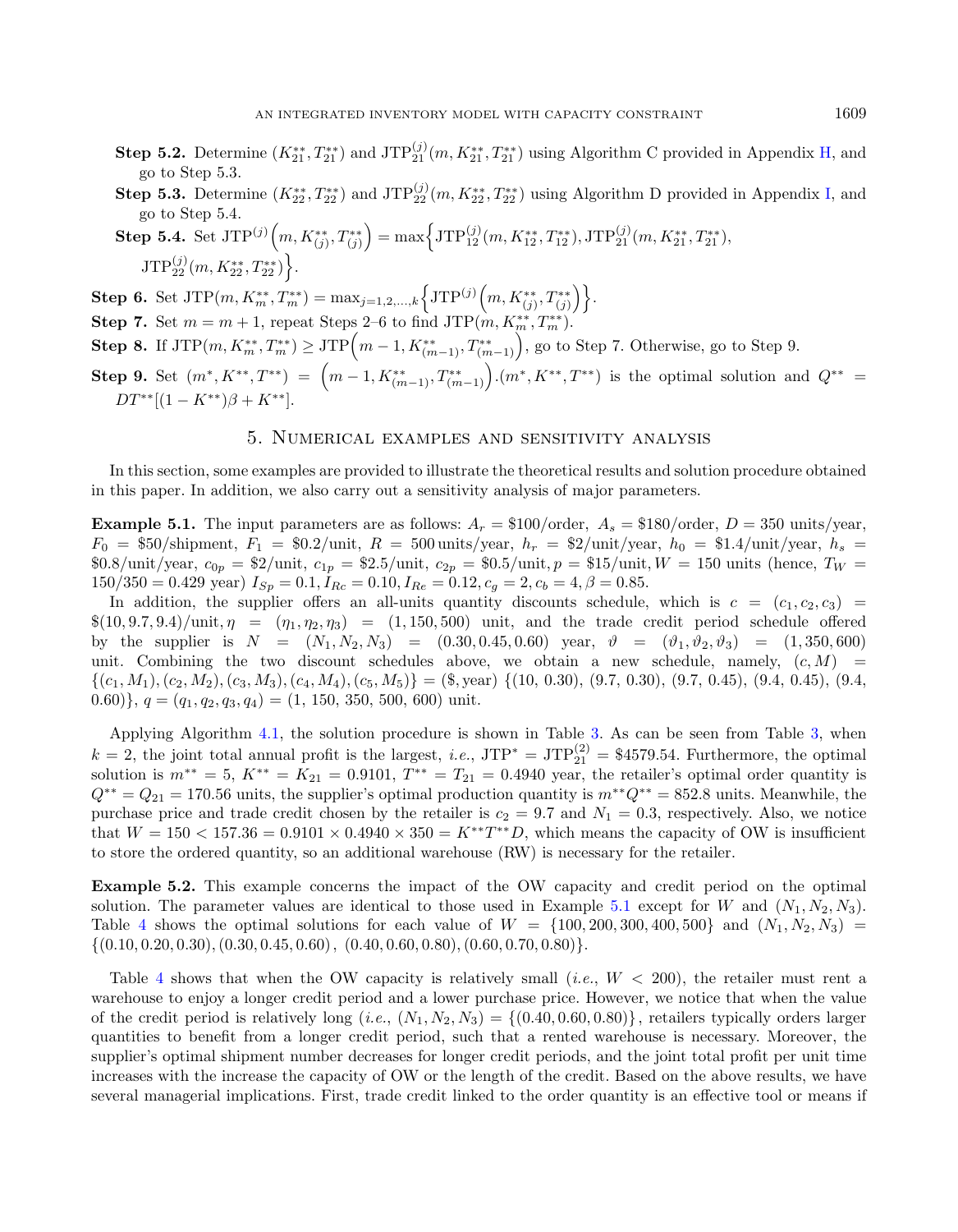| $k$ Case            | $m^*$ $K^*$ |                                     | $T^*$          | $Q^*$             | $JTP^*$                                 |
|---------------------|-------------|-------------------------------------|----------------|-------------------|-----------------------------------------|
| 1 Case 1-1 1        |             | $K_{11} = 0$                        | $T_{11} = inf$ | $Q_{11} = 0$      | $JTP_{11}^{(1)} = -2450 \leftarrow$     |
| Case $1-2$ 1        |             | $K_{12}=0$                          | $T_{12} = inf$ | $Q_{12}=0$        | $JTP_{12}^{(1)} = -2450 \leftarrow$     |
| Case 2-1 $\times$   |             | $\times$                            | $\times$       | $\times$          | $\times$                                |
| 2 Case 1-1 5        |             | $K_{11} = 0.9053$ $T_{11} = 0.4734$ |                | $Q_{11} = 163.33$ | $JTP_{11}^{(2)} = 4579.06 \leftarrow$   |
| Case $1-2$ 5        |             | $K_{12} = 0.4072$ $T_{12} = 0.7368$ |                | $Q_{12} = 234.95$ | $JTP_{12}^{(2)} = 4441.78 \leftarrow$   |
| Case 2-1 $5$        |             | $K_{21} = 0.9101$ $T_{21} = 0.4940$ |                | $Q_{21} = 170.56$ | $JTP_{21}^{(2)} = 4579.54 \leftarrow a$ |
| 3 Case 1-1 $\times$ |             | $\times$                            | $\times$       | $\times$          | $\times$                                |
| Case 2-1 $5$        |             | $K_{21} = 0.7154$ $T_{21} = 1.0446$ |                | $Q_{21} = 350$    | $JTP_{21}^{(3)} = 4573.94 \leftarrow$   |
| Case 2-2 $\times$   |             | $\times$                            | $\times$       | $\times$          | $\times$                                |
| 4 Case 1-1 $\times$ |             | $\times$                            | $\times$       | $\times$          | $\times$                                |
| Case 2-1 $5$        |             | $K_{21} = 0.6734$ $T_{21} = 1.5022$ |                | $Q_{21} = 500$    | $JTP_{21}^{(4)} = 4563.7 \leftarrow$    |
| Case 2-2 $\times$   |             | $\times$                            | $\times$       | $\times$          | $\times$                                |
| 5 Case 1-1 $\times$ |             | $\times$                            | $\times$       | $\times$          | $\times$ .                              |
| Case 2-1 $5$        |             | $K_{21} = 0.6464$ $T_{21} = 1.8103$ |                | $Q_{21} = 600$    | $JTP_{21}^{(5)} = 4558.49 \leftarrow$   |
| Case 2-2 $\times$   |             | $\times$                            | $\times$       | $\times$          | $\times$                                |

<span id="page-17-1"></span><span id="page-17-0"></span>Table 3. Solution procedure of Example [5.1.](#page-16-0)

Notes. " $\leftarrow$ " denote the optimal solution for given k. " $\times$ " denotes the problem is not feasible in this case. " $\leftarrow$ " denotes the global optimal solution.

TABLE 4. The result of sensitivity analysis on  $W$  and  $(N_1, N_2, N_3)$ .

| $(N_1, N_2, N_3)$  | W   |                | $m^* K^*$ | $T^*$  | $Q^*$  | $JTP^*$ | Rented<br>warehouse | Credit<br>period |
|--------------------|-----|----------------|-----------|--------|--------|---------|---------------------|------------------|
| (0.10, 0.20, 0.30) | 100 | 6              | 0.9208    | 0.4910 | 169.80 | 4479.02 | Yes                 | $N_1$            |
|                    | 200 | 6              | 0.9363    | 0.5189 | 179.88 | 4485.95 | No                  | $N_1$            |
|                    | 300 | 5              | 0.9363    | 0.5189 | 179.88 | 4485.95 | No                  | $N_1$            |
|                    | 400 | 5              | 0.9363    | 0.5189 | 179.88 | 4484.95 | No                  | $N_1$            |
|                    | 500 | 5              | 0.9363    | 0.5189 | 179.88 | 4485.95 | No                  | $N_1$            |
| (0.30, 0.45, 0.60) | 100 | $\overline{4}$ | 0.8975    | 0.4741 | 163.38 | 4547.56 | Yes                 | $N_1$            |
|                    | 200 | 4              | 0.7280    | 1.0425 | 349.99 | 4581.22 | Yes                 | $N_2$            |
|                    | 300 | $\overline{4}$ | 0.7000    | 1.4960 | 500.04 | 4586.96 | Yes                 | $N_2$            |
|                    | 400 | 3              | 0.6825    | 1.8000 | 600.00 | 4592.86 | Yes                 | $N_3$            |
|                    | 500 | 3              | 0.6871    | 1.7987 | 600.00 | 4593.32 | Yes.                | $N_3$            |
| (0.40, 0.60, 0.80) | 100 | 3              | 0.6294    | 1.8152 | 600.00 | 4649.27 | Yes                 | $N_3$            |
|                    | 200 | 3              | 0.6441    | 1.8110 | 600.00 | 4673.29 | Yes                 | $N_3$            |
|                    | 300 | 3              | 0.6586    | 1.8068 | 600.00 | 4688.67 | Yes                 | $N_3$            |
|                    | 400 | 2              | 0.6727    | 1.8028 | 600.00 | 4695.37 | Yes                 | $N_3$            |
|                    | 500 | 2              | 0.6764    | 1.8017 | 599.99 | 4695.68 | $_{\rm Yes}$        | $N_3$            |

the purpose of the supply chain system is to encourage the retailer to order more units or to lower the supplier's shipment number. Second, the longer credit period set the supplier provided or the larger capacity of OW, the more benefit for the supply chain system will be. In a word, it is the best choice for the retailer to persuade the supplier to offer a longer trade the credit period schedule or to choose the supplier with a longer trade credit period. In addition, the joint total profit per unit time can be increased by expanding OW capacity appropriately.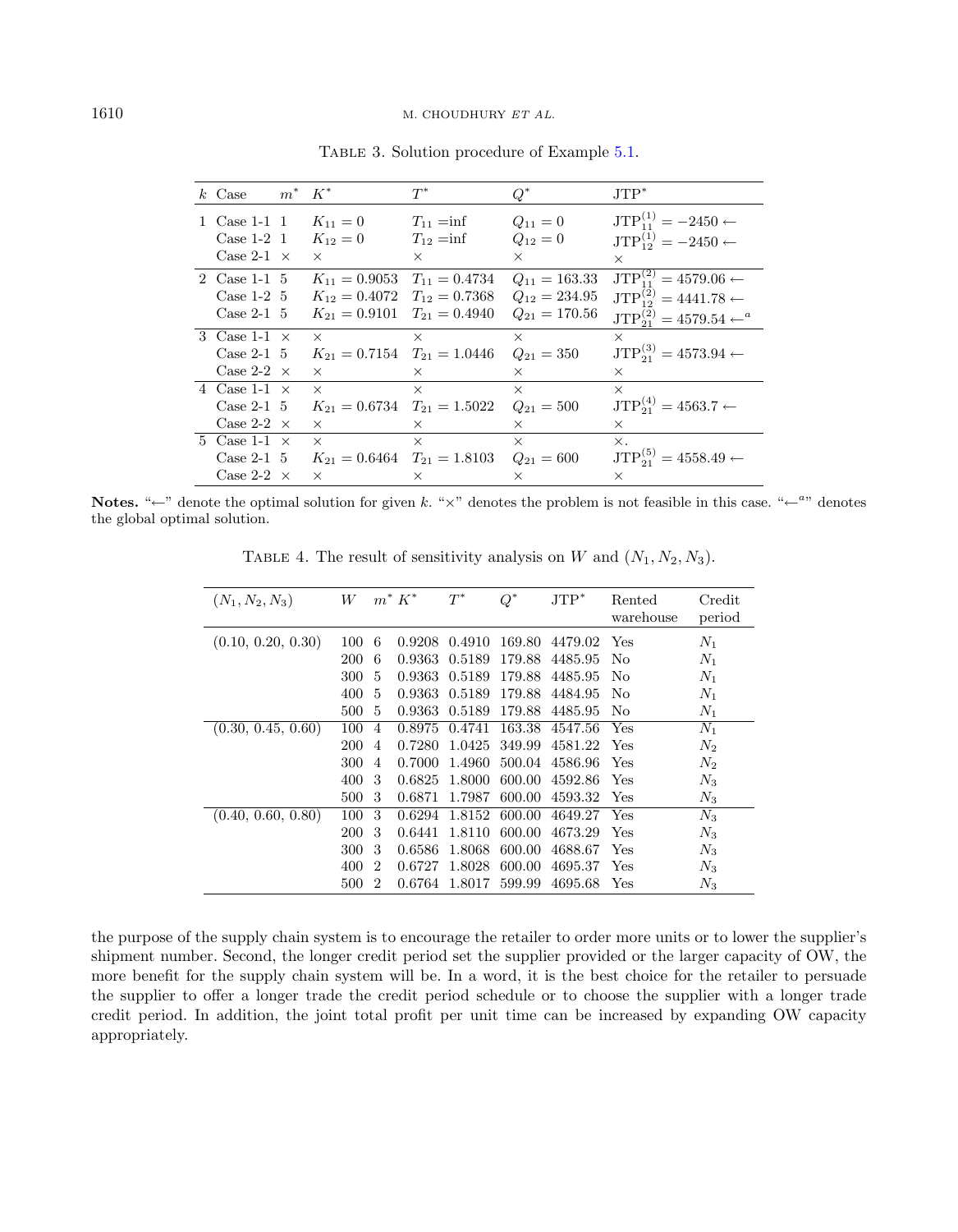| Parameters       | <b>Values</b>    |                  | $m^* K^*$ | $\mathcal{T}^*$ | $Q^*$  | $JTP^*$ | Rented                    | Credit             |
|------------------|------------------|------------------|-----------|-----------------|--------|---------|---------------------------|--------------------|
|                  |                  |                  |           |                 |        |         | warehouse                 | period             |
| $A_r$            | 80               | 6                | 0.9640    | 0.4309          | 150.00 | 4623.44 | $\rm No$                  | $\mathcal{N}_1$    |
|                  | $90\,$           | $\,$ 6 $\,$      | 0.9414    | 0.4562          | 158.27 | 4600.60 | $\rm No$                  | $N_1$              |
|                  | $100\,$          | $\overline{5}$   | 0.6997    | 1.4960          | 500.01 | 4586.96 | Yes                       | $\mathcal{N}_2$    |
|                  | $110\,$          | $\overline{5}$   | 0.6994    | 1.4960          | 499.99 | 4580.27 | $_{\rm Yes}$              | $N_2$              |
|                  | 120              | $\overline{5}$   | 0.6678    | 1.8042          | 600.00 | 4574.55 | Yes                       | $N_3$              |
| D                | 150              | $\overline{5}$   | 0.7490    | 1.0391          | 150.00 | 3592.59 | $\overline{\text{No}}$    | $N_1$              |
|                  | 250              | $\,$ 6 $\,$      | 0.8393    | 0.6424          | 156.73 | 4078.27 | No                        | $\mathcal{N}_1$    |
|                  | 350              | $\overline{5}$   | 0.6997    | 1.4960          | 500.01 | 4586.96 | Yes                       | $\mathcal{N}_2$    |
|                  | 450              | $\overline{5}$   | 0.6889    | 1.3986          | 600.00 | 5180.35 | $_{\rm Yes}$              | $\mathcal{N}_3$    |
|                  | 550              | 6                | 0.7099    | 1.1405          | 599.98 | 5782.04 | $_{\rm Yes}$              | $N_3$              |
| $\mathfrak{h}_r$ | 1.6              | $\overline{5}$   | 0.6804    | 1.8006          | 600.00 | 4590.61 | Yes                       | $\overline{N_3}$   |
|                  | $1.8\,$          | $\overline{5}$   | 0.6742    | 1.8023          | 599.98 | 4588.05 | $_{\rm Yes}$              | $\mathcal{N}_3$    |
|                  | 2.0              | $\boldsymbol{6}$ | 0.6997    | 1.4960          | 500.01 | 4586.96 | $_{\rm Yes}$              | $\mathcal{N}_2$    |
|                  | 2.2              | 6                | 0.6960    | 1.4968          | 499.99 | 4586.14 | $_{\rm Yes}$              | $\mathcal{N}_2$    |
|                  | 2.4              | 6                | 0.6925    | $1.4976\,$      | 499.98 | 4585.36 | $_{\rm Yes}$              | $\scriptstyle N_2$ |
| $h_0$            | $\overline{1.0}$ | $\overline{5}$   | 0.6984    | 1.7955          | 600.00 | 4639.05 | Yes                       | $\overline{N_2}$   |
|                  | $1.2\,$          | $\overline{5}$   | 0.7178    | 1.4917          | 499.99 | 4612.27 | Yes                       | $\mathcal{N}_2$    |
|                  | 1.4              | $\overline{5}$   | 0.6997    | 1.4960          | 500.01 | 4586.96 | $_{\rm Yes}$              | $N_2$              |
|                  | $1.6\,$          | 6                | 0.8858    | 0.4910          | 168.91 | 4565.68 | No                        | $\mathcal{N}_1$    |
|                  | $1.8\,$          | 6                | 0.8615    | 0.4839          | 165.85 | 4552.66 | No                        | $\mathcal{N}_1$    |
| $c_b$            | $\overline{2.0}$ | $\overline{5}$   | 0.5359    | 1.8425          | 599.98 | 4669.13 | $_{\rm Yes}$              | $\overline{N_3}$   |
|                  | $3.0\,$          | $\overline{5}$   | 0.6131    | 1.8199          | 600.00 | 4620.22 | $_{\rm Yes}$              | $\mathcal{N}_3$    |
|                  | 4.0              | $\overline{5}$   | 0.6997    | 1.4960          | 500.01 | 4586.96 | $_{\rm Yes}$              | $N_{2}$            |
|                  | $5.0\,$          | 6                | 0.9271    | 0.4911          | 170.00 | 4579.18 | $\rm No$                  | $\mathcal{N}_1$    |
|                  | $6.0\,$          | 6                | 0.9382    | 0.4857          | 168.42 | 4578.85 | No                        | $\mathcal{N}_1$    |
| $c_g$            | 0.5              | $\overline{5}$   | 0.6480    | 1.8098          | 599.98 | 4612.56 | Yes                       | $\overline{N_3}$   |
|                  | $1.0\,$          | $\overline{5}$   | 0.6547    | 1.8079          | 599.99 | 4603.40 | Yes                       | $\mathcal{N}_3$    |
|                  | $2.0\,$          | $\overline{5}$   | 0.6997    | 1.4960          | 500.01 | 4586.96 | $_{\rm Yes}$              | $\mathcal{N}_2$    |
|                  | $3.0\,$          | $\overline{6}$   | 0.9949    | 0.4602          | 160.95 | 4577.10 | No                        | $\mathcal{N}_1$    |
|                  | $4.0\,$          | 6                | 1.0000    | 0.4578          | 160.23 | 4577.10 | No                        | $\mathcal{N}_1$    |
| $\boldsymbol{p}$ | $\overline{13}$  | $\overline{5}$   | 0.6766    | 1.5014          | 500.00 | 3904.01 | $_{\rm Yes}$              | $\overline{N_2}$   |
|                  | 14               | $\overline{5}$   | 0.6766    | 1.4987          | 500.00 | 4245.27 | Yes                       | $\mathcal{N}_2$    |
|                  | $15\,$           | $\overline{5}$   | 0.6997    | 1.4960          | 500.01 | 4586.96 | $_{\rm Yes}$              | $\mathcal{N}_2$    |
|                  | 16               | $\overline{6}$   | 0.9831    | 0.4605          | 160.77 | 4931.33 | No                        | $N_1$              |
|                  | 17               | 6                | 1.0000    | 0.4477          | 156.69 | 5285.44 | No                        | $\mathcal{N}_1$    |
| β                | 0.75             | $\overline{6}$   | 1.0000    | 0.4578          | 160.23 | 4577.10 | $\overline{\text{No}}$    | $N_1$              |
|                  | 0.80             | $\,$ 6 $\,$      | 1.0000    | 0.4578          | 160.23 | 4577.10 | No                        | $\mathcal{N}_1$    |
|                  | 0.85             | $\overline{5}$   | 0.6997    | 1.4960          | 500.01 | 4586.96 | $_{\rm Yes}$              | $\mathcal{N}_2$    |
|                  | 0.90             | $\overline{5}$   | 0.6364    | 1.7790          | 600.01 | 4639.17 | $_{\rm Yes}$              | $N_3$              |
|                  | $\rm 0.95$       | $\overline{5}$   | 0.6059    | 1.7487          | 599.98 | 4696.54 | $_{\rm Yes}$              | $\mathcal{N}_3$    |
| $I_{Rc}$         | 0.06             | $\overline{5}$   | 0.7238    | 1.4903          | 499.99 | 4603.49 | $\overline{\mathrm{Yes}}$ | $\overline{N_2}$   |
|                  | $0.08\,$         | $\bf 5$          | 0.7114    | 1.4932          | 500.00 | 4595.00 | $_{\rm Yes}$              | $\mathcal{N}_2$    |
|                  | 0.10             | $\bf 5$          | 0.6997    | 1.4960          | 500.01 | 4586.96 | $_{\rm Yes}$              | $\mathcal{N}_2$    |
|                  | 0.12             | $\overline{6}$   | 0.7358    | 1.0413          | 350.01 | 4581.72 | No                        | $\mathcal{N}_2$    |
|                  | 0.14             | 6                | 0.7267    | 1.0427          | 349.98 | 4578.55 | No                        | $\scriptstyle N_2$ |
|                  |                  |                  |           |                 |        |         |                           |                    |

<span id="page-18-0"></span>Table 5. Sensitivity analysis on the retailer's major parameters.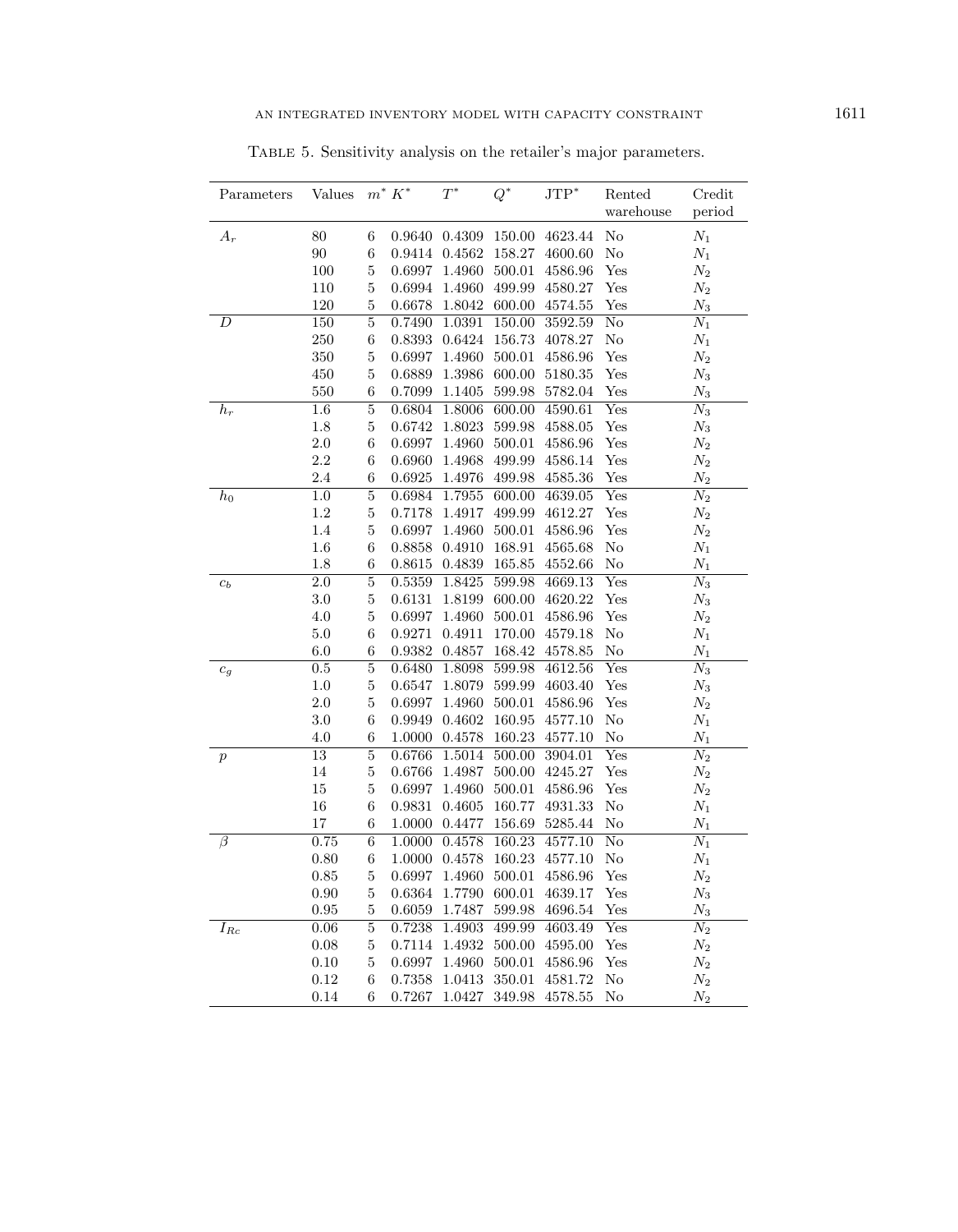| Parameters      | Values         |   | $m^* K^*$ | $T^*$  | $Q^*$  | $JTP^*$ | Rented<br>warehouse | Credit<br>period |
|-----------------|----------------|---|-----------|--------|--------|---------|---------------------|------------------|
| $I_{Re}$        | 0.08           | 6 | 0.9639    | 0.4996 | 173.91 | 4557.39 | No                  | $N_1$            |
|                 | 0.10           | 6 | 0.9371    | 0.5000 | 173.35 | 4568.17 | No.                 | $N_1$            |
|                 | 0.12           | 5 | 0.6997    | 1.4960 | 500.01 | 4586.96 | Yes                 | $N_2$            |
|                 | 0.14           | 5 | 0.6549    | 1.8079 | 600.00 | 4614.22 | Yes                 | $N_3$            |
|                 | 0.16           | 5 | 0.6416    | 1.8117 | 600.00 | 4643.50 | Yes                 | $N_3$            |
| $c_1, c_2, c_3$ | 9, 8.7, 8.4    | 6 | 0.9967    | 0.4650 | 162.67 | 4928.08 | N <sub>0</sub>      | $N_1$            |
|                 | 9.5, 9.25, 9.0 | 5 | 0.7597    | 1.0374 | 350.00 | 4737.56 | N <sub>0</sub>      | $N_2$            |
|                 | 10, 9.7, 9.4   | 5 | 0.6997    | 1.4960 | 500.01 | 4586.96 | Yes                 | $N_2$            |
|                 | 10.5, 10, 9.5  | 5 | 0.6974    | 1.4965 | 500.00 | 4553.12 | Yes                 | $N_2$            |
|                 | 11, 10.6, 10.2 | 5 | 0.6536    | 1.8082 | 599.99 | 4317.14 | Yes                 | $N_3$            |

Table 5. Continued.

**Example 5.3.** Using the same data as those in Example [5.1](#page-16-0) except for  $W = 300$ , this example outlines the effects of changes in the retailer's major parameters  $A_r$ ,  $D$ ,  $h_r$ ,  $h_0$ ,  $c_b$ ,  $g$ ,  $p$ ,  $\beta$ ,  $I_{Rc}$ ,  $I_{Re}$ ,  $F_0$ ,  $F_1$  and  $(c_1, c_2, c_3)$ on the optimal solutions. The results are summarized in Table [5.](#page-18-0)

Based on Table [5,](#page-18-0) the main conclusions are as follows:

- (i) The joint total annual profit increases with respect to the changes of the JTP<sup>\*</sup> parameters D, p,  $\beta$  and  $I_{Re}$ whereas it decreases with respect to  $A_r$ ,  $h_r$ ,  $h_0$ ,  $c_b$ ,  $c_g$ ,  $I_{Rc}$  and  $(c_1, c_2, c_3)$ . Understandably, the parameters D, p,  $\beta$  and  $I_{Re}$  have a positive influence on the joint total annual profit JTP<sup>\*</sup>, so the increase of their values must bring more profits. On the contrary, the parameters  $A_r$ ,  $h_r$ ,  $h_0$ ,  $c_b$ ,  $c_a$ ,  $I_{Rc}$  and  $(c_1, c_2, c_3)$  are all cost structure parameters of inventory system, and the increase of their values must result in the decrease of total annual profit JTP\* . Moreover, we observe that the annual profit JTP\* is highly sensitive to the changes of parameters  $D$ ,  $p$  and  $(c_1, c_2, c_3)$ .
- (ii) Optimal order quantity  $Q^*$  increases when we increase the values of parameters  $A_r$ , D,  $I_{Re}$  and  $(c_1, c_2, c_3)$ , while it decreases with respect to changes of  $h_r$ ,  $h_0$ ,  $c_b$ ,  $c_q$ , and p. Hence, if ordering cost  $A_r$  increases, the retailer wants to decrease order frequency by increasing order quantity; if the demand parameter  $D$  or the backlogged parameter  $\beta$  increases, customers' demand also increases and consequently, the retailer needs to make a large order size. In addition, the increase of parameter  $I_{Re}$  or  $(c_1, c_2, c_3)$  will motivate retailers to order more goods to enjoy longer credit period and lower purchase price. On the other hand, if inventory holding cost  $h_r$  or  $h_0$  increases, the retailer will lessen order quantity to maintain a lower average inventory level. If backlogging cost  $c_b$ , lost sale cost  $c_q$  or unit selling price  $p$  increases, the retailer wants to shorten the replenishment cycle and the shortages period to reduce the shortage cost and the lost sales cost. As a result, the retailer will make a small order size.
- (iii) Optimal fraction of no shortage  $K^*$  increases with respect to the changes of the parameters  $c_b$ ,  $c_g$  and p whereas it decreases with respect to the change of parameters  $A_r$ ,  $\beta$ ,  $I_{Re}$ , and  $(c_1, c_2, c_3)$ . In fact, the increase in the value of parameters  $c_b$ ,  $c_g$  and  $p$  means that the retailer will pay more for shortages. So, the retailer will shorten the shortage period, i.e., by increasing the fraction of no shortage. However, If the value of parameters  $A_r$ ,  $\beta$ ,  $I_{Re}$ , and  $(c_1, c_2, c_3)$  increases, the retailer will be encouraged to make a large order size. Meanwhile, the retailer wants to lengthen the shortage period (i.e., reduce the fraction of no shortage) to avoid paying excessive inventory holding costs. In addition, we observe that when the retailer faces a discount schedule when purchase price and trade credit are both linked to the order quantity, there is no specific monotonic relationship between  $K^*$  and the value of parameters  $D, h_r, h_0$  and  $I_{Re}$ .
- (iv) Optimal replenishment cycle  $T^*$  increases if we change the values of the parameters  $A_r$ ,  $I_{Re}$  and  $(c_1, c_2, c_3)$ whereas decreases if we change the values of  $h_0$ ,  $c_b$ ,  $c_g$ ,  $I_{Rc}$  and p. Obviously, if the value of parameters  $A_r$ ,  $I_{Re}$  and  $(c_1, c_2, c_3)$  increases, the retailer will make a large order size, and thus  $T^*$  also will be increased.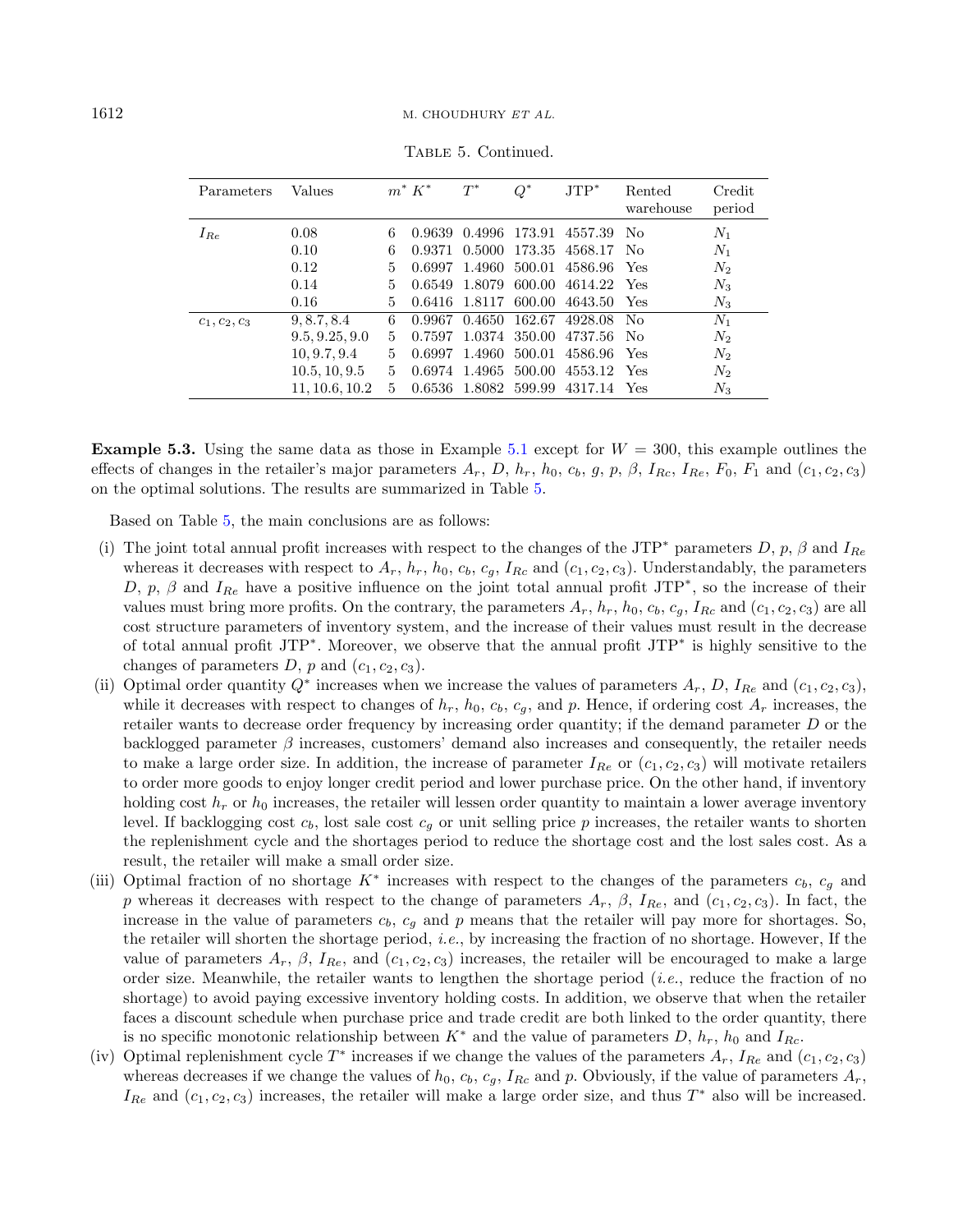| Parameters | Values  | $m^*$ | $K^*$  | $T^*$  | $Q^*$  | $m^*T^*$ | $m^*Q^*$ | $ATP^*$  | $STP^*$ | $JTP^*$ |
|------------|---------|-------|--------|--------|--------|----------|----------|----------|---------|---------|
| $A_s$      | 160     | 6     | 0.9640 | 0.4309 | 150.00 | 2.5854   | 900.00   | 1286.77  | 1971.26 | 4558.03 |
|            | 170     | 6     | 0.9414 | 0.4562 | 158.27 | 2.7372   | 949.60   | 1295.42  | 1939.05 | 4534.47 |
|            | 180     | 5     | 0.6997 | 1.4960 | 500.01 | 7.4800   | 2500.07  | 1214.78  | 1106.06 | 3820.84 |
|            | 190     | 5     | 0.6994 | 1.4960 | 499.99 | 7.4800   | 2499.95  | 1214.79  | 1104.61 | 3819.40 |
|            | 200     | 5     | 0.6678 | 1.8042 | 600.00 | 9.0210   | 3000.01  | 1152.34  | 847.12  | 3299.46 |
| $h_s$      | $0.6\,$ | 5     | 0.6804 | 1.8006 | 600.00 | 9.0030   | 2999.99  | 1152.84  | 1180.26 | 4633.10 |
|            | 0.7     | 5     | 0.6742 | 1.8023 | 599.98 | 9.0115   | 2999.89  | 1152.681 | 1015.07 | 4467.75 |
|            | 0.8     | 6     | 0.6997 | 1.4960 | 500.01 | 7.4800   | 2500.07  | 1214.78  | 1106.06 | 3620.84 |
|            | 0.9     | 6     | 0.6960 | 1.4968 | 499.99 | 8.9808   | 2999.95  | 1214.76  | 761.40  | 3276.16 |
|            | $1.0\,$ | 6     | 0.6925 | 1.4976 | 499.98 | 8.9856   | 2999.90  | 1214.69  | 603.56  | 3118.26 |
| $I_{Sp}$   | 0.08    | 5     | 0.7238 | 1.4903 | 499.99 | 7.4515   | 2499.97  | 1214.01  | 1166.33 | 3680.34 |
|            | 0.09    | 5     | 0.7114 | 1.4932 | 500.00 | 7.4660   | 2499.98  | 1214.62  | 1136.03 | 3650.66 |
|            | 0.10    | 5     | 0.6997 | 1.4960 | 500.01 | 7.4800   | 2500.07  | 1214.78  | 1106.06 | 3620.84 |
|            | 0.11    | 6     | 0.7358 | 1.0413 | 350.01 | 6.2478   | 2100.07  | 1293.41  | 1328.30 | 3611.70 |
|            | 0.12    | 6     | 0.7267 | 1.0427 | 349.98 | 6.2562   | 2099.90  | 1293.26  | 1302.77 | 3601.03 |

<span id="page-20-0"></span>Table 6. Sensitivity analysis on the supplier's major parameters.

Similarly, if the value of parameters of  $h_0$ ,  $c_b$ ,  $c_g$ ,  $I_{Rc}$  and p increases, the retailer will reduce their order quantity, and eventually  $T^*$  will be decreased. Moreover, optimal replenishment cycle  $T^*$  is highly sensitive to the changes of parameters  $A_r$ ,  $D$ ,  $h_0$ ,  $c_b$ ,  $c_g$ ,  $p$ ,  $\beta$ ,  $I_{Re}$  and  $(c_1, c_2, c_3)$ .

(v) As the value of  $A_r$ ,  $D$ ,  $\beta$ ,  $I_{Re}$  and  $(c_1, c_2, c_3)$  increases, the retailer prefers to rent an additional warehouse, while as the value of  $h_r$ ,  $h_0$ ,  $c_b$ ,  $c_q$ ,  $p$  and  $I_{Rc}$  increases, the retailer tends to choose not to rent an additional warehouse.

**Example 5.4.** This example highlights the effects of changes in the supplier's major parameters  $A_s$ ,  $h_s$ , and  $I_{\text{S}_p}$  on the optimal solution.

The results in Table [6](#page-20-0) show that JTP<sup>\*</sup>  $(m^*T^*$  and  $m^*Q^*)$  decreases (increase) as  $A_s$  increases. The results show that the supplier has a longer production cycle length and higher production quantity at higher setup cost. Furthermore, JTP<sup>\*</sup>,  $m^*T^*$ , and  $m^*Q^*$  decrease as  $h_s$  or  $I_{Sp}$  increase. It is clear that the supplier has a shorter production cycle length and smaller production quantity at higher holding cost and capital opportunity cost.

#### 6. Conclusion

In this paper, we develop an integrated inventory model with capacity constraint under order-size dependent trade credit, all-units discount and partial backordering. In order to obtain the global optimal solution, the conditions of the objective functions to have interior minimizers are established and then a closed-form optimal solution is found. An algorithm is proposed to reveal the optimal solutions. Furthermore, numerical examples are given to demonstrate the solution procedures and a sensitivity analysis of the optimal solutions with respect to major parameters are presented and meaningful insights are gained. This study provides a useful managerial insight, for instance, that it is the best choice for the retailer to convince the supplier to offer a longer trade credit period schedule or choose the supplier with a longer trade credit period. The retailer also can increase their profits by expanding OW capacity appropriately.

Future research could modify or extend the present model in several ways. First, in this study a single-supplier and a single- retailer for a single product were considered. This foundation could be further extended to more practical situations, such as considering multiple retailers or multiple items, or taking raw material supply into account. Other possible extensions are to formulate the demand as a function of the length of the allowable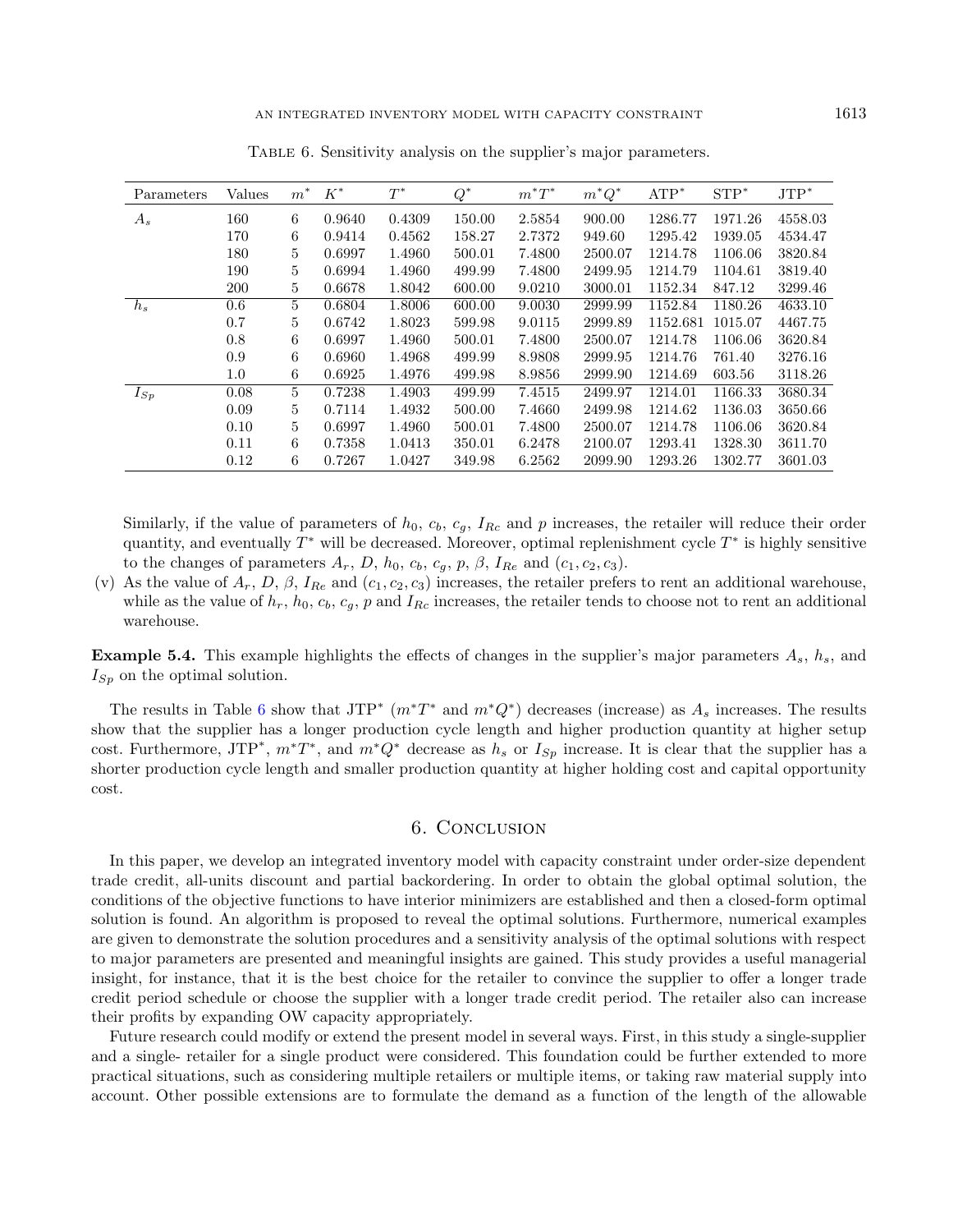payment delay time and the other factors, or to examine the interactions between the supplier and the retailer from the perspective of game theory. Finally, it would be of significant interest to relax the deterministic assumptions, such as demand rate, defective rate, and backorder rate; and thus extend the methodology to operate in an uncertain or stochastic environment.

## Appendix A.

<span id="page-21-0"></span>
$$
\varphi_{111} = \frac{D}{2}[h_0 + c_b \beta + c_j I_{Rc}], \varphi_{112} = c_b \beta D,
$$
  
\n
$$
\varphi_{113} = [(p - F_1 + c_g - c)D(1 - \beta) - c_j I_{Sp} M_j D(1 - \beta) + (c_j I_{Re} - p \beta I_{Re}) D M_j],
$$
  
\n
$$
\varphi_{114} = \frac{D}{2}[c_b \beta + c(h_s + I_{Sp})\{ (m - 1)(1 - \rho) + \rho \}], \varphi_{115} = \begin{cases} A_r + F_0 + \frac{A_s}{m} + \frac{(c_j I_{Re} - p I_{Re}) D M_j^2}{2} \\ 2(1 - \beta) + (c + F_1 - p) D \beta + (c_j I_{Sp} - p I_{Re}) D \beta M_j. \end{cases}
$$
  
\n
$$
\varphi_{121} = \frac{D}{2}[h_0 + c_b \beta + p I_{Re}]
$$
  
\n
$$
\varphi_{122} = c_b \beta D
$$
  
\n
$$
\varphi_{123} = [(p - F_1 + c_g - c)D(1 - \beta) + (p I_{Re} - c_j I_{Sp}) D M_j (1 - \beta)] \varphi_{124}
$$
  
\n
$$
= \frac{D}{2}[c_b \beta + c(h_s + I_{Sp})\{ (m - 1)(1 - \rho) + \rho \}]
$$
  
\n
$$
\varphi_{125} = \begin{cases} A_r + F_0 + \frac{A_s}{m} \end{cases}
$$
  
\n
$$
\varphi_{126} = c_g D(1 - \beta) + (c + F_1 - p) D \beta + (c_j I_{Sp} - p I_{Re}) D \beta M_j
$$
  
\n
$$
\varphi_{211} = \frac{D}{2}[h_r + c_b \beta + c_j I_{Re}]
$$
  
\n
$$
\varphi_{212} = c_b \beta D
$$
  
\n
$$
\varphi_{213} = [(p - F_1 + c_g - c)D(1 - \beta) + (h_r - h_0) w - c_j I_{Sp} M_j D(1 - \beta) + (c_j I_{Re} - p \beta I_{Re}) D M_j]
$$
  
\n
$$
\varphi_{214} = \frac{D}{2}[c_b \beta + c(h_s + I_{Sp})\
$$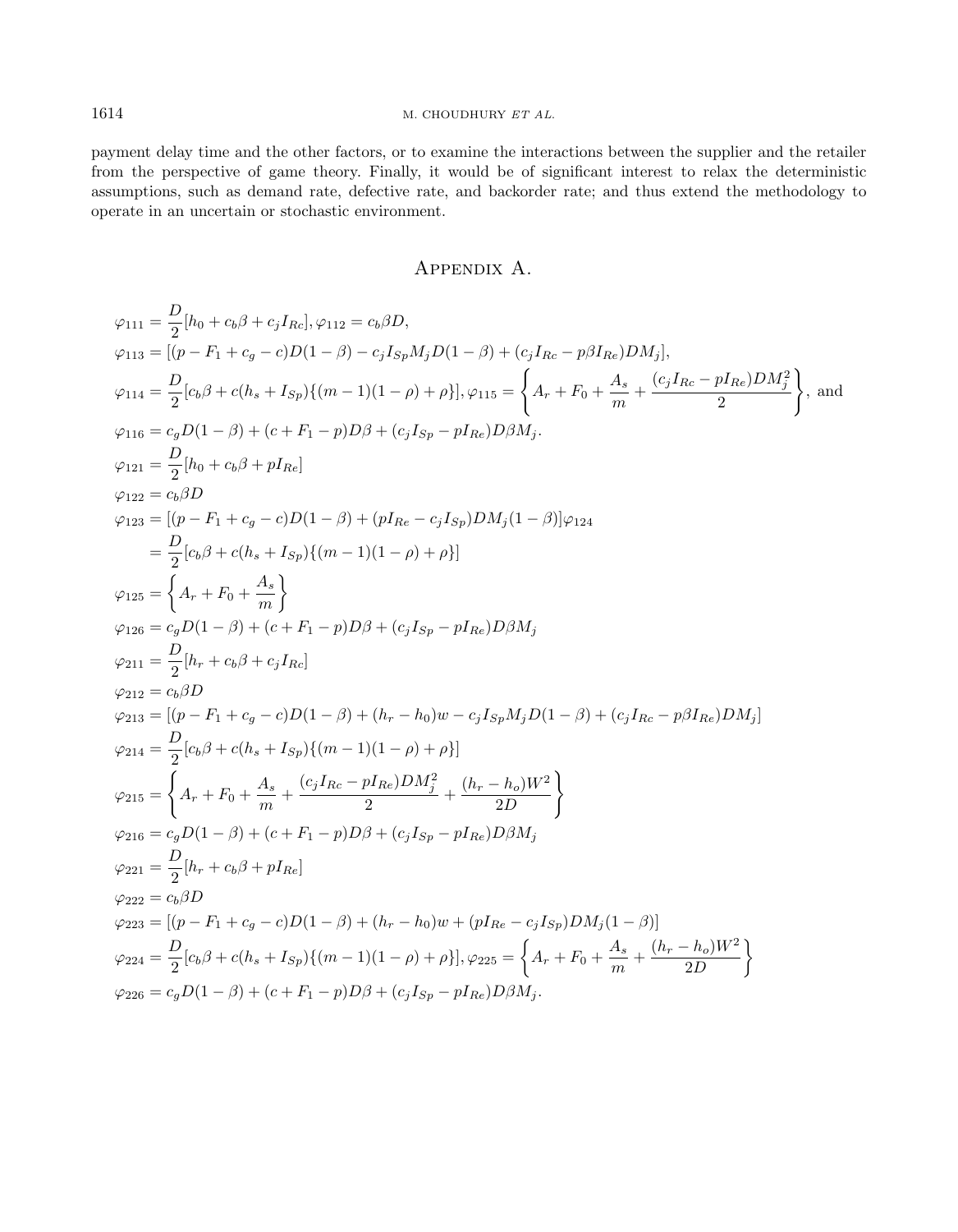<span id="page-22-0"></span>APPENDIX B. FIND THE ROOTS  $(K_{11}, T_{11}), (K_{12}, T_{12}), (K_{21}, T_{21}),$  AND  $(K_{22}, T_{22})$ Case 1-1:  $M_j \leq KT \leq T_w$ 

From equation [\(4.2\)](#page-10-4), differentiating  $JTP_{11}^{(j)}(m,K,T)$  with respect to K and T, we have

$$
\frac{\partial JTP_{11}^{(j)}(m,K,T)}{\partial K} = 2\varphi_{111}KT - \varphi_{112}T - \varphi_{113} \longrightarrow K = \frac{\varphi_{112}T + \varphi_{113}}{2\varphi_{111}T}
$$
(B.1)

$$
\frac{\partial\text{JTP}_{11}^{(j)}(m,K,T)}{\partial T} = \varphi_{111}K^2 - \varphi_{112}K + \varphi_{114} - \frac{\varphi_{115}}{T^2} \longrightarrow T^2 = \frac{\varphi_{115}}{\varphi_{111}K^2 - \varphi_{112}K + \varphi_{114}}.
$$
(B.2)

After some algebra

<span id="page-22-5"></span>
$$
T_{11} = \sqrt{\frac{4\varphi_{111}\varphi_{115} - \varphi_{113}^2}{4\varphi_{111}\varphi_{114} - \varphi_{112}^2}}
$$
(B.3)

and 
$$
K_{11} = \frac{\varphi_{112}}{2\varphi_{111}} + \frac{\varphi_{113}}{2\varphi_{111}} \sqrt{\frac{4\varphi_{111}\varphi_{114} - \varphi_{112}^2}{4\varphi_{111}\varphi_{115} - \varphi_{113}^2}}
$$
. (B.4)

Similarly, for Case 1-2, Case 2-1 and Case 2-2, the roots  $(K_{12}, T_{12})$ ,  $(K_{21}, T_{21})$ , and  $(K_{22}, T_{22})$  can be obtained easily.

APPENDIX C. FIND THE OPTIMAL VALUES OF  $T^{\#}$  when  $K = 1$ 

### <span id="page-22-3"></span>Case 1-1:  $M_j \leq KT \leq T_w$

Substituting  $K_{11} = 1$  into equation [\(4.2\)](#page-10-4) leads to

$$
JTP_{11}^{(j)}(m,1,T) = \varphi_{111}T - \varphi_{112}T - \varphi_{113} + \varphi_{114}T + \frac{\varphi_{115}}{T} + \varphi_{116}.
$$
 (C.1)

Taking the first and second derivatives of equation  $(B.1)$  with respect to T, we have

$$
\frac{dJTP_{11}^{(j)}(m,1,T)}{dT} = \varphi_{111} - \varphi_{112} + \varphi_{114} - \frac{\varphi_{115}}{T^2}
$$
 (C.2)

$$
\frac{\mathrm{d}^2 \mathrm{JTP}_{11}^{(j)}(m,1,T)}{\mathrm{d}T^2} = \frac{2\varphi_{115}}{T^3}.\tag{C.3}
$$

Obviously, if  $\varphi_{115} > 0$ , then  $JTP_{11}^{(j)}(m, 1, T)$  is a strictly convex function of T. Setting  $JTP_{11}^{(j)}(m, 1, T) = 0$ yields

<span id="page-22-9"></span>
$$
T_{11}^{\#} = \sqrt{\frac{\varphi_{115}}{\varphi_{111} - \varphi_{112} + \varphi_{114}}}.
$$
\n(C.4)

Similarly, for the other cases,  $T^{\#}$  can be obtained when  $K_{12} = 1$ ,  $K_{21} = 1$ , and  $K_{22} = 1$ ,

$$
T_{12}^{\#} = \sqrt{\frac{\varphi_{125}}{\varphi_{121} - \varphi_{122} + \varphi_{124}}}
$$
\n(C.5)

$$
T_{21}^{\#} = \sqrt{\frac{\varphi_{215}}{\varphi_{211} - \varphi_{212} + \varphi_{214}}}
$$
\n(C.6)

$$
T_{11}^{\#} = \sqrt{\frac{\varphi_{225}}{\varphi_{221} - \varphi_{222} + \varphi_{224}}}.
$$
\n(C.7)

<span id="page-22-8"></span><span id="page-22-7"></span><span id="page-22-6"></span><span id="page-22-4"></span><span id="page-22-2"></span><span id="page-22-1"></span>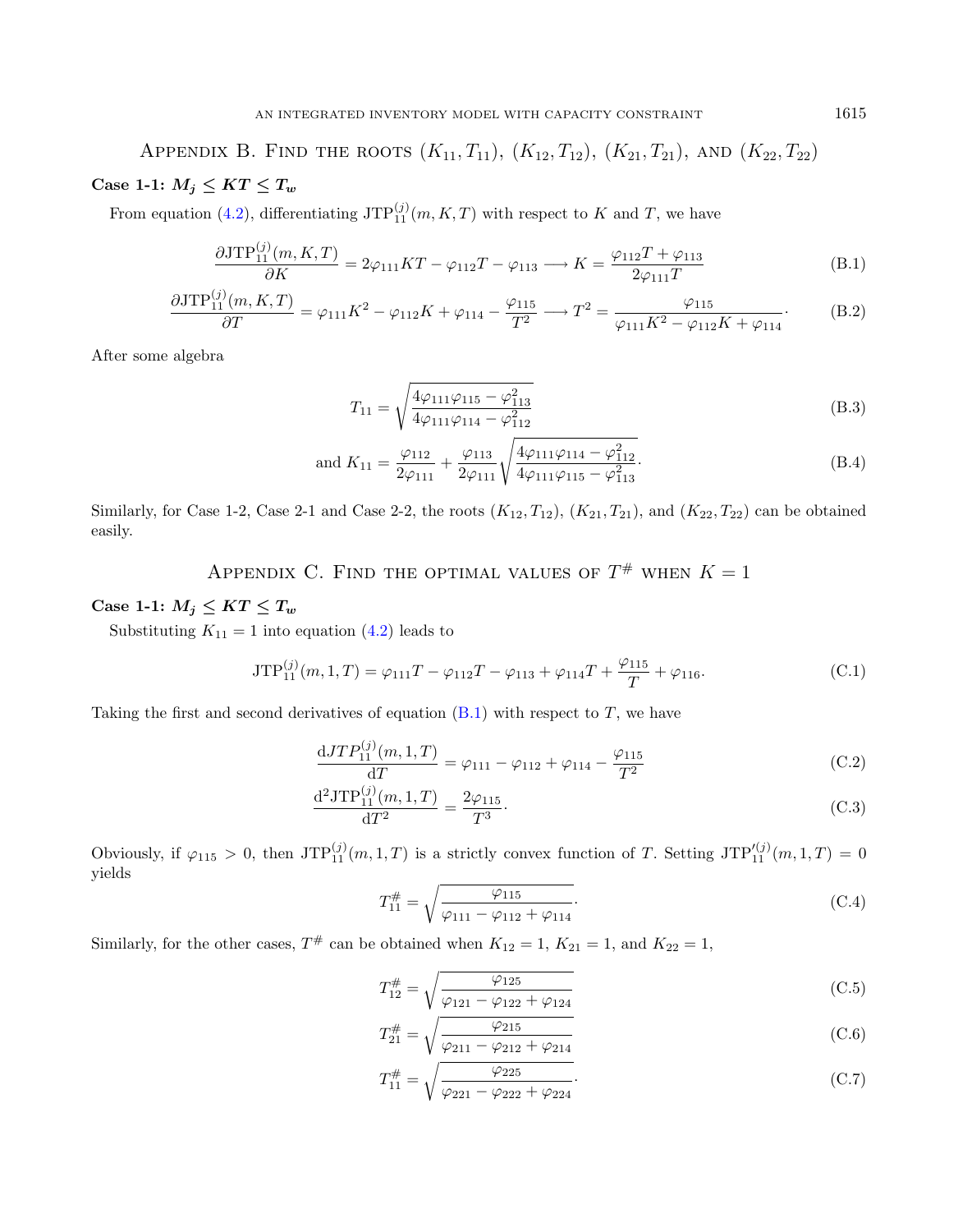## APPENDIX D. FIND THE OPTIMAL VALUES OF  $T'$  and  $K'$

<span id="page-23-0"></span>For the solution of  $K_{11}$  and  $T_{11}$  derived for Case 1-1, if the relationship  $K_{11}T_{11} < M_j$  is established, it shows that the optimal values will be obtained on the boundary point. Thus, we may set  $T = \frac{M_j}{K_{\perp}}$  $\frac{M_j}{K_{11}}$  and then substitute it into equation [\(4.2\)](#page-10-4), which leads to

<span id="page-23-4"></span>
$$
\text{JTP}_{11}^{(j)}\left(m, K_{11}, \frac{M_j}{K_{11}}\right) = \varphi_{111} K_{11}^2 \frac{M_j}{K_{11}} - \varphi_{112} K_{11} \frac{M_j}{K_{11}} - \varphi_{113} K_{11} + \varphi_{114} \frac{M_j}{K_{11}} + \frac{\varphi_{115} K_{11}}{M_j} + \varphi_{116}.
$$
 (D.1)

Taking the first and second derivatives of equation  $(C.1)$  with respect to  $K_{11}$ , we have

<span id="page-23-3"></span>
$$
\frac{\mathrm{dJTP}_{11}^{(j)}\left(m, K_{11}, \frac{M_j}{K_{11}}\right)}{\mathrm{d}K_{11}} = \varphi_{111} M_j - \varphi_{113} - \varphi_{114} \frac{M_j}{K_{11}^2} + \frac{\varphi_{115}}{M_j} \tag{D.2}
$$

$$
\frac{\mathrm{d}^2 \mathrm{JTP}_{11}^{(j)}\left(m, K_{11}, \frac{M_j}{K_{11}}\right)}{\mathrm{d}K_{11}^2} = \frac{2\varphi_{114}M_j}{K_{11}^3} > 0. \tag{D.3}
$$

From equation [\(C.3\)](#page-22-6),  $\text{JTP}_{11}^{(j)}\left(m, K_{11}, \frac{M_j}{K_{11}}\right)$  is a strictly convex function of  $K_{11}$ . Setting  $\text{JTP}_{11}^{\prime(j)}\left(m, K_{11}, \frac{M_j}{K_{11}}\right)$ 0 yields

<span id="page-23-2"></span>
$$
K'_{11} = \sqrt{\frac{\varphi_{114} M_j^2}{\varphi_{111} M_j^2 - \varphi_{113} M_j + \varphi_{115}}}.
$$
 (D.4)

Noticing that, if  $K'_{11}$  is feasible, the optimal solution in this case is  $(T_{11}, K_{11}) = \left(\frac{M_j}{K'_{11}}, K'_{11}\right)$ . Otherwise the optimal solution is  $(T_{11}, K_{11}) = (M_i, 1).$ 

In addition, if the relationship  $K_{11}T_{11} > T_w$  is established, use the same approach to develop  $K'_{11}$ ,  $K'_{12}$  $\frac{1}{2}$  $t'_{11} =$  $\frac{\varphi_{114} T_w^2}{\varphi_{111} T_w^2 - \varphi_{113} T_w + \varphi_{115}}$ .

In the same way, we can analyze Case 1-2, Case 2-1, Case 2-2. The specific computational results are summarized in Table [2.](#page-15-1)

## <span id="page-23-1"></span>APPENDIX E. FIND THE OPTIMAL VALUES OF  $T''$  and  $K''$  when optimal order QUANTITY  $Q_j \notin [q_j, q_{j+1})$

If  $Q_i \notin [q_i, q_{i+1})$ , there are two situations:

(1) if  $Q_i \ge q_{i+1}$ , the optimal solution does not exist and then the retailer needs to adjust the order quantity; (2) if  $Q_j < q_j$ , the optimal values will be obtained at point  $T = \frac{q_j}{D[(1-\beta)K+\beta]}$ .

Based on the analysis above, we only need to discuss the case of  $Q_j < q_j$ . First, for Case 1-1, substituting  $T = \frac{q_j}{D[(1-\beta)K+\beta]}$  into equation [\(4.2\)](#page-10-4) leads to

$$
JTP_{11}^{(j)}(m,K) = [\{h_0 + c_b\beta + c_jI_{Rc}\}K^2 - 2c_b\beta K + [c_b\beta + c(h_s + I_{Sp})\{(m-1)(1-\rho)+\rho\}]]
$$
  
\n
$$
\times \left(\frac{q_j}{2[(1-\beta)K+\beta]}\right) - [(p-c_j+c_g)D(1-\beta) + (c_jI_{Rc} - p\beta I_{Re})DM_j]K
$$
  
\n
$$
+ \frac{D[(1-\beta)K+\beta]}{q_j}\left\{A_r + F_0 + \frac{A_s}{m} + \frac{(c_jI_{Rc} - pI_{Re})DM_j^2}{2}\right\}
$$
  
\n
$$
+ \{(c_g - c_j)D(1-\beta) - pD\beta + F_1D + (c_jI_{Sp} - p\beta I_{Re})DM_j + cD\}.
$$
 (E.1)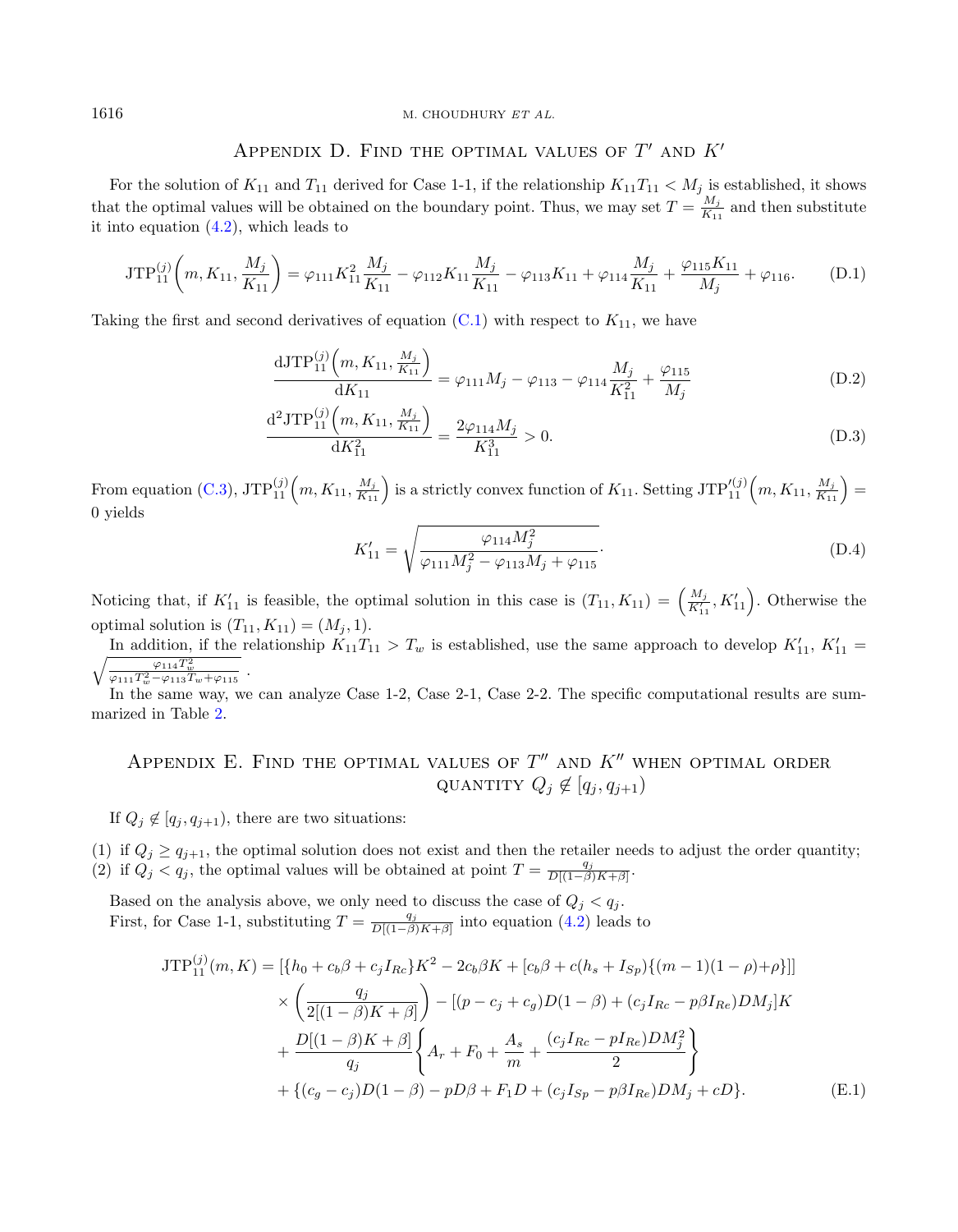Taking the first and second derivatives of equation  $(E.1)$  with respect to  $K$ , we have

<span id="page-24-3"></span>
$$
\frac{\text{dJTP}_{11}^{(j)}(m,K)}{\text{d}K} = \frac{-q_j(1-\beta)}{2[(1-\beta)K+\beta]^2} \left[ \{ h_0 + c_b \beta + c_j I_{Re} \} K^2 - 2c_b \beta K + [c_b \beta + c(h_s + I_{Sp}) \{ (m-1) \times (1-\beta)K + \beta \} ] \right] + \frac{q_j}{[(1-\beta)K+\beta]} [K \{ h_0 + c_b \beta + c_j I_{Re} \} - c_b \beta] - [(p-c_j + c_g)D(1-\beta) + (c_j I_{Re} - p\beta I_{Re})DM_j] + \frac{D(1-\beta)}{q_j} \left\{ A_r + F_0 + \frac{A_s}{m} + \frac{(c_j I_{Re} - pI_{Re})DM_j^2}{2} \right\} \tag{E.2}
$$

$$
\frac{d^2JTP_{11}^{(j)}(m,K)}{dK^2} = \frac{q_j(1-\beta)^2}{[(1-\beta)K+\beta]^3} \left[ \{h_0 + c_b\beta + c_jI_{Rc}\}K^2 - 2c_b\beta K + [c_b\beta + c(h_s + I_{Sp})\{(m-1) \times (1-\rho) + \rho\}]\right] + \frac{q_j\{h_0 + c_b\beta + c_jI_{Rc}\}}{[(1-\beta)K+\beta]} + \frac{q_j(1-\beta)}{[(1-\beta)K+\beta]^2} \{c_b\beta - K(h_0 + c_b\beta + c_jI_{Rc})\}.
$$
\n(E.3)

From equation [\(E.3\)](#page-24-0), we know that  $\text{JTP}_{11}^{(j)}(m,K)$  is convex. Setting  $\text{dJTP}_{11}^{(j)}(m,K)/\text{d}K = 0$  yields

$$
\frac{-q_j(1-\beta)}{2[(1-\beta)K+\beta]^2} \left[ \{h_0 + c_b\beta + c_jI_{Rc}\}K^2 - 2c_b\beta K + [c_b\beta + c(h_s + I_{Sp})\{(m-1)(1-\rho) + \rho\}] \right] \n+ \frac{q_j}{[(1-\beta)K+\beta]} [K\{h_0 + c_b\beta + c_jI_{Rc}\} - c_b\beta] - [(p-c_j + c_g)D(1-\beta) \n+ (c_jI_{Rc} - p\beta I_{Re})DM_j] + \frac{D(1-\beta)}{q_j} \left\{A_r + F_0 + \frac{A_s}{m} + \frac{(c_jI_{Rc} - pI_{Re})DM_j^2}{2} \right\} = 0.
$$
\n(E.4)

After some transformation, the equation [\(E.4\)](#page-24-1) can be simplified to

<span id="page-24-4"></span><span id="page-24-2"></span><span id="page-24-1"></span><span id="page-24-0"></span>
$$
\mu_{111}K^2 + \mu_{112}K + \mu_{113} = 0
$$
\n(E.5)

where,

$$
\mu_{111} = 2(1 - \beta)^2 \omega_{111} - q_j (1 - \beta)(h_0 + c_b \beta + c_j I_{Rc})
$$
\n(E.5a)

$$
\mu_{112} = 4\beta (1 - \beta)\omega_{111} - 2q_j \beta (h_0 + c_b \beta + c_j I_{Rc})
$$
(E.5b)

$$
\mu_{113} = 2\omega_{111}\beta^2 + q_j(1-\beta) + q_j(1-\beta)\{c_b\beta + c(h_s + I_{Sp})\{(m-1)(1-\rho) + \rho\}\} + 2q_jc_b\beta^2
$$
\n(E.5c)  
\n
$$
\omega_{111} = \left[ (p-c_j + c_g)D(1-\beta) + (c_jI_{Re} - p\beta I_{Re})DM_j \right]
$$

$$
-\frac{D(1-\beta)}{q_j} \left\{ A_r + F_0 + \frac{A_s}{m} + \frac{(c_j I_{Rc} - p I_{Re}) D M_j^2}{2} \right\}.
$$
 (E.5d)

For the quadratic equation [\(E.5\)](#page-24-2), if it has roots  $(i.e., \Delta = \mu_{112} - 4\mu_{111}\mu_{113} \ge 0)$ , then we have

$$
K_{11}'' = \frac{-\mu_{112} + \sqrt{\mu_{112}^2 - 4\mu_{111}\mu_{113}}}{2\mu_{111}}.
$$
\n(E.6)

If  $K''_{11}$  is feasible, then we obtain the retailer's replenishment cycle

$$
T_{11}'' = \frac{q_j}{D[(1-\beta)K_{11}'' + \beta]}.
$$
\n(E.7)

If  $K''_{11}$  is not feasible or equation [\(E.5\)](#page-24-2) has no root, we may set  $K''_{11} = 0$  or  $K''_{11} = 1$ .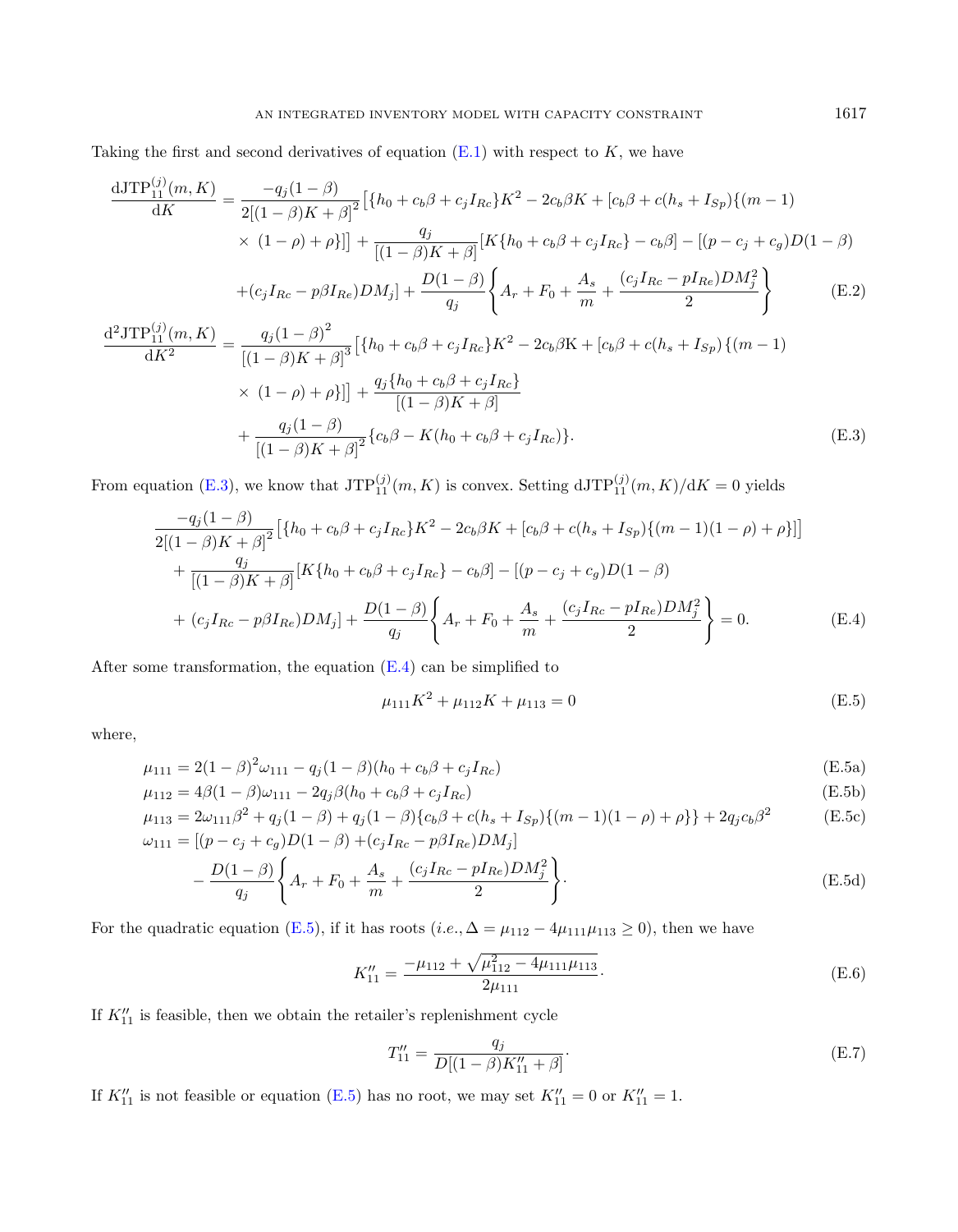In summary, for the solution of  $K''_{11}$  and  $T''_{11}$  derived for Case 1-1, we also need to check whether the constraint  $M_j \le K''_{11}T''_{11} \le T_w$  is satisfied. If the constraint is valid, the optimal solution is obtained. Otherwise, the optimal solution does not exist.

Following the same steps used in Case 1-1, we can analyze Case 1-2, Case 2-1 and Case 2-2 separately.

<span id="page-25-2"></span><span id="page-25-1"></span>
$$
K_{12}'' = \frac{-\mu_{122} + \sqrt{\mu_{122}^2 - 4\mu_{121}\mu_{123}}}{2\mu_{121}}
$$
(E.8)

where,

$$
\mu_{121} = 2(1 - \beta)^2 \omega_{121} - q_j (1 - \beta)(h_0 + c_b \beta + pI_{Re})
$$
\n(E.8a)

$$
\mu_{122} = 4\beta (1 - \beta)\omega_{121} - 2q_j\beta (h_0 + c_b\beta + pI_{Re})
$$
\n(E.8b)

$$
\mu_{123} = 2\omega_{121}\beta^2 + q_j(1-\beta)\{c_b\beta + c(h_s + I_{Sp})\{(m-1)(1-\rho) + \rho\}\} + 2q_jc_b\beta^2
$$
(E.8c)

$$
\omega_{121} = \left[ (p - c_j + c_g)D(1 - \beta) + (1 - \beta)p \ D I_{Re} M_j \right] - \frac{D(1 - \beta)}{q_j} \left\{ A_r + F_0 + \frac{A_s}{m} \right\} \tag{E.8d}
$$

$$
K_{21}'' = \frac{-\mu_{212} + \sqrt{\mu_{212}^2 - 4\mu_{211}\mu_{213}}}{2\mu_{211}}
$$
(E.9)

<span id="page-25-3"></span>where,

$$
\mu_{211} = 2(1 - \beta)^2 \omega_{211} - q_j (1 - \beta)(h_r + c_b \beta + c_j I_{Rc})
$$
\n(E.9a)

$$
\mu_{212} = 4\beta (1 - \beta)\omega_{211} - 2q_j\beta (h_r + c_b\beta + c_j I_{Rc})
$$
\n(E.9b)

$$
\mu_{213} = 2\omega_{211}\beta^2 + q_j(1-\beta)\{c_b\beta + c(h_s + I_{Sp})\{(m-1)(1-\rho) + \rho\}\} + 2q_jc_b\beta^2
$$
\n(E.9c)  
\n
$$
\omega_{211} = [(p-c_j+c_g)D(1-\beta) + (h_r - h_0)W + (c_jI_{Re} - p\beta I_{Re})DM_j]
$$

$$
-\frac{D(1-\beta)}{q_j} \left\{ A_r + F_0 + \frac{A_s}{m} + \frac{(c_j I_{Rc} - pI_{Re})DM_j^2}{2} + \frac{(h_r - h_0)W^2}{2D} \right\}
$$
(E.9d)

$$
K_{22}'' = \frac{-\mu_{222} + \sqrt{\mu_{222}^2 - 4\mu_{221}\mu_{223}}}{2\mu_{221}}\tag{E.10}
$$

where,

$$
\mu_{221} = 2(1 - \beta)^2 \omega_{221} - q_j (1 - \beta)(h_r + c_b \beta + pI_{Re})
$$
\n(E.10a)

$$
\mu_{222} = 4\beta(1 - \beta)\omega_{221} - 2q_j\beta(h_r + c_b\beta + pI_{Re})
$$
\n(E.10b)

$$
\mu_{223} = 2\omega_{221}\beta^2 + q_j(1-\beta)\{c_b\beta + c(h_s + I_{Sp})\{(m-1)(1-\rho) + \rho\}\} + 2q_jc_b\beta^2
$$
\n
$$
\mu_{221} = \left[ (p - c_j + c_q)D(1-\beta) + (h_r - h_0)W + (1-\beta)p\ D I_{Re}M_j \right]
$$
\n(E.10c)

$$
-\frac{D(1-\beta)}{q_j} \left\{ A_r + F_0 + \frac{A_s}{m} + \frac{(h_r - h_0)W^2}{2D} \right\}.
$$
 (E.10d)

## APPENDIX F. ALGORITHM A: DETERMINE  $(K_{11}^{**}, T_{11}^{**})$  and  $JTP_{11}^{(j)}(m, K_{11}^{**}, T_{11}^{**})$

- <span id="page-25-0"></span>A1. Calculate  $\varphi_{11i} (i = 1, 2, \ldots, 6)$  from equations [\(4.3\)](#page-10-2) to [\(4.9\)](#page-11-3). If  $\varphi_{115} > 0$ , go to step A2; if not, go to step A6.
- A2. Calculate  $\beta_{11}$  from equation [\(4.18\)](#page-13-3), if  $\beta \leq \beta_{11}$ , go to step A4; else if  $\beta > \beta_{11}$ , calculate  $T_{11}$  from equation  $(4.19)$ . If  $T_{11}$  is feasible, go to step A3; if not, go to step A4.
- A3. Compute  $K_{11}$  from equation [\(4.20\)](#page-13-4), if  $K_{11} \leq 1$ , go to step A5; if not, go to step A4.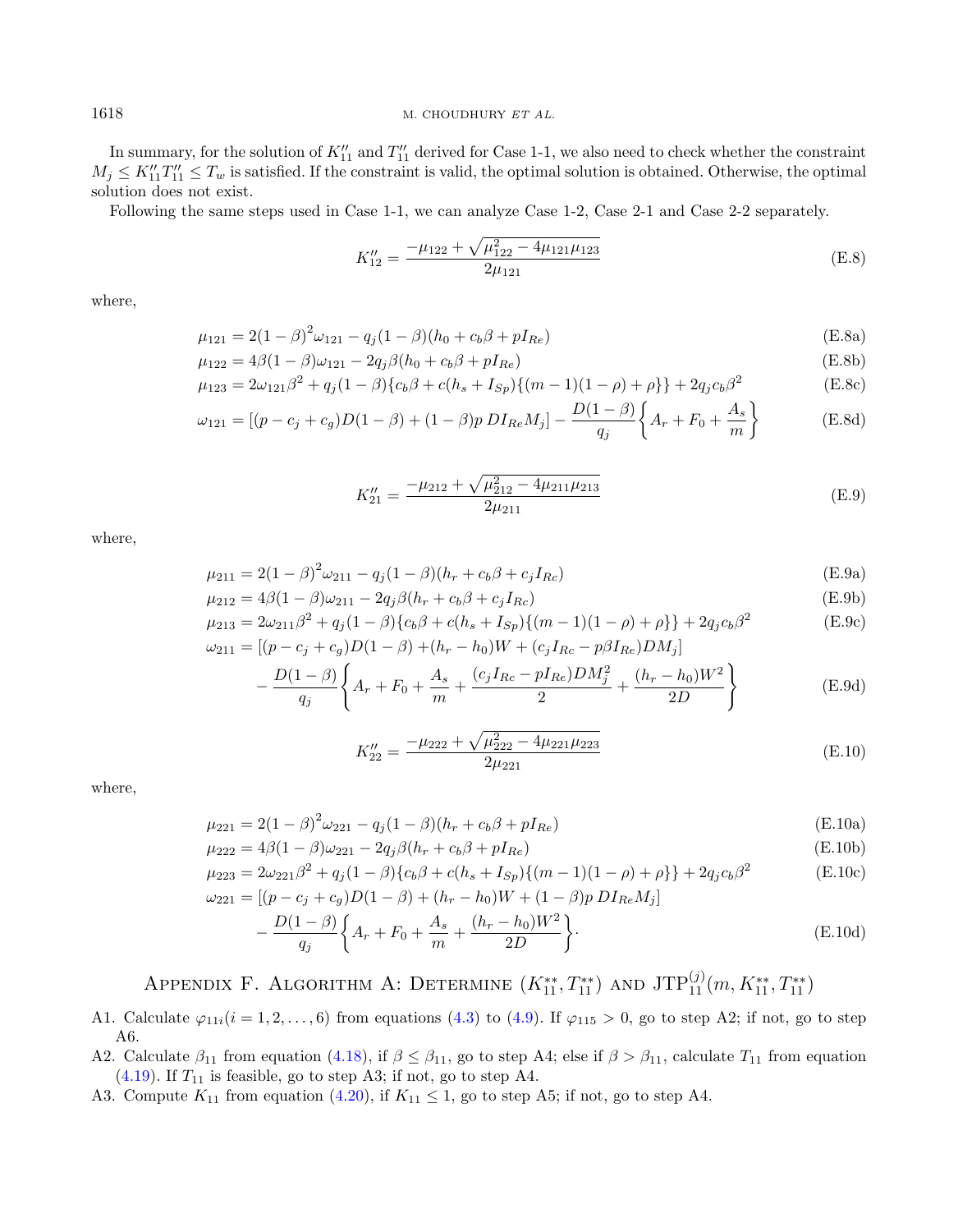- A4. Set  $K_{11} = 1$ , determine  $T_{11}^{\#}$  from equations in Appendix [A.](#page-21-0) If  $T_{11}^{\#} > T_w$ , set  $(K_{11}^*, T_{11}^*) = (1, T_w)$  and go to step A7; else if  $T_{11}^{\#} < M_j$ , set  $(K_{11}^*, T_{11}^*) = (1, M_j)$  and go to step A7; otherwise, set  $(K_{11}^*, T_{11}^*) = (1, T_{11}^{\#})$ and go to step A7.
- A5. If  $M_j \le K_{11}T_{11} \le T_w$ , set  $(K_{11}^*, T_{11}^*) = (K_{11}, T_{11})$  and go to step A7; if not, go to step A6.
- A6. If  $K_{11}T_{11} > T_w$ , obtain  $(K_{11}^*, T_{11}^*) = (K_{11}', T_{11}')$  by employing Table [2.](#page-15-1) Then if  $T_{11}^*$  and  $K_{11}^*$  are feasible, go to step A7; if not, go to step A4. On the other hand, if  $K_{11}T_{11} < M_j$ , obtain  $(K_{11}^*, T_{11}^*) = (K'_{11}, T'_{11})$  using Table [2.](#page-15-1) Now, if  $T_{11}^*$  and  $K_{11}^*$  are feasible, go to step A7; if not, go to step A4.
- A7. Calculate order quantity  $Q_j = DT_{11}^*[(1 K_{11}^*)\beta + K_{11}^*]$  from equation [\(4.21\)](#page-14-0), and go to step A8.
- A8. Determine the relationship between  $Q_j$  and  $[q_j, q_{j+1}]$  using the following sub-steps.
	- A8.1. If  $q_j \leq Q_j \leq q_{j+1}$ , set  $(K_{11}^{**}, T_{11}^{**}) = (K_{11}^*, T_{11}^*)$ . Calculate the retailer's annual profit  $JTP_{11}^{(j)}(m, K_{11}^{**}, T_{11}^{**})$  using equation [\(3.13\)](#page-9-0) and go to step A9.
	- A8.2. If  $Q_j \ge q_{j+1}$ , then  $T_{11}^*$  and  $K_{11}^*$  are not feasible solutions, set  $\text{JTP}_{11}^{(j)}(m, K, T) = -\text{inf.}$
	- A8.3. If  $Q_j < q_j$ , then  $T_{11}^*$  and  $K_{11}^*$  are not feasible solutions. However,  $JTP_{11}^{(j)}(m, K, T)$  at point  $T = \frac{q_j}{D[(1-\beta)K+\beta]}$  has a maximum value. Thus, calculate  $K_{11}'$  from equations in Appendix [D.](#page-23-0) If  $K_{11}'$  i go to step A8.3.1; if not, go to step A8.3.2.
		- A8.3.1. If  $M_j \leq K''_{11}T''_{11} \leq T_w$ , set  $(K^{**}_{11}, T''_{11}) = (K''_{11}, T''_{11})$ , and calculate the retailer's annual profit  $JTP_{11}^{(j)}(m,K_{11}^{**},T_{11}^{**})$  using equation [\(3.13\)](#page-9-0), go to step A9. Otherwise,  $T_{11}'$  and  $K_{11}''$  are not feasible solutions, set  $JTP_{11}^{(j)}(m, K, T) = -\inf$ , go to step A9.
		- A8.3.2. Let  $K''_{11} = 1$  and  $T''_{11} = q_j/D$ . If  $M_j \le K''_{11}T''_{11} \le T_w$ , set  $(K^{**}_{11}, T^{**}_{11}) = (1, q_j/D)$ , and calculate the retailer's annual profit  $\text{JTP}_{11}^{(j)}(m, K_{11}^{**}, T_{11}^{**})$  using equation [\(3.13\)](#page-9-0) and go to step A9. Otherwise,  $T''_{11}$  and  $K''_{11}$  are not feasible solutions, set  $\text{JTP}_{11}^{(j)}(m,K,T) = -\text{inf}$ , go to step A9.
- A9. If  $JTP_{11}^{(j)}(m, K_{11}^{**}, T_{11}^{**}) \geq -c_jD$ , the optimal solutions  $K_{11}^{**}$  and  $T_{11}^{**}$  are found and stop. Otherwise, go to step A10.
- A10. Set  $(K_{11}^{**}, T_{11}^{**}) = (0, \infty), JTP_{11}^{(j)}(m, K_{11}^{**}, T_{11}^{**}) = -c_j D.$

## APPENDIX G. ALGORITHM B: DETERMINE  $(K_{12}^{**}, T_{12}^{**})$  and  $\text{JTP}_{12}^{(j)}(m, K_{12}^{**}, T_{12}^{**})$

- <span id="page-26-0"></span>B1. Calculate  $\varphi_{12i} (i = 1, 2, ..., 6)$  from equations [\(4.23\)](#page-14-2) to [\(4.28\)](#page-15-0), go to step B2.
- B2. Calculate  $\beta_{12}$  from equation [\(B.2\)](#page-22-7), if  $\beta \leq \beta_{12}$ , go to step B4; else if  $\beta > \beta_{12}$ , calculate  $T_{12}$  from equation  $(4.17)$ . If  $T_{12}$  is feasible, go to step B3; if not, go to step B4.
- B3. Compute  $K_{12}$  from equation [\(B.4\)](#page-22-2), if  $K_{12} \le 1$ , go to step B5; if not, go to step B4.
- B4. Set  $K_{12} = 1$ , determine  $T_{12}^{\#}$  from equations in Appendix [B.](#page-22-0) If  $T_{12}^{\#} > \min\{T_w, M_j\}$ , set  $(K_{12}^*, T_{12}^*) =$  $(1, \min\{T_w, M_j\})$  and go to step B7; otherwise, set  $(K_{12}^*, T_{12}^*) = (1, T_{12}^*)$  and go to step B7.
- B5. If  $K_{12}T_{12} \le \min\{T_w, M_j\}$ , set  $(K_{12}^*, T_{12}^*) = (K_{12}, T_{12})$  and go to step B7; if not, go to step B6.
- B6. If  $K_{12}T_{12} > \min\{T_w, M_j\}$ , obtain  $(K_{12}^*, T_{12}^*) = (K_{12}', T_{12}')$  by employing Table [2.](#page-15-1) Then if  $T_{12}^*$  and  $K_{12}^*$  are feasible, go to step B7; if not, go to step B4.
- B7. Calculate order quantity  $Q_j = DT_{12}^*[(1 K_{12}^*)\beta + K_{12}^*]$ , and go to step B8.
- B8. Determine the relationship between  $Q_i$  and  $[q_i, q_{i+1}]$  using the following sub-steps.
	- B8.1. If  $q_j \leq Q_j \leq q_{j+1}$ , set  $(K_{12}^{**}, T_{12}^{**}) = (K_{12}^{*}, T_{12}^{*})$ . Calculate the retailer's annual profit  $JTP_{12}^{(j)}(m, K_{12}^{**}, T_{12}^{**})$  using equation [\(3.14\)](#page-9-1) and go to step B9.
	- B8.2. If  $Q_j \ge q_{j+1}$ , then  $T_{12}^*$  and  $K_{12}^*$  are not feasible solutions, set  $\text{JTP}_{12}^{(j)}(m, K_{12}^*, T_{12}^*) = -\text{inf.}$
	- B8.3. If  $Q_j < q_j$ , then  $T_{12}^*$  and  $K_{12}^*$  are not feasible solutions. However,  $\text{JTP}_{12}^{(j)}(m, K, T)$  at point  $T = \frac{q_j}{D[(1-\beta)K+\beta]}$  has a maximum value. Thus, calculate  $K''_{12}$  from equations in Appendix [D.](#page-23-0) If  $K''_{1$ go to step B8.3.1; if not, go to step B8.3.2.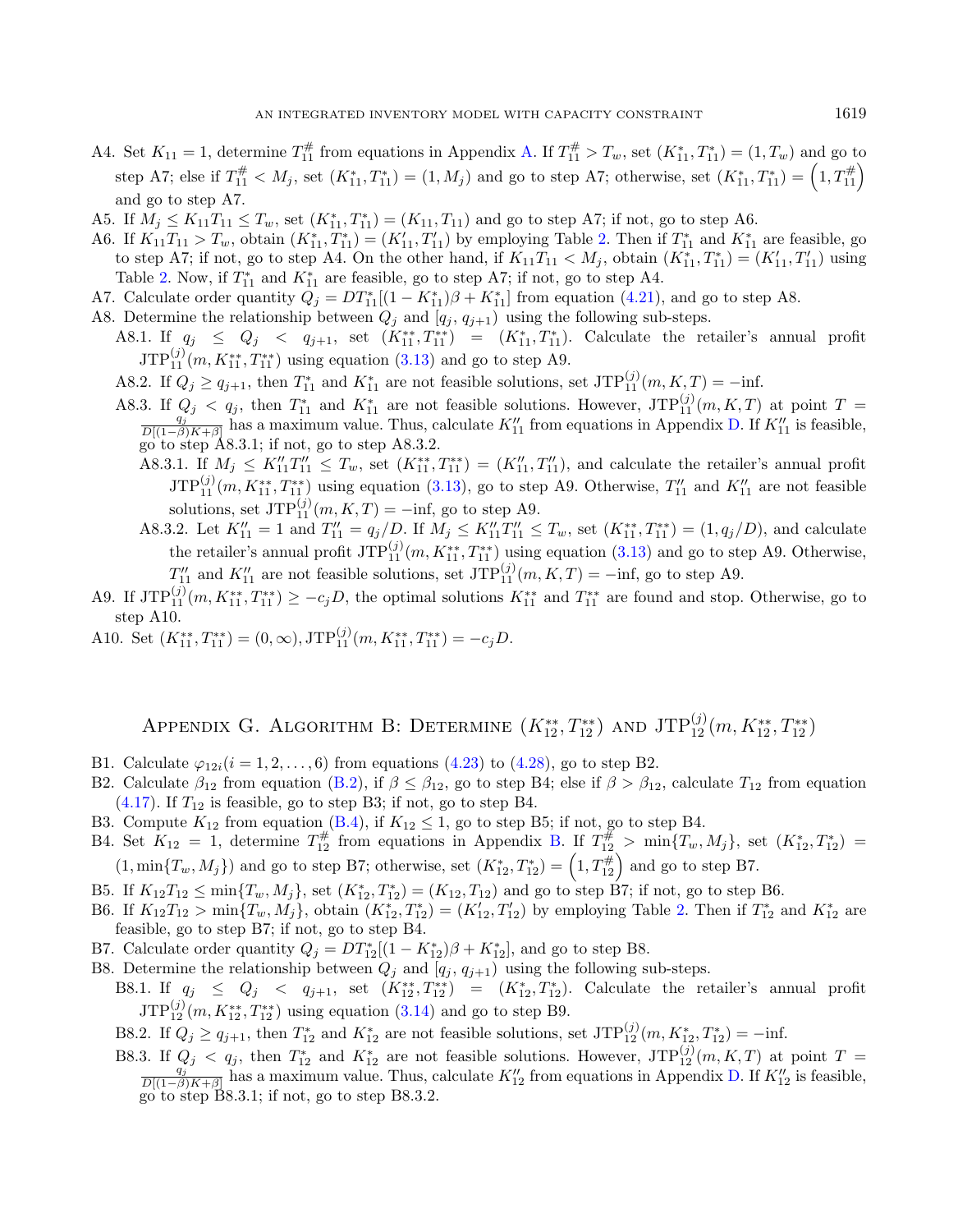- B8.3.1. If  $K''_{12}T''_{12} \le \min\{T_w, M_j\}$ , set  $(K^{**}_{12}, T^{**}_{12}) = (K''_{12}, T''_{12})$ , and calculate the retailer's annual profit  $JTP_{12}^{(j)}(m,K_{12}^{**},T_{12}^{**})$  using equation [\(3.14\)](#page-9-1), go to step B9. Otherwise,  $T''_{12}$  and  $K''_{12}$  are not feasible solutions, set  $JTP_{12}^{(j)}(m, K_{12}^{**}, T_{12}^{**}) = -\text{inf, go to step B9}.$
- B8.3.2. Let  $K''_{12} = 1$  and  $T''_{12} = q_j/D$ . If  $K''_{12}T''_{12} \le \min\{T_w, M_j\}$ , set  $(K^{**}_{12}, T^{**}_{12}) = (1, q_j/D)$ , and calculate the retailer's annual profit  $JTP_{12}^{(j)}(m, K_{12}^{**}, T_{12}^{**})$  using equation [\(3.14\)](#page-9-1) and go to step B9.
- Otherwise,  $T''_{11}$  and  $K''_{11}$  are not feasible solutions, set  $JTP_{12}^{(j)}(m, K_{12}^{**}, T_{12}^{**}) = -\inf$ , go to step B9. B9. If  $JTP_{12}^{(j)}(m, K_{12}^{**}, T_{12}^{**}) \geq -c_jD$ , the optimal solutions  $K_{12}^{**}$  and  $T_{12}^{**}$  are found and stop. Otherwise, go to step B10.
- B10. Set  $(K_{12}^{**}, T_{12}^{**}) = (0, \infty), JTP_{12}^{(j)}(m, K_{12}^{**}, T_{12}^{**}) = -c_j D.$

## APPENDIX H. ALGORITHM C: DETERMINE  $(K_{21}^{**}, T_{21}^{**})$  and  $JTP_{21}^{(j)}(m, K_{21}^{**}, T_{21}^{**})$

- <span id="page-27-0"></span>C1. Calculate  $\varphi_{21i} (i = 1, 2, \ldots, 6)$  from equations [\(C.2\)](#page-22-8)–[\(C.7\)](#page-22-9). If  $\varphi_{215} > 0$ , go to step C2; if not, go to step C6.
- C2. Calculate  $\beta_{21}$  from equation [\(D.2\)](#page-23-3), if  $\beta \leq \beta_{21}$ , go to step C4; else if  $\beta > \beta_{21}$ , calculate  $T_{21}$  from equation  $(4.22)$ . If  $T_{21}$  is feasible, go to step C3; if not, go to step C4.
- C3. Compute  $K_{21}$  from equation [\(D.4\)](#page-23-4), if  $K_{21} \leq 1$ , go to step C5; if not, go to step C4.
- C4. Set  $K_{21} = 1$ , determine  $T_{21}^{\#}$  from equations in Appendix [D.](#page-23-0) If  $T_{21}^{\#} < \max\{T_w, M_j\}$ , set  $(K_{21}^*, T_{21}^*) =$  $(1, \max\{T_w, M_j\})$  and go to step C7. Otherwise, set  $(K_{21}^*, T_{21}^*) = (1, T_{21}^*)$  and go to step C7.
- C5. If  $\max\{T_w, M_j\} \le K_{21}T_{21}$ , set  $(K_{21}^*, T_{21}^*) = (K_{21}, T_{21})$  and go to step C7; if not, go to step C6.
- C6. If  $K_{21}T_{21} < \max\{T_w, M_j\}$ , obtain  $(K_{21}^*, T_{21}^*) = (K_{21}', T_{21}')$  by employing Table [2.](#page-15-1) Then if  $T_{21}^*$  and  $K_{21}^*$  are feasible, go to step C7; if not, go to step C4.
- C7. Calculate order quantity  $Q_j = DT_{21}^*[(1 K_{21}^*)\beta + K_{21}^*]$ , and go to step C8.
- C8. Determine the relationship between  $Q_j$  and  $\overline{[q_j, q_{j+1})}$  using the following sub-steps.
	- C8.1. If  $q_j \leq Q_j \leq q_{j+1}$ , set  $(K_{21}^{**}, T_{21}^{**}) = (K_{21}^{*}, T_{21}^{*})$ . Calculate the retailer's annual profit  $JTP_{21}^{(j)}(m, K_{21}^{**}, T_{21}^{**})$  using equation [\(3.15\)](#page-10-5) and go to step C9.
	- C8.2. If  $Q_j \ge q_{j+1}$ , then  $T_{21}^*$  and  $K_{21}^*$  are not feasible solutions, set  $\text{JTP}_{21}^{(j)}(m, K_{21}^*, T_{21}^*) = -\text{inf.}$
	- C8.3. If  $Q_j < q_j$ , then  $T_{21}^*$  and  $K_{21}^*$  are not feasible solutions. However,  $JTP_{21}^{(j)}(m, K, T)$  at point  $T = \frac{q_j}{D[(1-\beta)K+\beta]}$  has a maximum value. Thus, calculate  $K_{21}''$  from Algorithm A in Appendix [F.](#page-25-0) If  $K_{21}$ feasible, go to step C8.3.1; if not, go to step C8.3.2.
		- C8.3.1. If  $\max\{T_w, M_j\} \le K''_{21}T''_{21}$ , set  $(K^{**}_{21}, T^{**}_{21}) = (K''_{21}, T''_{21})$ , and calculate the retailer's annual profit  $JTP_{21}^{(j)}(m, K_{21}^{**}, T_{21}^{**})$  using equation [\(3.15\)](#page-10-5), go to step C9. Otherwise,  $T''_{21}$  and  $K''_{21}$  are not feasible solutions, set  $JTP_{21}^{(j)}(m, K_{21}^{**}, T_{21}^{**}) = -\text{inf, go to step C9}.$
		- C8.3.2. Let  $K''_{21} = 1$  and  $T''_{21} = q_j/D$ . If  $\max\{T_w, M_j\} \le K''_{21}T''_{21}$ , set  $(K^{**}_{21}, T^{**}_{21}) = (1, q_j/D)$ , and calculate the retailer's annual profit  $JTP_{21}^{(j)}(m, K_{21}^{**}, T_{21}^{**})$  using equation [\(3.15\)](#page-10-5) and go to step C9.

Otherwise,  $T''_{21}$  and  $K''_{21}$  are not feasible solutions, set  $\text{JTP}_{21}^{(j)}(m, K_{21}^{**}, T_{21}^{**}) = -\text{inf}$ , go to step C9. C9. If  $JTP_{21}^{(j)}(m, K_{21}^{**}, T_{21}^{**}) \geq -c_jD$ , the optimal solutions  $K_{21}^{**}$  and  $T_{21}^{**}$  are found and stop. Otherwise, go to

step C10.

C10. Set  $(K_{21}^{**}, T_{21}^{**}) = (0, \infty), JTP_{21}^{(j)}(m, K_{21}^{**}, T_{21}^{**}) = -c_j D.$ 

## APPENDIX I. ALGORITHM D: DETERMINE  $(K_{22}^{**}, T_{22}^{**})$  and  $JTP_{22}^{(j)}(m, K_{22}^{**}, T_{22}^{**})$

- <span id="page-27-1"></span>D1. Calculate  $\varphi_{22i} (i = 1, 2, \ldots, 6)$  from equations [\(E.2\)](#page-24-3)–[\(E.7\)](#page-24-4), go to step D6.
- D2. Calculate  $\beta_{22}$  from equation [\(E.8\)](#page-25-1), if  $\beta \leq \beta_{22}$ , go to step D4; else if  $\beta > \beta_{22}$ , calculate  $T_{22}$  from equation  $(E.9)$ . If  $T_{22}$  is feasible, go to step D3; if not, go to step D4.
- D3. Compute  $K_{22}$  from equation [\(E.10\)](#page-25-3), if  $K_{22} \le 1$ , go to step D5; if not, go to step-D4.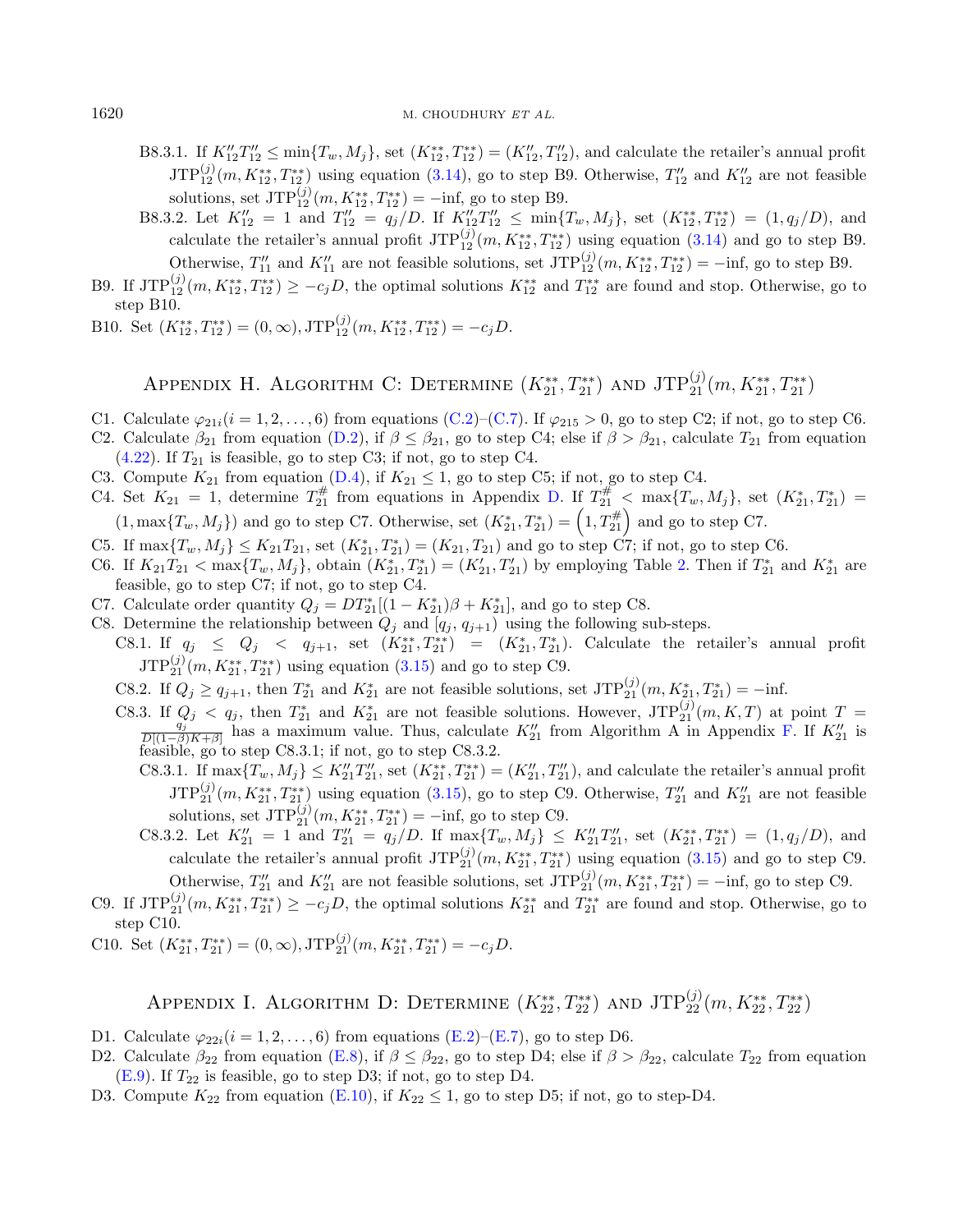- D4. Set  $K_{22} = 1$ , determine  $T_{22}^{\#}$  from equation (D7) in Appendix [D.](#page-23-0) If  $T_{22}^{\#} < T_w$ , set  $(K_{22}^*, T_{22}^*) = (1, T_w)$  and go to step D7; else if  $T_{22}^{\sharp} > M_j$ , set  $(K_{22}^*, T_{22}^*) = (1, M_j)$  and go to step D7; Otherwise, set  $(K_{22}^*, T_{22}^*) = (1, T_{22}^{\sharp})$ and go to step D7.
- D5. If  $T_w \le K_{22}T_{22} \le M_j$ , set  $(K_{22}^*, T_{22}^*) = (K_{22}, T_{22})$  and go to step D7; if not, go to step D6.
- D6. If  $K_{22}T_{22} < T_w$ , obtain  $(K_{22}^*, T_{22}^*) = (K_{22}', T_{22}')$  by employing Table [2.](#page-15-1) Then if  $T_{22}^*$  and  $K_{22}^*$  are feasible, go to step D7; if not, go to step D4. On the other hand, if  $K_{22}T_{22} > M_j$ , obtain  $(K_{22}^*, T_{22}^*) = (K_{22}', T_{22}')$  using Table [2.](#page-15-1) Now, if  $T_{22}^*$  and  $K_{22}^*$  are feasible, go to step D7; if not, go to step D4.
- D7. Calculate order quantity  $Q_j = DT^*_{22}[(1 K^*_{22})\beta + K^*_{22}],$  and go to step D8.
- D8. Determine the relationship between  $Q_j$  and  $[q_j, q_{j+1}]$  using the following sub-steps.
	- D8.1. If  $q_j \leq Q_j \leq q_{j+1}$ , set  $(K_{22}^{**}, T_{22}^{**}) = (K_{22}^{*}, T_{22}^{*})$ . Calculate the retailer's annual profit  $JTP_{22}^{(j)}(m, K_{22}^{**}, T_{22}^{**})$  using equation [\(3.16\)](#page-10-0) and go to step D9.
	- D8.2. If  $Q_j \ge q_{j+1}$ , then  $T_{22}^*$  and  $K_{22}^*$  are not feasible solutions, set  $\text{JTP}_{22}^{(j)}(m, K_{22}^*, T_{22}^*) = -\text{inf.}$
	- D8.3. If  $Q_j < q_j$ , then  $T_{22}^*$  and  $K_{22}^*$  are not feasible solutions. However,  $JTP_{22}^{(j)}(m, K_{22}^*, T_{22}^*)$  at point  $T = \frac{q_j}{D[(1-\beta)K+\beta]}$  has a maximum value. Thus, calculate  $K_{22}^{\prime\prime}$  from algorithms in Appendi go to step D8.3.1; if not, go to step D8.3.2.
		- D8.3.1. If  $T_w \n\t\le K''_{22}T''_{22} \le M_j$ , set  $(K^{**}_{22}, T^{**}_{22}) = (K''_{22}, T''_{22})$ , and calculate the retailer's annual profit  $JTP_{22}^{(j)}(m, K_{22}^{**}, T_{22}^{**})$  using equation [\(3.16\)](#page-10-0), go to step D9. Otherwise,  $T''_{22}$  and  $K''_{22}$  are not feasible solutions, set  $JTP_{22}^{(j)}(m, K_{22}^{**}, T_{22}^{**}) = -\text{inf, go to step D9}.$
		- D8.3.2. Let  $K_{22}'' = 1$  and  $T_{22}'' = q_j/D$ . If  $T_w \leq K_{22}'' T_{22}'' \leq M_j$ , set  $(K_{22}^{**}, T_{22}^{**}) = (1, q_j/D)$ , and calculate the retailer's annual profit  $\text{JTP}_{22}^{(j)}(m, K_{22}^{**}, T_{22}^{**})$  using equation  $(3.16)$  and go to step D9. Otherwise,  $T''_{22}$  and  $K''_{22}$  are not feasible solutions, set  $\text{JTP}_{22}^{(j)}(m, K_{22}^{**}, T_{22}^{**}) = -\text{inf, go to step D9}.$
- <span id="page-28-10"></span><span id="page-28-3"></span><span id="page-28-1"></span>D9. If  $JTP_{22}^{(j)}(m, K_{22}^{**}, T_{22}^{**}) \ge c_j D$ , the optimal solutions  $K_{22}^{**}$  and  $T_{22}^{**}$  are found and stop. Otherwise, go to step D10.
- <span id="page-28-9"></span>D10. Set  $(K_{22}^{**}, T_{22}^{**}) = (0, \infty), JTP_{22}^{(j)}(m, K_{22}^{**}, T_{22}^{**}) = c_j D.$

<span id="page-28-8"></span><span id="page-28-4"></span>Acknowledgements. The authors are grateful to the Editor-in-chief, Associate editors and anonymous reviewers for their valuable comments and suggestions to improve the quality of this article.

#### **REFERENCES**

- <span id="page-28-7"></span><span id="page-28-6"></span>[1] S.P. Aggarwal and C.K. Jaggi, Ordering policies of deteriorating items under permissible delay in payments. J. Oper. Res. Soc. 46 (1995) 658-662.
- <span id="page-28-5"></span><span id="page-28-0"></span>[2] H.K. Alfares and A.M. Ghaithan, Inventory and pricing model with price-dependent demand, time-varying holding cost, and quantity discounts. Comput. Ind. Eng. 94 (2016) 170–177.
- <span id="page-28-2"></span>[3] C.T. Chang, L.Y. Ouyang and J.T. Teng, An EOQ model for deteriorating items under supplier credits linked to ordering quantity. Appl. Math. Modell. 27 (2003) 983–996.
- [4] C.T. Chang, M.C. Cheng and L.Y. Ouyang, Optimal pricing and ordering policies for non-instantaneously deteriorating items under order-size-dependent delay in payments. Appl. Math. Modell. 39 (2015) 747–763.
- [5] S.C. Chen, L.E. Cárdenas-Barrón and J.T. Teng, Retailer's economic order quantity when the supplier offers conditionally permissible delay in payments link to order quantity. Int. J. Prod. Econ. 155 (2014) 284–291.
- [6] Y.S. Chiu, S.C. Liu, C.L. Chiu and H.H. Chang, Mathematical modeling for determining the replenishment policy for EMQ model with rework and multiple shipments. Math. Comput. Modell. 54 (2011) 2165–2174.
- [7] K.J. Chung and J.J. Liao, The optimal ordering policy of the EOQ model under trade credit depending on the ordering quantity from the DCF approach. Eur. J. Oper. Res. 196 (2009) 563-568.
- [8] K.J. Chung, S.D. Lin and H.M. Srivastava, The inventory models under conditional trade credit in a supply chain system. Appl. Math. Modell. 37 (2013) 10036–10052.
- [9] S.K. Goyal, Economic order quantity under conditions of permissible delay in payments. J. Oper. Res. Soc. 36 (1985) 335-338.
- [10] Y.F. Huang, Economic order quantity under conditionally permissible delay in payments. Eur. J. Oper. Res. 176 (2007) 911–924.
- [11] C.K. Jaggi, S. Pareek, A. Khanna and R. Sharma, Credit financing in a two-warehouse environment for deteriorating items with price-sensitive demand and fully backlogged shortages. Appl. Math. Modell. **38** (2014) 5315–5333.